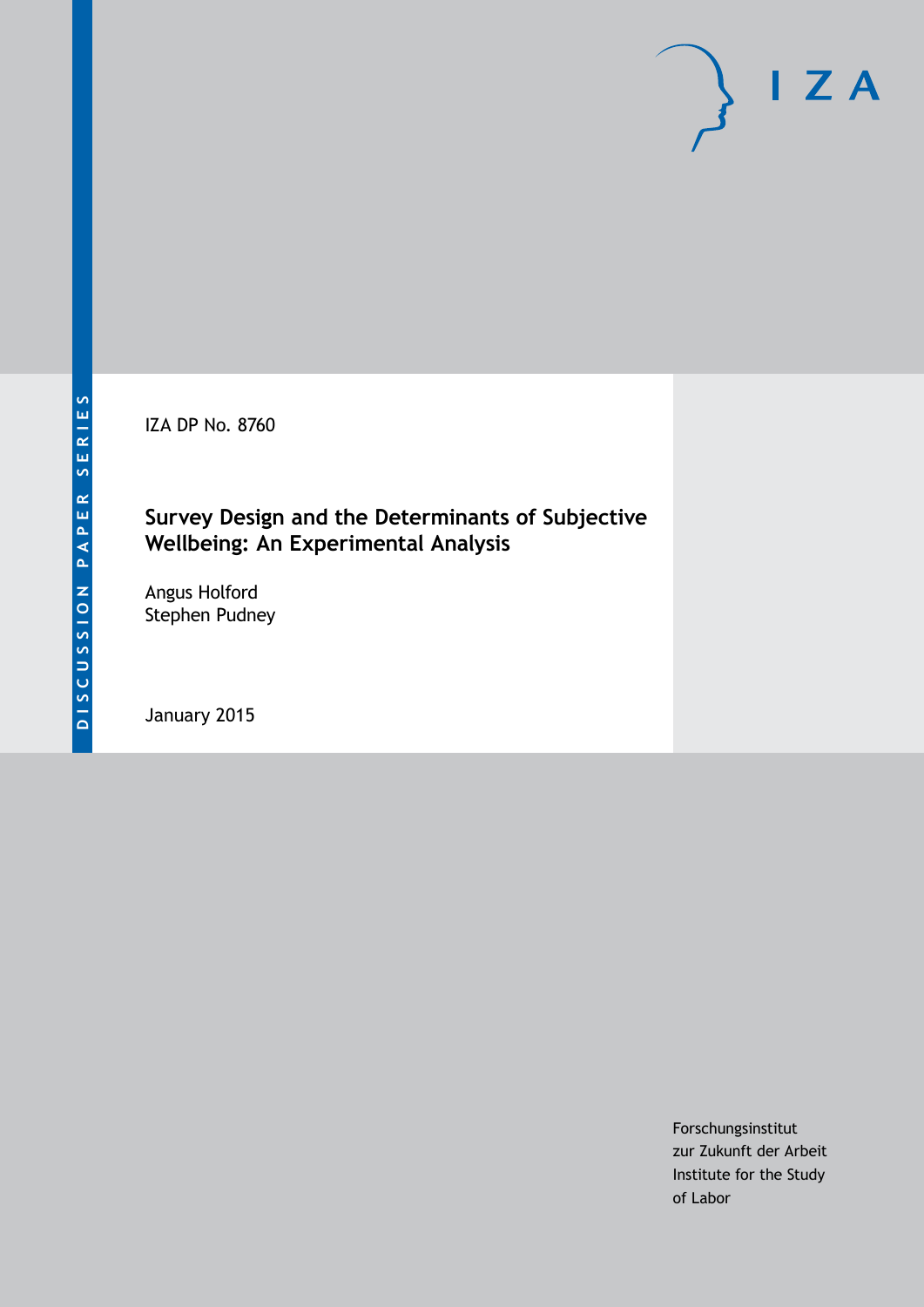# **Survey Design and the Determinants of Subjective Wellbeing: An Experimental Analysis**

### **Angus Holford**

*ISER, University of Essex and IZA*

#### **Stephen Pudney**

*ISER, University of Essex*

Discussion Paper No. 8760 January 2015

IZA

P.O. Box 7240 53072 Bonn **Germany** 

Phone: +49-228-3894-0 Fax: +49-228-3894-180 E-mail: [iza@iza.org](mailto:iza@iza.org)

Any opinions expressed here are those of the author(s) and not those of IZA. Research published in this series may include views on policy, but the institute itself takes no institutional policy positions. The IZA research network is committed to the IZA Guiding Principles of Research Integrity.

The Institute for the Study of Labor (IZA) in Bonn is a local and virtual international research center and a place of communication between science, politics and business. IZA is an independent nonprofit organization supported by Deutsche Post Foundation. The center is associated with the University of Bonn and offers a stimulating research environment through its international network, workshops and conferences, data service, project support, research visits and doctoral program. IZA engages in (i) original and internationally competitive research in all fields of labor economics, (ii) development of policy concepts, and (iii) dissemination of research results and concepts to the interested public.

<span id="page-1-0"></span>IZA Discussion Papers often represent preliminary work and are circulated to encourage discussion. Citation of such a paper should account for its provisional character. A revised version may be available directly from the author.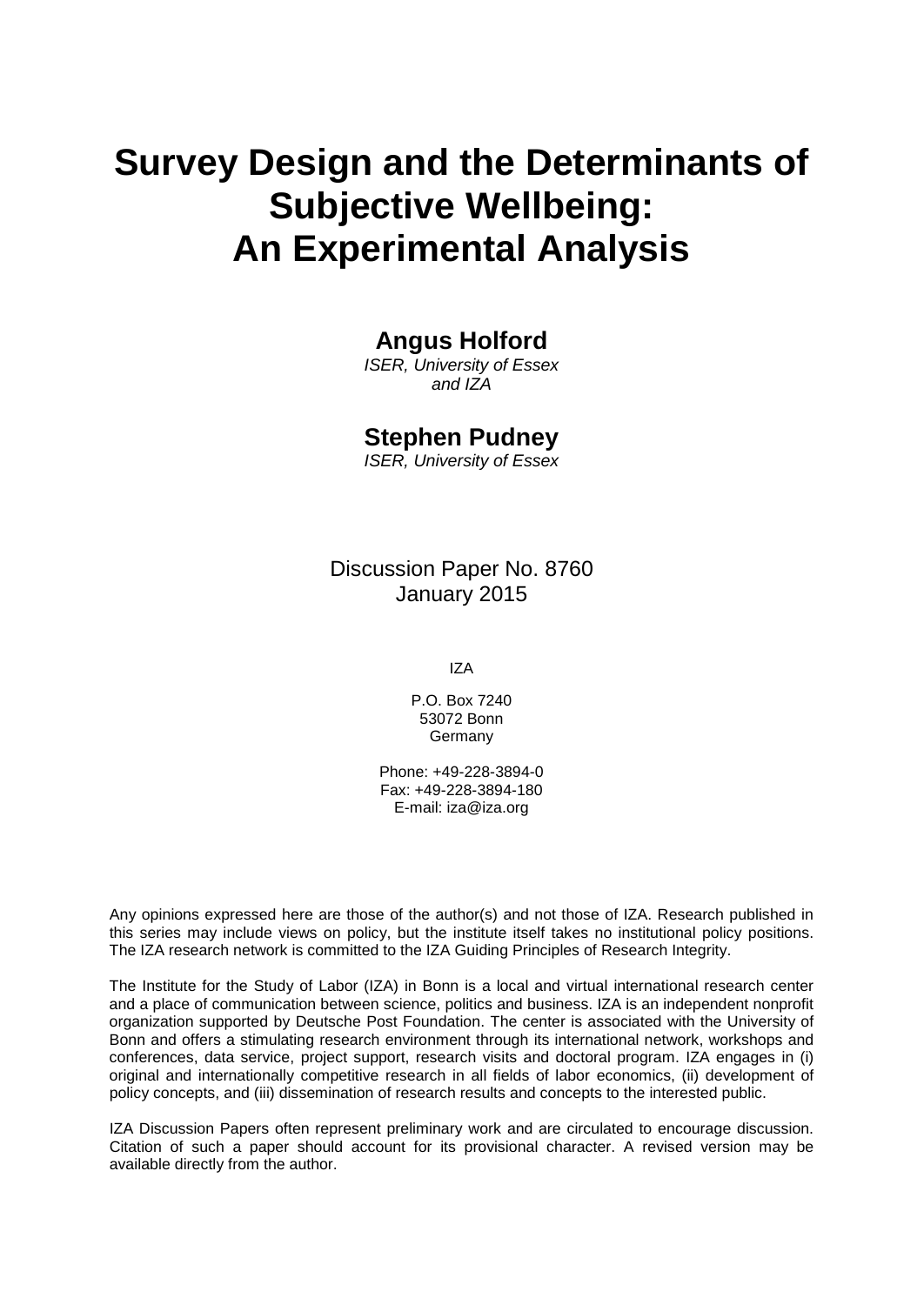IZA Discussion Paper No. 8760 January 2015

## **ABSTRACT**

### **Survey Design and the Determinants of Subjective Wellbeing: An Experimental Analysis[\\*](#page-1-0)**

We analyse the results of experiments on questionnaire design and interview mode in the first four waves (2008-11) of the UK *Understanding Society* Innovation Panel survey. The randomised experiments relate to job, health, income, leisure and overall life-satisfaction questions and vary the labeling of response scales, mode of interviewing, and location of questions within the interview. We find significant evidence of an influence of interview mode and question design on the distribution of reported satisfaction measures, particularly for women. Results from the sort of conditional modeling used to address real research questions appear less vulnerable to design influences.

JEL Classification: C23, C25, C81, J28

Keywords: survey design, wellbeing, satisfaction, response bias, Understanding Society

Corresponding author:

Angus Holford Institute for Social and Economic Research University of Essex Wivenhoe Park Colchester, CO4 3SQ United Kingdom E-mail: [ajholf@essex.ac.uk](mailto:ajholf@essex.ac.uk)

This work was supported by the UK Longitudinal Studies Centre (award no. RES- 586-47-0002) and the European Research Council (project no. 269874 [DEVHEALTH]). We are grateful to Jon Burton, Anette Jäckle and Noah Uhrig for their help with the IP data. Thanks also to participants at the March 2012 LSE seminar and January 2014 AEA conference session on wellbeing measurement.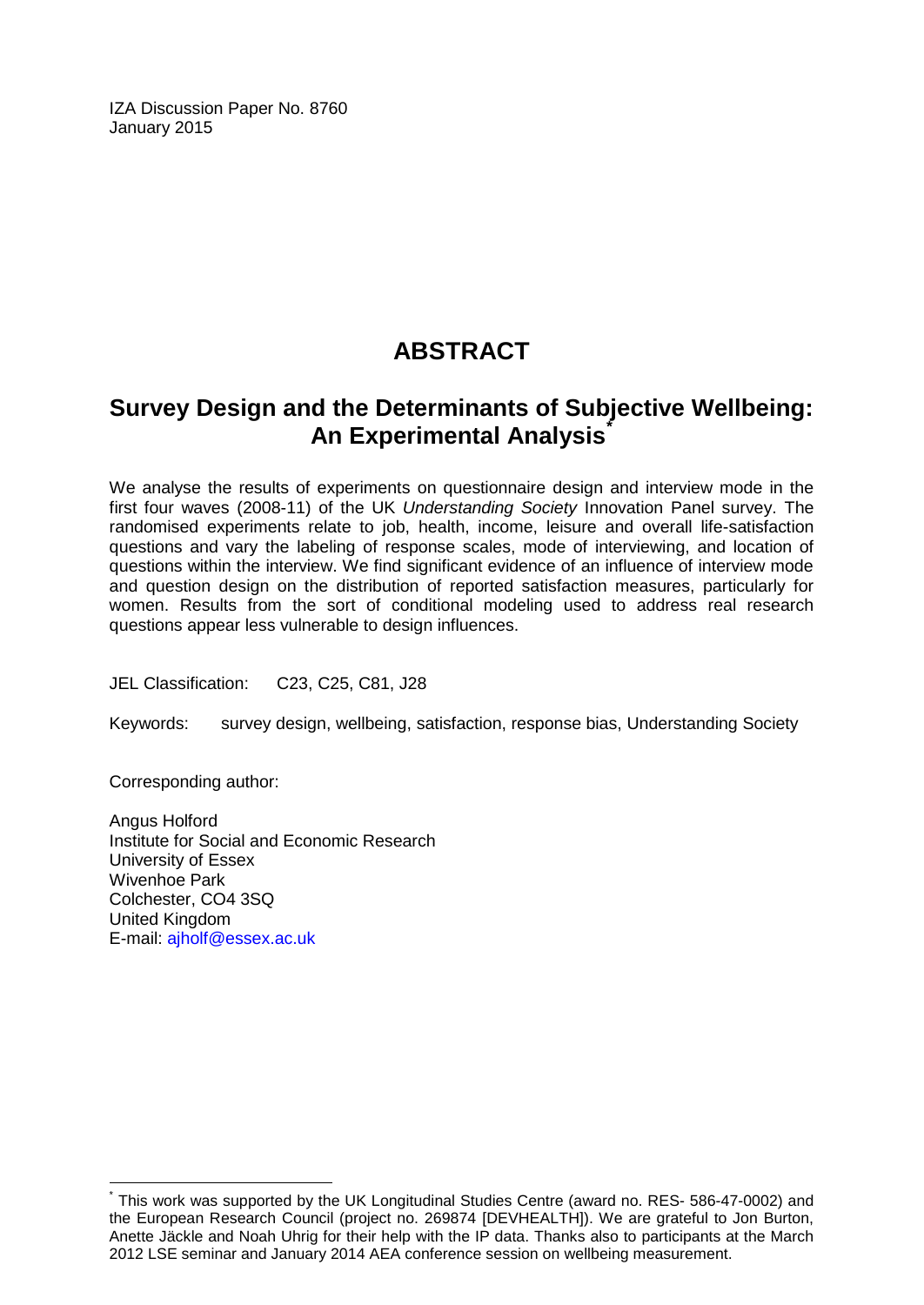IZA Discussion Paper No. 8760 January 2015

### **NON-TECHNICAL SUMMARY**

In the effort to reduce the cost of collecting data and increase the number of people who respond, surveys employ an increasing variety of interview methods. These include face-toface and telephone interviews, and paper, computer or web-based self-completion surveys. The interview mode constrains the format of questions that can be asked. It is not practical to force a respondent to listen to (for example) 7 possible answers to a question on the telephone, while it is straightforward to ask them to tick one box next to a range of options written in front of them.

The way you ask a question, and the format in which you require an answer, may have a big influence on the answer that you get. This is particularly the case for potentially sensitive questions on health and wellbeing.

Using data from randomised experiments in the Understanding Society Innovation Panel, we first describe the effects of survey design and interview mode on respondents' reported wellbeing. We show that even apparently minor differences in design, such as a vertical rather than horizontal list of possible responses in a private (self-completion) mode, generate large differences in reported wellbeing.

There is currently significant interest among policymakers in the determinants of subjective wellbeing. They should be concerned if policy prescriptions from research into this question are also sensitive to survey design and interview mode. Secondly therefore we investigate the impact of survey design and interview mode on the conclusions drawn from analysis of two specific research questions:

(i) Do income and wages matter differently in determining the life, job and health satisfaction of men and women?

(ii) How much additional income does a person need to offset the effects of a persistent health condition on their reported wellbeing?

We show some evidence that switching from a private mode (telephone or self-completion), to a public one (face-to-face), causes women to downplay the importance of income in determining their income and health satisfaction. We find no evidence for any effect of interview mode on the relative importance of health conditions and income in determining life satisfaction.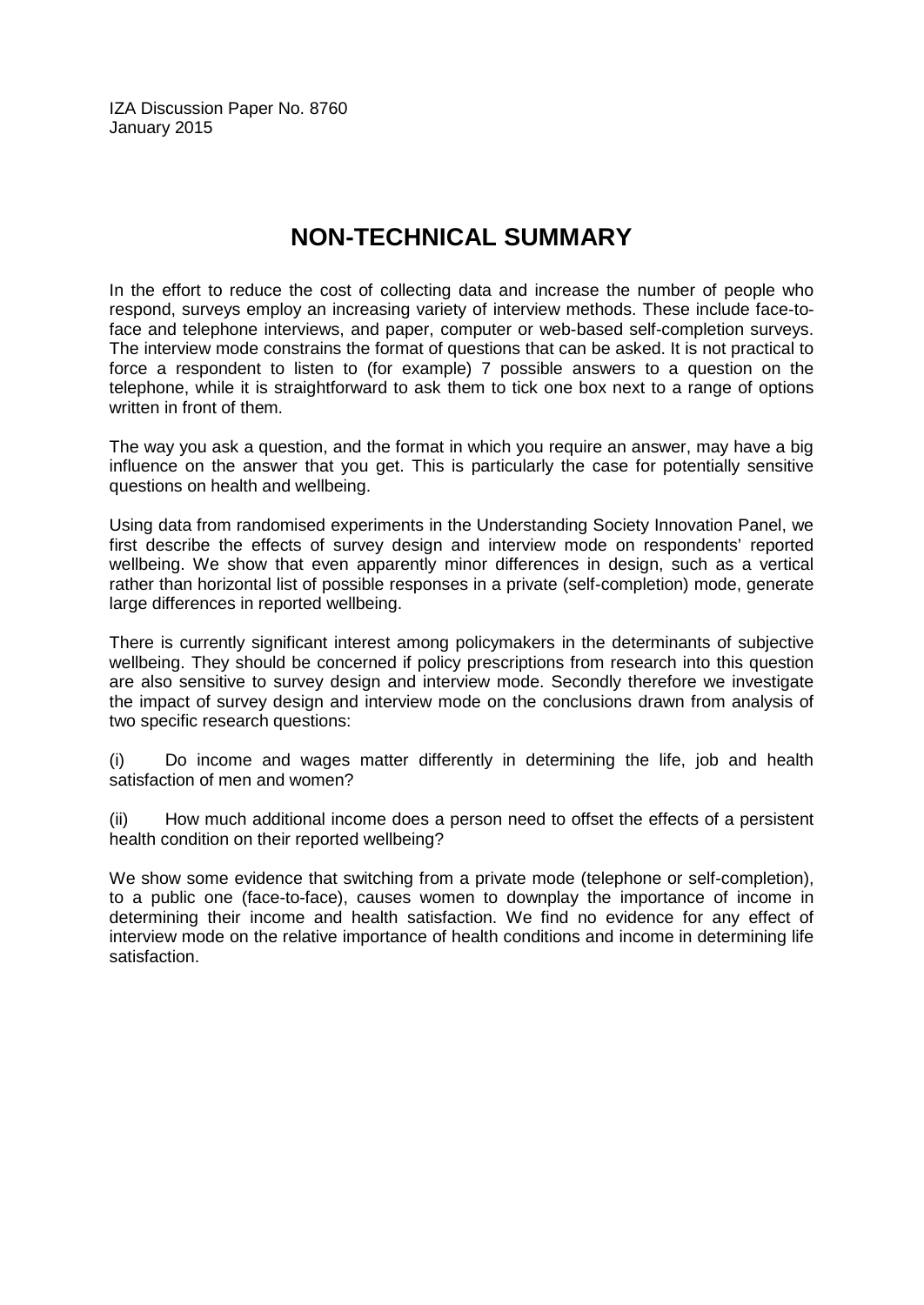#### 1 Introduction

Subjective assessments of wellbeing play an increasingly important role in applied economics. They underpin some approaches to economic evaluation, for example in assessment of health technologies and interventions (Ferrer-i-Carbonell and van Praag 2002); they have been proposed for legal assessment of compensation claims in the courts (Oswald and Powdthavee 2008), and they have been used as indicators of developmental outcomes and some aspects of the underlying non-cognitive skills emphasised by Heckman et al (2006). In political circles, wellbeing is also in the air. In France, President Nicolas Sarkozy's Commission sur la Mesure de la Performance Économique et du Progrès Social of 2008-9 (Stiglitz et al 2009) proposed measures of economic performance with wider scope than traditional indicators like GDP. In November 2010, the British Prime Minister announced plans for the Office for National Statistics to develop and publish official measures of wellbeing, observing that "prosperity alone can't deliver a better life" (Cameron 2010). Other national governments and international organisations including the OECD, Eurostat and the UN have made similar moves to extend the range of welfare indicators they produce. Much of the discussion about wellbeing measurement in the economics literature has focused on conceptual issues relating to distinctions between satisfaction, happiness, positive and negative affect, etc, distinctions between different domains of wellbeing (Stiglitz and Fitoussi, 2013), and validating international comparisons of the level and determinants of wellbeing (Kapteyn et al 2013). More practical questions about survey design for subjective questions have long been discussed in the survey methods literature, but have not featured much in the economic debate over wellbeing measurement.

Everyone knows that the way you ask a question may have a big influence on the answer that you get, and subjective questions on health and wellbeing are no exception to this. Perhaps more important than the question itself is the form in which you require the answer – and evidence of difficulty in interpreting response scales has been found in qualitative work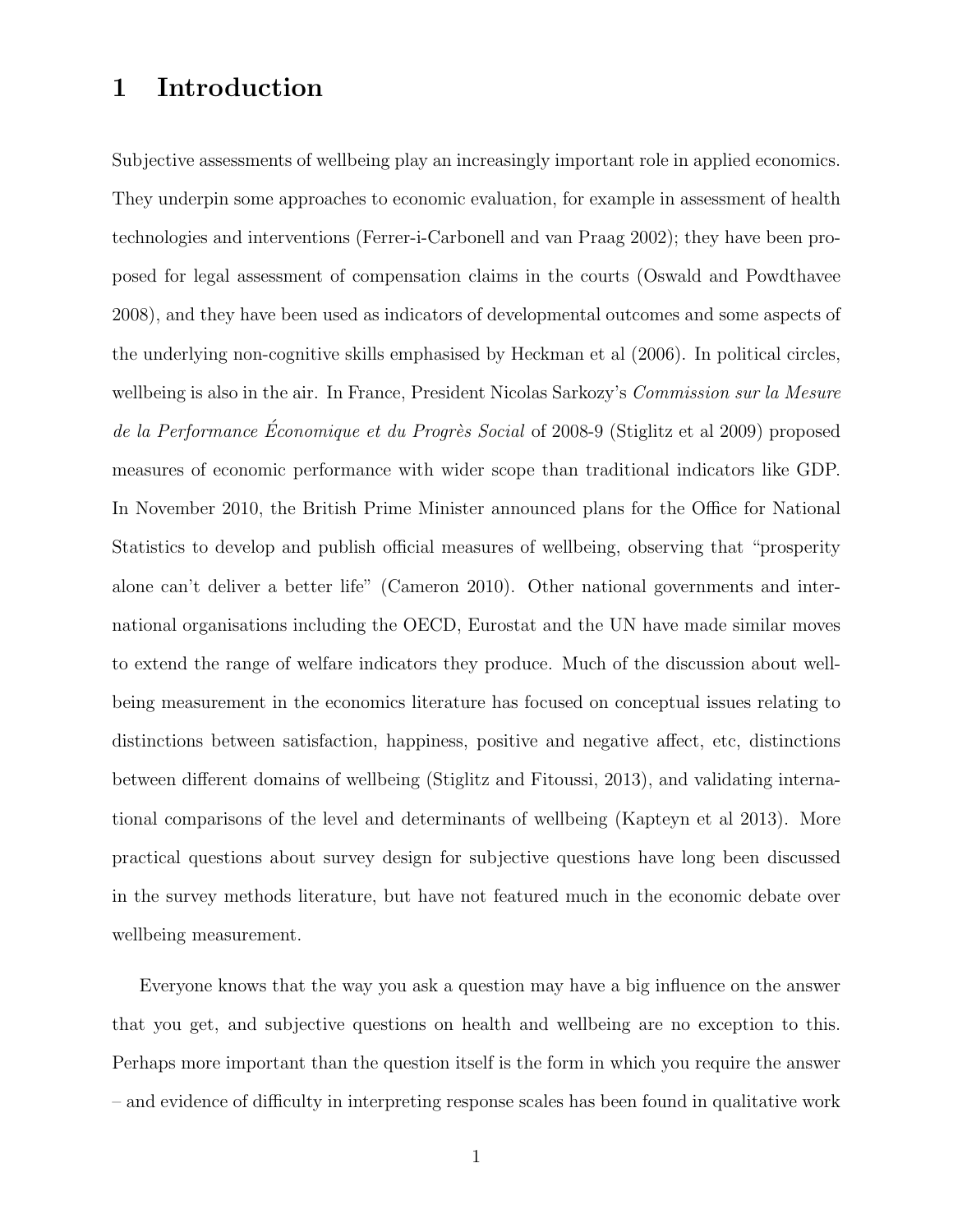by Ralph et al (2011). Although there has been interest in reliability issues for subjective wellbeing data (see, for example, Kristensen and Westergaard-Nielsen 2007 and Krueger and Schkade 2008), the economics literature on happiness and wellbeing has devoted little attention to the influence of survey design and context and its possible implications for data analysis. However, Conti and Pudney (2011) analysed quasi-experimental evidence arising from variations over time in the design of job satisfaction questions in the British Household Panel Survey (BHPS), finding evidence of a substantial influence of the design of questions and response scales, the mode of interview and the interview context on the distribution of reported satisfaction. One of the most striking aspects of the BHPS evidence is the significantly different impact that survey design features have on the response behaviour of men and women and the consequent large distortions that may be induced in research findings on gender differences in the determinants of job satisfaction. The lack of robustness of gender differences was also found by Studer (2012), who analysed a randomised experiment comparing continuous and discrete rating scales in a Dutch web-based panel survey.

Although choice of question design and interview mode have been examined by survey methodologists, their conclusions are typically limited to simple indicators of data quality and impacts on summary statistics like means and sample proportions. But, in practice, measures of wellbeing are used in much more sophisticated ways, for conditional modeling and comparison over time and across groups within society. The political drivers of the move to measurement are quite clear about this: "If anyone was trying to reduce the whole spectrum of human happiness into one snapshot statistic, I would be the first to roll my eyes [...]. But that's not what this is all about" (Cameron 2010).

In the economics literature, claims for the validity of subjective wellbeing indicators are often based on the loose prediction argument that these variables are correlated in the way one would expect with observable variables and with subsequent behavioural outcomes. The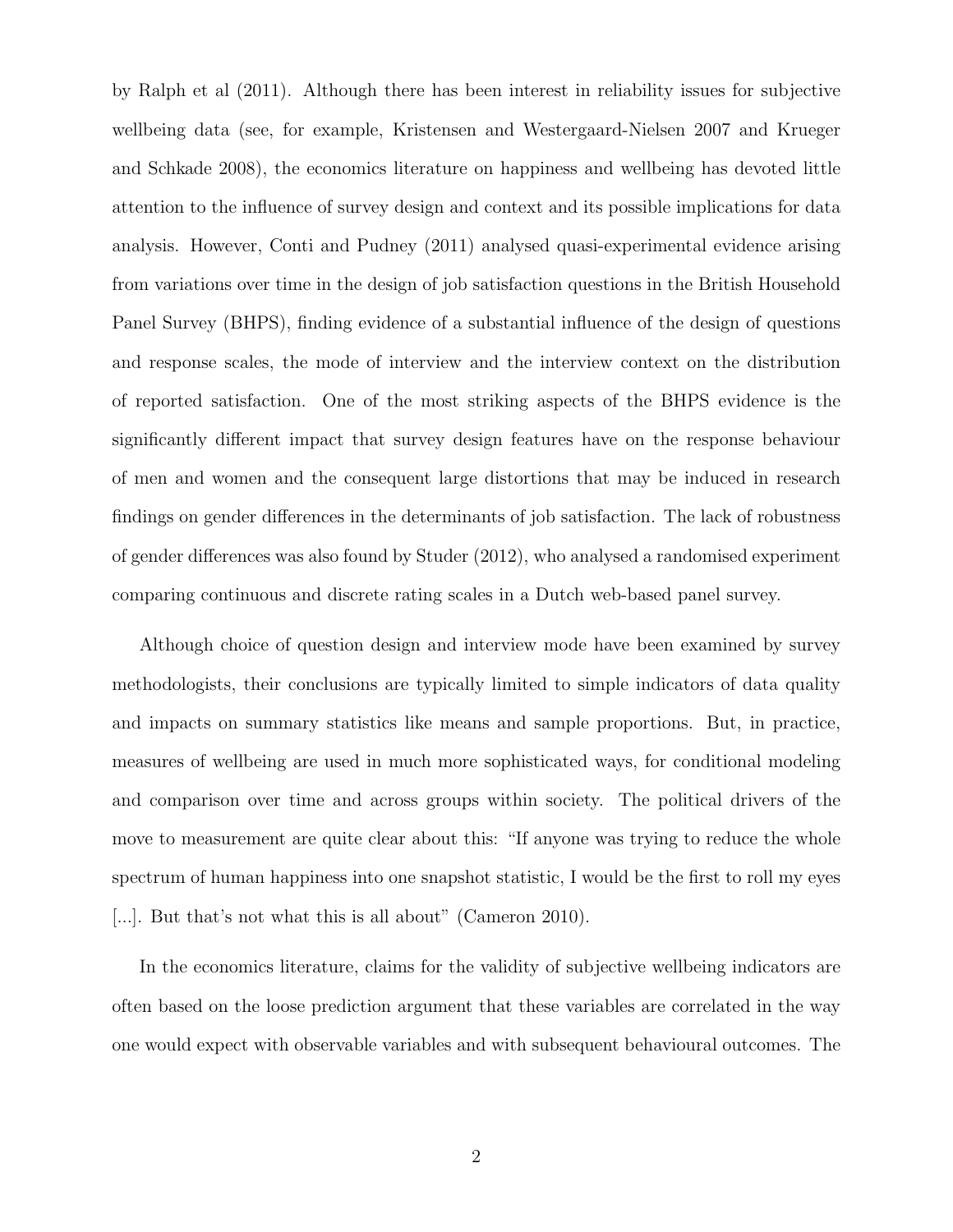predictive criterion is an important one, but not very powerful. It is easy to construct examples where an indicator has measurement error serious enough to cause catastrophic biases for the sort of analysis economists are interested in, but is sufficiently highly correlated with the 'true' variable to satisfy the requirement for predictive correlation. Our aim in this paper is to add to the evidence on measurement reliability, by using a set of randomised experiments to investigate the impact of various dimensions of survey design in the context of a major UK survey that is used for wellbeing analysis: the UK Household Longitudinal Survey (UKHLS), also known as *Understanding Society*, which is the successor to the BHPS. This paper extends Conti and Pudney's (2011) BHPS analysis of job satisfaction by considering also self-reported health and several other domains of life satisfaction, and by using experimental control and a wider range of variations in survey design.

### 2 The UKHLS Innovation Panel

The UKHLS is a very large-scale household panel survey which has absorbed the longestablished BHPS sample. Its design differs in many ways from that of the BHPS and one of its innovative features is a sub-panel, known as the Innovation Panel (IP), reserved exclusively for experimental work. The IP experiments constitute one of the very few examples of experimentation in survey design sustained over a substantial number of waves of a panel study. There is an annual competition open to all researchers to propose new experiments.<sup>1</sup> The IP sample of 1500 households was drawn in Spring 2008 and has been re-interviewed annually since then. There is a relatively high attrition rate (McFall et al 2013), so a refreshment sample of 500 households was added at wave 4 in Spring 2011. The core content of the IP interview is similar to the UKHLS main survey, but there are considerable variations in content from wave to wave. Each wave carries several experiments: during waves 1-4, an annual average of three procedural experiments (interview mode, incentives, etc)

<sup>&</sup>lt;sup>1</sup>The German Socio-Economic Panel (GSOEP) has also now developed an IP sub-panel of the GSOEP.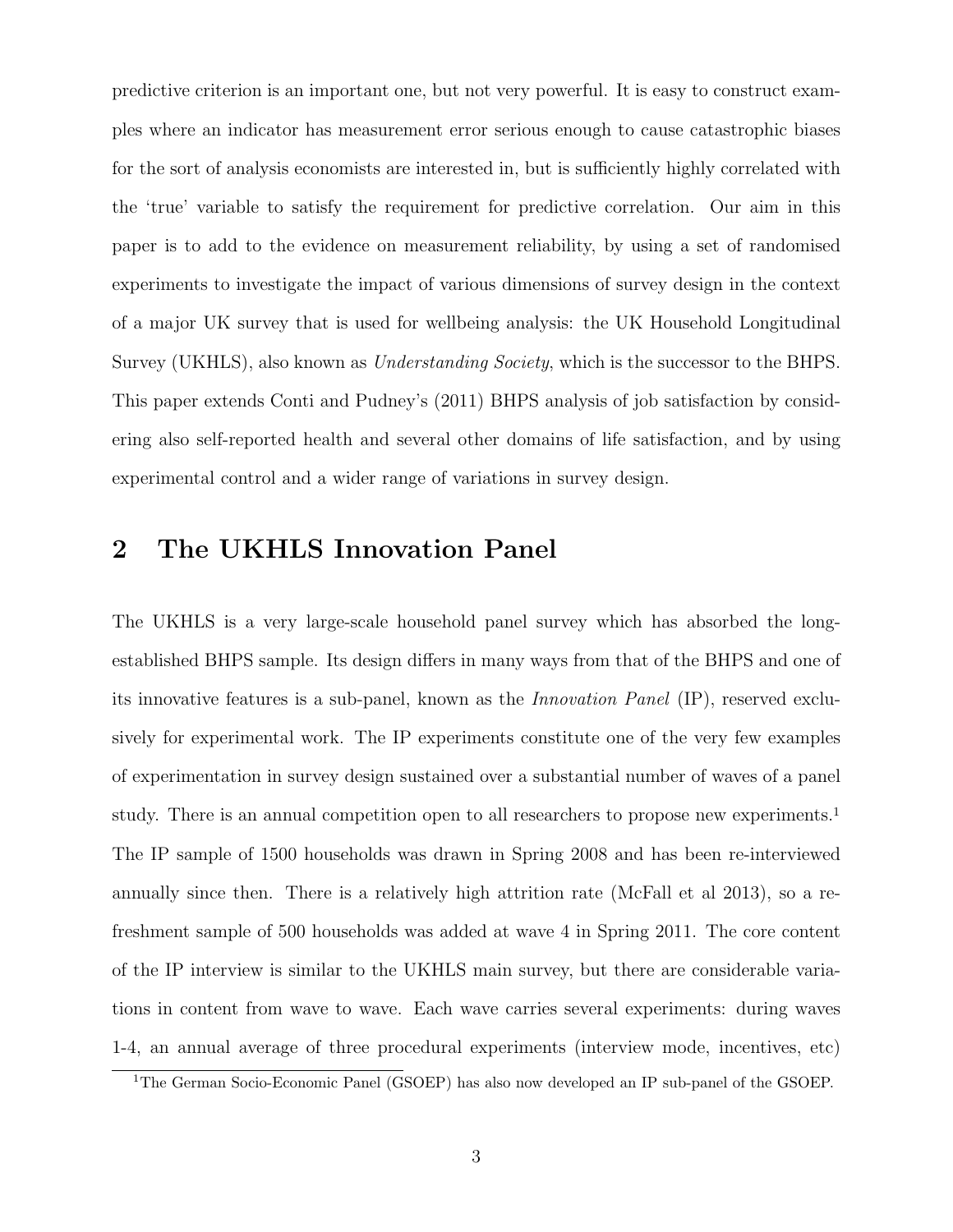and five measurement experiments (questionnaire format, wording, etc). As a consequence, the observed outcomes are affected by multiple interventions and the complicated nature of the sample that results is a disadvantage of the IP concept. However, each experiment is randomised, so cross-contamination between experiments can be expected to contribute variance rather than bias. The major advantage of the IP is that experiments take place within the context of a large, continuing panel survey, so the IP is believed to be superior in terms of external validity to the small special-purpose experiments which are typical of much of the survey methods literature.

#### Experimental design: treatment groups

Fieldwork for waves 1-4 of the IP were conducted in April-June of each of the four years 2008-2011, and included experiments to investigate the impact of question design, interview mode and positioning of questions within the interview, using random assignment of households to treatment groups. All individuals within each household received the same experimental treatment. In this study, we focus on questions covering five satisfaction domains: a 4-item module covering satisfaction with health, income, leisure and life overall, and a separate job satisfaction question. Each measure involves a 7-point response scale, as used in the BHPS from 1991 to 2008. This excludes all wave 1 health/income/leisure/life satisfaction data and a random half of the wave 1 job satisfaction responses, which used an 11-point scale.<sup>2</sup>

Wave 1 A random half of the sample received a job satisfaction question with a 7-point scale. (Question wordings are given in the next sub-section). The question was delivered orally by an interviewer following a computer-generated script without use of a showcard. Verbal equivalents were given only for the two polar points on the scale ("completely dissatisfied" and "completely satisfied").

<sup>2</sup>See Burton et al (2008) for a comparison of IP responses using 7-point and 11-point scales.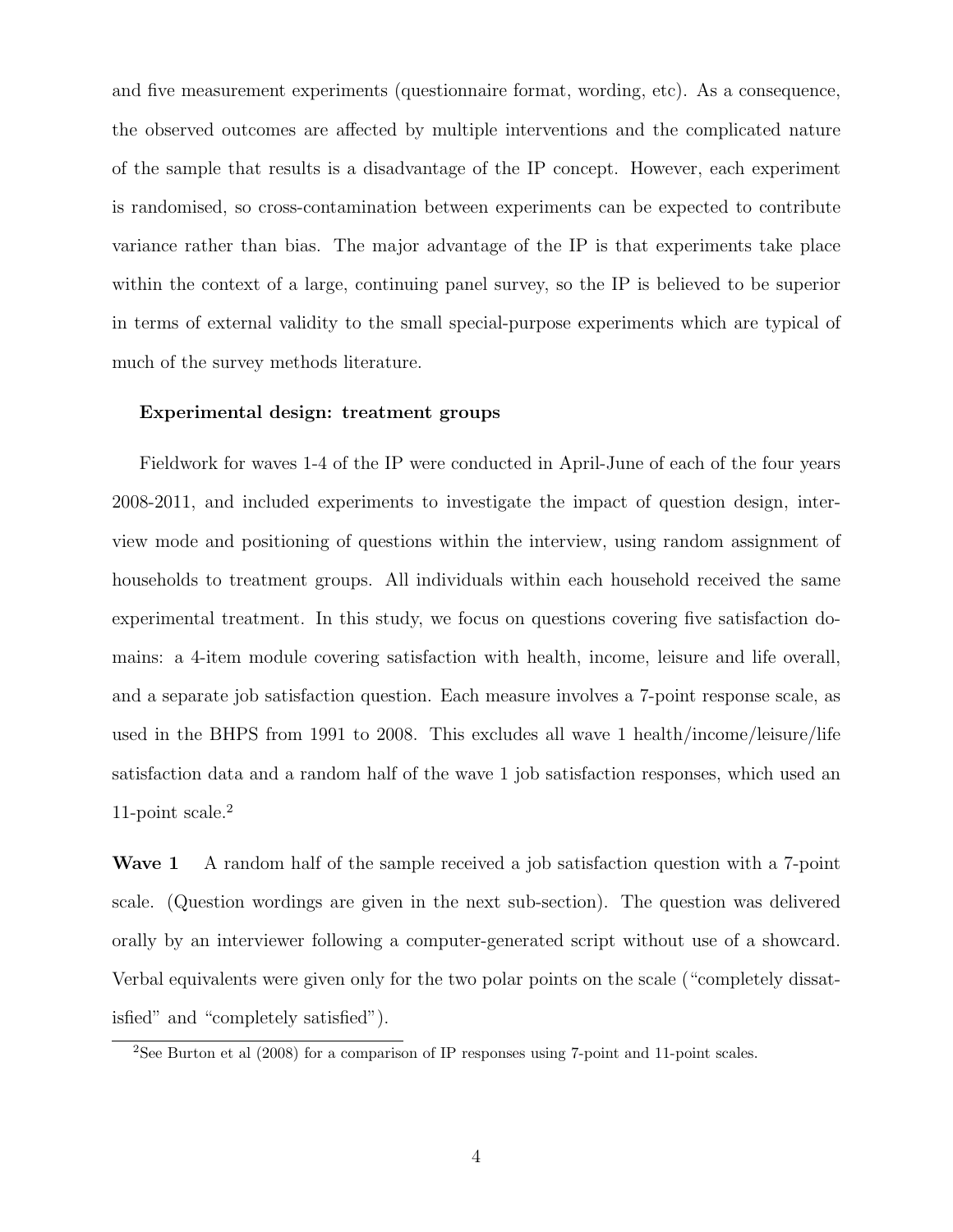Wave 2 The wave 2 design was a composite of two separate randomisations. First, households were assigned in the ratio 2:1 to Computer-Assisted Telephone Interviewing (CATI) or face-to-face interviewing (F2F) during an interviewer visit to the home. During F2F interviews, most questions were delivered by Computer-Assisted Personal Interviewing (CAPI), but Computer-Assisted Self-Interviewing (CASI) was used for the satisfaction module in a randomly-assigned subgroup. There were also independent assignments to treatment groups formed by varying question design and position of the question within the interview. As part of the design, for assignments that would have resulted in a requirement to administer by CATI a question that was in fact infeasible by telephone (because it required a showcard or reading of a long list of allowable responses), the closest feasible approximation to the allocated treatment was substituted. In some cases telephone contact was unsuccessful, in which case some or all members of the household were instead interviewed F2F, if that proved possible. There were no variations in question position within the interview for job satisfaction, so there were 8 treatment groups at wave 2 for job satisfaction, rather than the 14 for other domains.

Wave 3 Wave 3 was conducted entirely F2F, so there were no CATI groups. Apart from that, the set of experimental treatments was identical to those used at wave 2, but a group rotation was used to generate temporal variation in treatments. There was also a further – unintended – experiment at wave 3, since an error in the CAPI script led to some questions being repeated in a different format within the same interview. The impact of that inadvertent repetition is examined in the final part of section 3.

Wave 4 For the 4-item satisfaction module, the wave 4 experiment was a simple comparison of two private modes: a paper self-completion (PSC) questionnaire and a CASI version. The job satisfaction question was administered to all employed respondents in standard CAPI mode.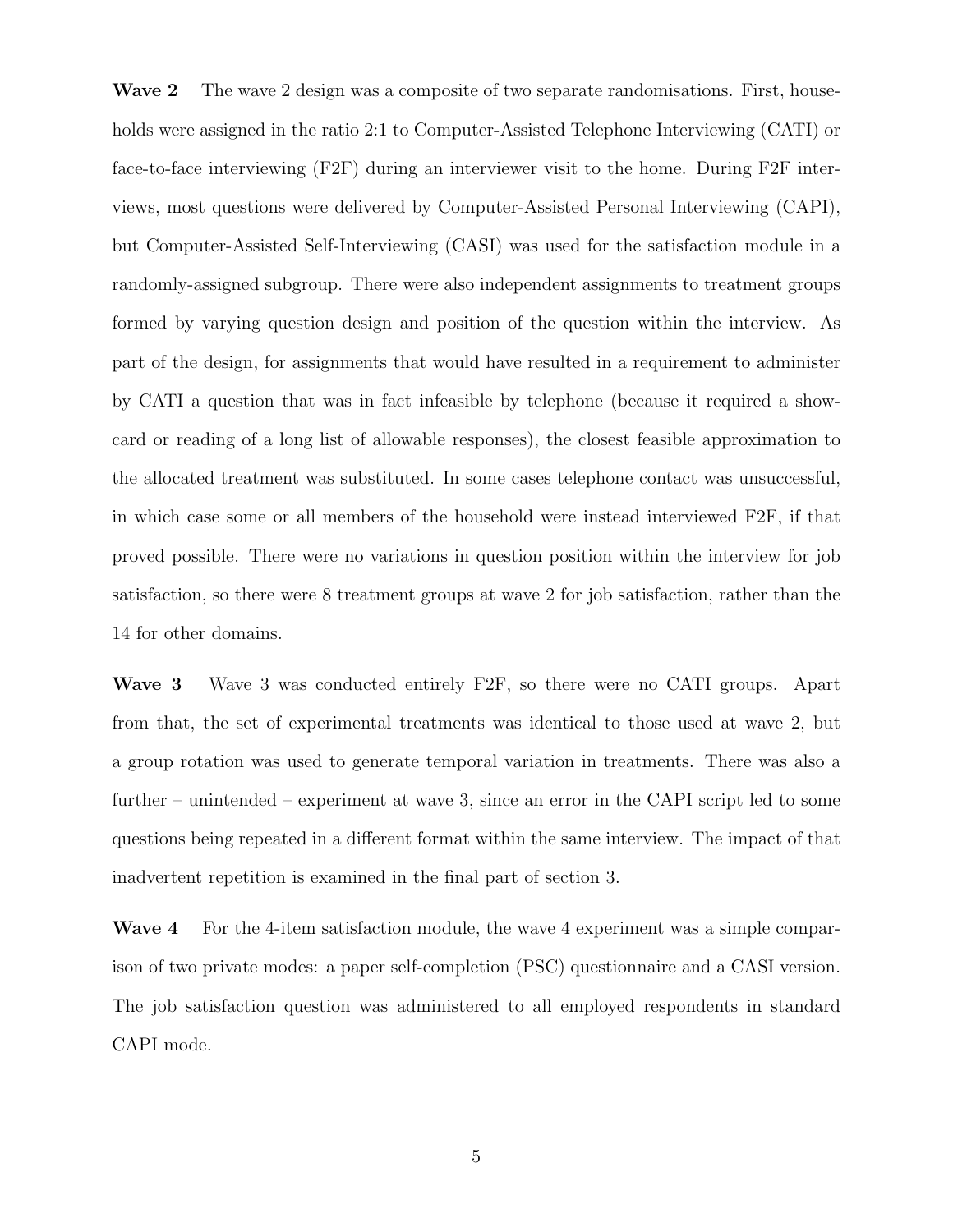|                |                                                                                          |                                              |                 |                                |                                                                                                                                 | Sample             | size                              |                    |               |                    |
|----------------|------------------------------------------------------------------------------------------|----------------------------------------------|-----------------|--------------------------------|---------------------------------------------------------------------------------------------------------------------------------|--------------------|-----------------------------------|--------------------|---------------|--------------------|
|                | Treatment                                                                                | Question                                     |                 | Wave 1                         |                                                                                                                                 | Wave 2             |                                   | Wave 3             |               | Wave $4$           |
|                | group                                                                                    | placement                                    | $lTT^*$         | $Actu\overline{a\overline{t}}$ | $IT\overline{T^*}$                                                                                                              | $Actual^{\dagger}$ | $IT\overline{T^*}$                | $Actual^{\dagger}$ | $ITT^{\star}$ | $Actual^{\dagger}$ |
|                | J)                                                                                       | atisfaction with                             | Health, Income, |                                | Leisure and                                                                                                                     | $Life$ overall     |                                   |                    |               |                    |
|                | Visit: CASI full labels                                                                  | Late                                         |                 |                                |                                                                                                                                 |                    |                                   | 123                | 1,208         | 1,060              |
|                | Visit: CASI polar labels                                                                 | Late                                         |                 |                                |                                                                                                                                 | 167<br>136         |                                   |                    |               |                    |
| ొ              | Visit: showcard full labels                                                              | Late                                         |                 |                                |                                                                                                                                 |                    | 135<br>306<br>2023<br>4214<br>314 | 286<br>270<br>260  |               |                    |
| ↽              | Visit: oral 2-stage                                                                      | Late                                         |                 |                                |                                                                                                                                 |                    |                                   |                    |               |                    |
| LO 1           | Visit: showcard polar labels                                                             | Late                                         |                 |                                |                                                                                                                                 |                    |                                   | 391                |               |                    |
| అ              | Visit: oral polar labels                                                                 | Late                                         |                 |                                |                                                                                                                                 |                    |                                   | 287                |               |                    |
| $\overline{a}$ | Phone: CATI 2-stage                                                                      | Late                                         |                 |                                |                                                                                                                                 |                    | $\mathbf I$                       |                    |               |                    |
| $\infty$       | Phone: CATI polar labels                                                                 | Late                                         |                 |                                | $\frac{18}{12}$ $\frac{1}{4}$ $\frac{1}{5}$ $\frac{1}{8}$ $\frac{4}{9}$ $\frac{3}{8}$ $\frac{4}{9}$ $\frac{3}{4}$ $\frac{4}{9}$ | $3.888888888877$   |                                   |                    |               |                    |
| ာ              | Visit: showcard full labels                                                              | $_{\rm{Early}}$                              |                 |                                | 3833                                                                                                                            |                    |                                   |                    |               |                    |
|                | Visit: oral 2-stage                                                                      | $_{\rm{Early}}$                              |                 |                                |                                                                                                                                 |                    |                                   |                    |               |                    |
|                | Visit: showcard polar labels                                                             | $_{\rm{Early}}$                              |                 |                                |                                                                                                                                 |                    |                                   |                    |               |                    |
| $\overline{2}$ | Visit: oral polar labels                                                                 | $_{\rm{Early}}$                              |                 |                                |                                                                                                                                 |                    |                                   |                    |               |                    |
| $\frac{3}{1}$  | Phone: CATI 2-stage                                                                      | Early                                        |                 |                                | 188                                                                                                                             |                    |                                   |                    |               |                    |
| $\overline{1}$ | Phone: CATI polar labels                                                                 | $_{\rm{Early}}$                              |                 |                                | 198                                                                                                                             | 161                |                                   |                    |               |                    |
| $\frac{1}{5}$  | Visit: PSC full labels                                                                   | Separate                                     | п.              | $\mathbf{I}$                   | $\vert \bot \vert$                                                                                                              | - 11 - 11          |                                   |                    | 177           | 855                |
|                |                                                                                          |                                              | Job             | satisfactor                    |                                                                                                                                 |                    |                                   |                    |               |                    |
|                | Visit: CASI full labels                                                                  |                                              |                 |                                |                                                                                                                                 |                    | 159                               | $\Xi$              |               |                    |
|                | Visit: CASI polar labels                                                                 |                                              |                 |                                |                                                                                                                                 |                    |                                   | 161                |               |                    |
| ಌ              | Visit: showcard full labels                                                              |                                              |                 |                                |                                                                                                                                 |                    |                                   | 155                | 380           | 247                |
|                | Visit: oral 2-stage                                                                      |                                              |                 |                                |                                                                                                                                 |                    | 170<br>169<br>155                 | 149                |               |                    |
| 4 ro           | Visit: showcard polar labels                                                             |                                              |                 |                                |                                                                                                                                 |                    |                                   | $\frac{14}{140}$   |               |                    |
| అ              | Visit: oral polar                                                                        | Mid<br>Mid did did did<br>Mid Mid did<br>Mid | 731             | 672                            | 568372                                                                                                                          | 2252325            | 158                               |                    |               |                    |
| $\overline{a}$ | Phone: CATI 2-stage                                                                      |                                              |                 |                                |                                                                                                                                 |                    |                                   |                    |               |                    |
| $\infty$       | Phone: CATI polar labels                                                                 |                                              |                 |                                |                                                                                                                                 |                    |                                   |                    |               |                    |
|                | $^\star$ Intention-to-treat: assigned treatment $^{-1}$ Treatment received by responders |                                              |                 |                                |                                                                                                                                 |                    |                                   |                    |               |                    |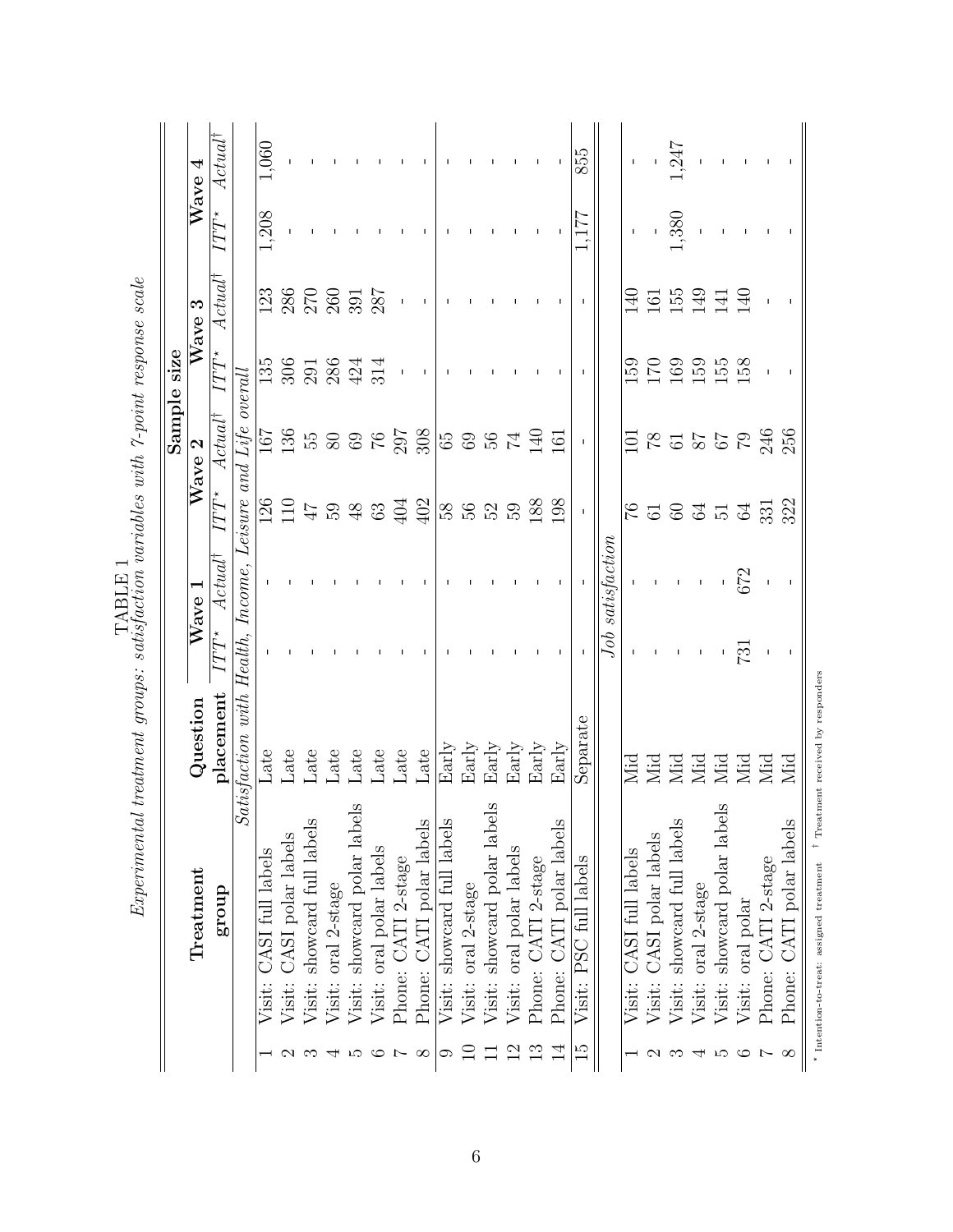The longitudinal pattern of treatments affecting the IP satisfaction modules is detailed in Table 1, together with potential sample numbers on an intention-to-treat (ITT) and an actual response basis. To avoid difficult selection issues, all the results presented here are on an ITT basis, although there is very little difference in the findings when the analysis is repeated using actual treatments, owing to the high compliance rate in most groups. The remaining experiments carried by the IP in waves 1-4 were irrelevant to our objectives.

#### Experimental design: question wording and response scales

Questions were asked sequentially for three aspects of life satisfaction, using (for all except groups 4, 7, 10 and 13) the following question stem:

How dissatisfied or satisfied are you with the following aspects of your situation: (a) your health; (b) the income of your household; (c) the amount of leisure time you have.

These three domain-specific questions were followed by an overall assessment:

Using the same scale, how dissatisfied or satisfied are you with your life overall?

For groups 3 and 9, a fully-labeled showcard specified response options in a vertical list ordered from top to bottom as: 7 Completely satisfied; 6 Mostly satisfied; 5 Somewhat satisfied; 4 Neither satisfied nor dissatisfied; 3 Somewhat dissatisfied; 2 Mostly dissatisfied; 1 Completely dissatisfied. For groups 1 and 2, the questions were administered by the more private Computer-Assisted Self-Interviewing (CASI) method, and the seven alternatives were displayed horizontally across the screen of a laptop computer for selection directly by the respondent. Polar-point labeled variants of the question (groups 5, 6, 8, 11, 12 and 14) omitted the textual labels from options 2 to 6. If the polar-labeled response scale was communicated orally (groups 6, 8, 12 and 14), explanations of the two extreme points were read out by the interviewer.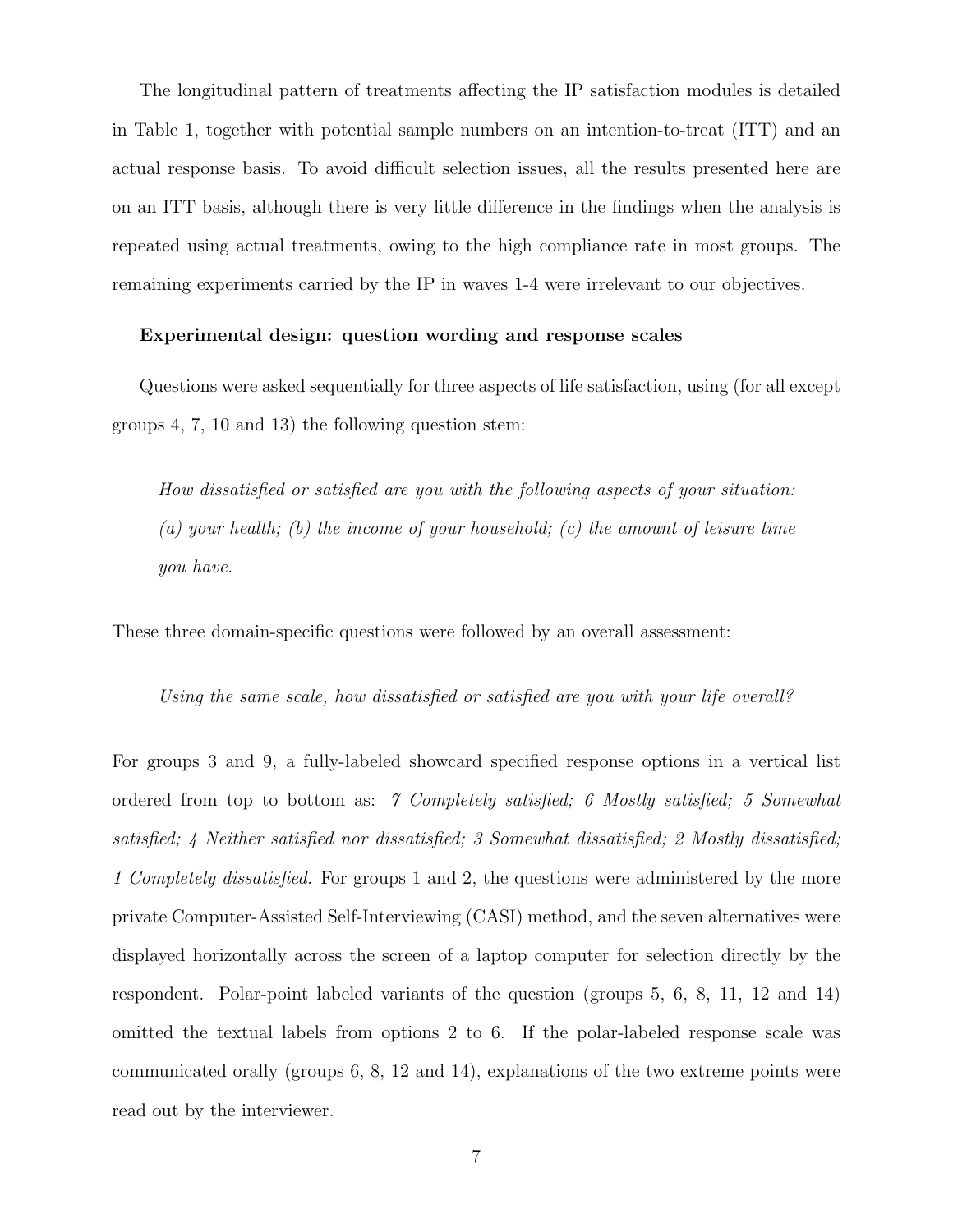Groups 4, 7, 10 and 13 received a question with a fully-labeled response scale, designed to be deliverable by telephone, when use of a showcard or reading of a full list of responses would have been impractical. The question has a two-stage structure:

- (i) How dissatisfied or satisfied are you with  $[$  ...  $]$ ? Would you say you are... (1 Dissatisfied; 2 Neither Dissatisfied nor Satisfied; 3 Satisfied)
- (ii) If dissatisfied or satisfied...] And are you Somewhat, Mostly or Completely [Satisfied / Dissatisfied] with [ ... ]? (1 Somewhat; 2 Mostly; 3 Completely)

At wave 2, questions on satisfaction with health, family income, leisure and life overall were either asked early (about 25% of the way through the interview, following a block of questions on transport mode choices) or late (about 95% of the way through the interview, following questions on political affiliation and values). At waves 3 and 4, these questions were always asked late, except for group 15 at wave 4, where the questions were contained in a paper self-completion questionnaire completed during the interviewer's visit.

People in employment or self-employment were also asked about their job satisfaction: shortly after mid-interview, following a section dealing with employment or self-employment details, including occupation, hours and earnings. The question stem is:

All things considered, which number best describes how dissatisfied or satisfied you are with your job overall?

The same 1-7 response scale and labeling options were used as for the single-stage life satisfaction questions, and groups 4 and 7 received a 2-stage variant.

### 3 The impact on data distributions

We are mainly interested in the effect of survey design on the answers to substantial empirical research questions but we first look for evidence that the distribution of responses to questions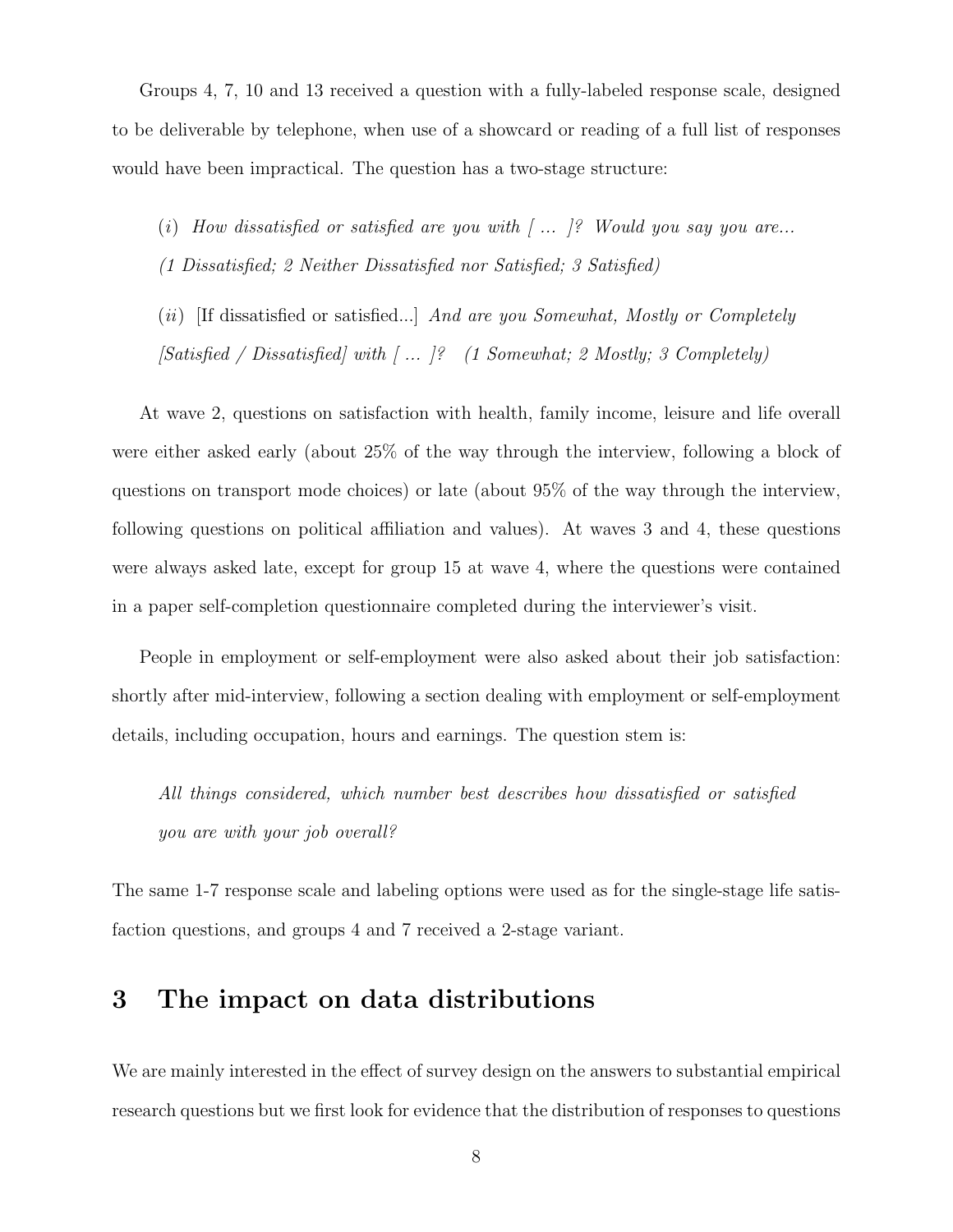on subjective wellbeing are influenced by aspects of design. Table 2 gives the mean responses for each treatment group, separately for men and women, together with wave-specific chisquare tests comparing the distribution of responses from each treatment group with the distribution in the pooled sample.<sup>3</sup> There is some evidence of an impact of the set of experimental variations, but the small group sizes mean that tests for individual treatment groups have low power. Table 3 gives results from overall tests of joint significance for the whole set of experimental variations, by survey wave and domain of satisfaction. In view of earlier findings on gender differences, we carry out these tests separately for men and women. Let  $Y_d$  be the satisfaction score for the dth domain. We use Monte Carlo permutation versions of two tests; an ANOVA  $F$ -statistic for  $Y_d$ , and a chi-square test for the equality of the vector of proportions in each response category with the pooled sample proportions. See Good (2006) for a review of permutation tests and Heckman et al (2010) for an application to experimental evaluation.

The test results of Table 3 show that design effects are frequently significant, although the pattern of effects is unexpected. Experimental variation at wave 2 produces large impacts on the response distributions: for women, they are significant in all five domains at the 5% level using an ANOVA permutation  $F$  test and one using the chi-square test for equality of response proportions. For men, we find a significant ANOVA test in three domains and a p-value of 0.063 or lower in all cases, besides some some evidence at the 10% level for chi-square test. But at wave 3, where group sizes are larger and we would expect better power, there is less evidence of an effect. This is especially the case for women, with a solitary rejection at the 5% level using the chi-square test and only two at the 10% level in the ANOVA. For men there are two rejections at the 5% level using the chi-square test, but only a single 5% rejection (satisfaction with health) in the ANOVA test, with no rejections at all by the H-statistic.

<sup>&</sup>lt;sup>3</sup>Here, the test statistic  $\chi^2 = (\hat{p} - \bar{\hat{p}})'V^{-1}(\hat{p} - \bar{\hat{p}})$  where  $\hat{p}$  is the 7×1 vector of observed response probabilities,  $\bar{p}$  is the empirical distribution of response probabilities across all groups, and  $V^{-1}$  is the generalised inverse of an estimated covariance matrix. A multi-group generalisation of this statistic is used for Table 3.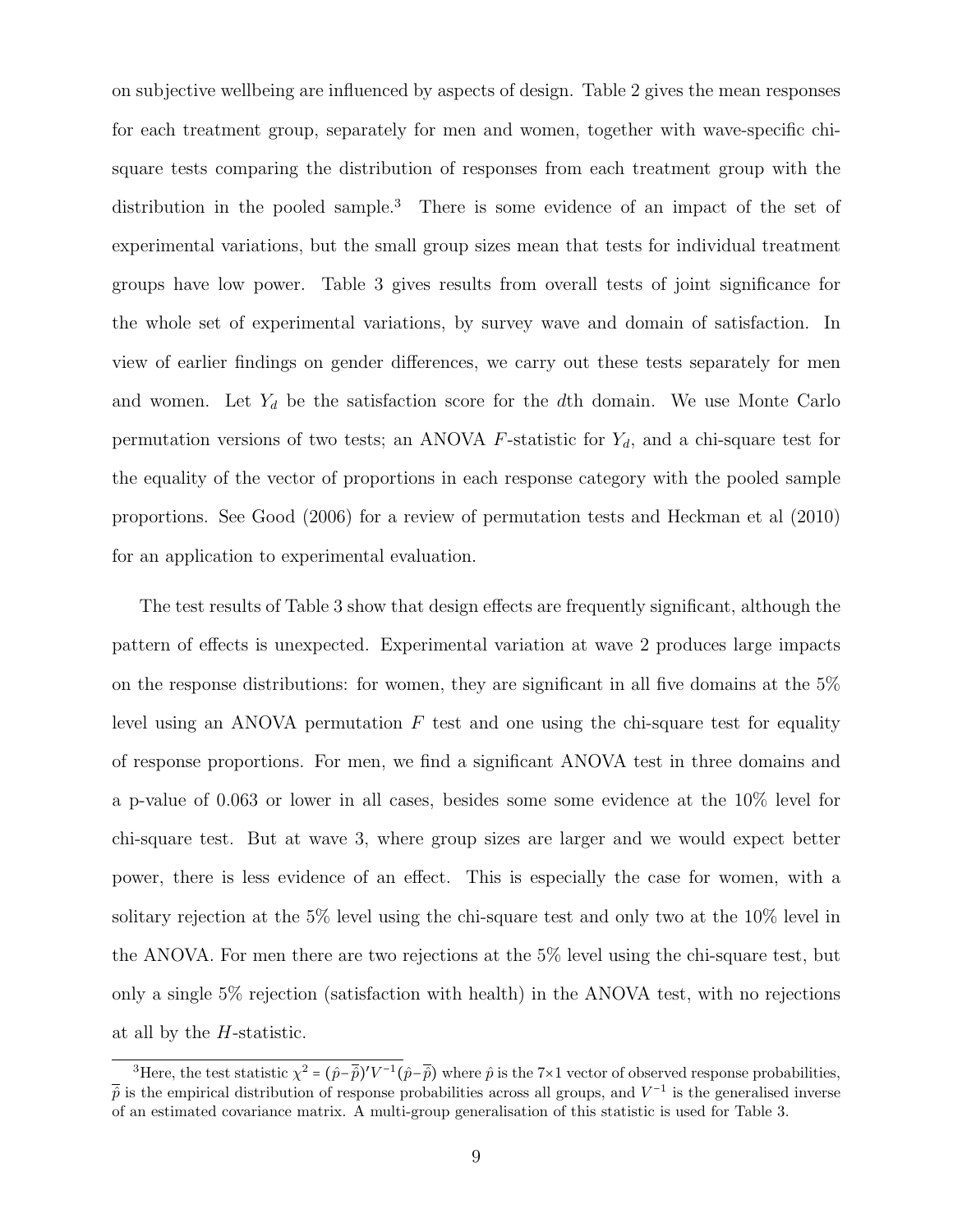| $\begin{array}{l} 5.48 \\ 5.35 \\ 5.35 \\ 5.46 \\ 4.64 \\ 5.47 \\ 6.47 \\ 7.49 \\ 8.27 \\ \end{array}$<br>$4.81$<br>$4.87$<br>$4.507$<br>$5.327$<br>$5.13$<br>$5.07$<br>4.97<br>Job<br>ង់<br>មិដ្ឋ ១ ១ ៤ ៥<br>ស្គត់ស្គត់ស្គ<br>5.53<br>ZE.<br>5.12<br>5.24<br>$\frac{60}{60}$<br>$\mathit{Life}$<br>$Leisure% \begin{tabular}{cc} \includegraphics[width=0.9\columnwidth]{figures/cdf} & \includegraphics[width=0.9\columnwidth]{figures/cdf} \end{tabular} \caption{The 3D (black) model for the 3D (black) model. The 3D (black) model is a 3D (black) model. The 3D (black) model is a 3D (black) model.} \label{fig:cdf}$<br>$4.56*$<br>$4.53*$<br>$4.97$<br>$4.508$<br>$5.21*$<br>$5.07$<br>$5.07$<br>4.78<br>$rac{6}{5}$<br>$\frac{4.74}{4.85}$<br>Income<br>$\frac{4.72}{4.94}$<br>$\frac{4.94}{4.96}$<br>$\frac{4.94}{4.93}$<br>$\frac{4.93}{4.88}$<br>$\begin{array}{l} 4.58**\\ 4.507**\\ 5.07*\\ 5.95\\ 6.496\\ 4.4444\\ 4.567\\ 4.67\\ 5.87\\ 4.67\\ 5.07\\ 4.74\\ 5.08\\ 4.74\\ 5.09\\ 4.74\\ 4.74\\ 5.09\\ 4.74\\ 4.74\\ \end{array}$<br>$\frac{4.56*}{4.71*}$<br>$\sqrt{4.62}$<br>$4.70***$<br>5.12***<br>$\frac{Health}{ }$<br>$\begin{array}{l} \bar{\mathfrak{p}}^*\\ \bar{\mathfrak{p}}^*\\ \bar{\mathfrak{p}}^*\\ \bar{\mathfrak{p}}^*\\ \bar{\mathfrak{p}}^*\\ \bar{\mathfrak{p}}^*\\ \bar{\mathfrak{p}}^*\\ \bar{\mathfrak{p}}^*\\ \bar{\mathfrak{p}}^*\\ \bar{\mathfrak{p}}^*\\ \bar{\mathfrak{p}}^*\\ \bar{\mathfrak{p}}^*\\ \bar{\mathfrak{p}}^*\\ \bar{\mathfrak{p}}^*\\ \bar{\mathfrak{p}}^*\\ \bar{\mathfrak{p}}^*\\ \bar{\mathfrak{p}}^*\\ \bar{\mathfrak{p}}$<br>$\begin{array}{l} 5.38** \ 5.59** \ 5.51** \ 5.21** \ 5.36* \ 5.36* \end{array}$<br>5.36<br>$\frac{4.88}{ }$<br>5.35<br>4.92<br>Wave<br>$5.35***$<br>$5.06***$<br>$5.11$<br>$4.71**$<br>$5.74$<br>$5.38$<br>$4.64***$<br>$4.64***$<br>$5.64***$<br>$5.16$<br>$5.51**$<br>$5.49$<br>$5.24$<br>5.40<br>$\overline{5.30}$<br>Job<br>$\begin{array}{l} 1.15**\\ 5.20**\\ 6.075\\ 6.617\\ 7.720\\ 8.720\\ 9.720\\ 1.720\\ 1.720\\ 1.720\\ 1.720\\ 1.720\\ 1.720\\ 1.720\\ 1.720\\ 1.720\\ 1.720\\ 1.720\\ 1.720\\ 1.720\\ 1.720\\ 1.720\\ 1.720\\ 1.720\\ 1.720\\ 1.720\\ 1.720\\ 1.720\\ 1.720\\ 1.720\\ 1.$<br>$\frac{5.16**}{5.28**}$<br>5.63<br>$\mathit{Life}$<br>5.21<br>Leisure<br>$\frac{4.97}{4.91}$<br>$\frac{4.91}{5.03}$<br>$\frac{5.20}{4.37}$<br>$\frac{5.21}{5.05}$<br>$\frac{6}{15}$<br>$\frac{4.86}{4.76}$<br>Income<br>$\frac{4.46}{4.96}$<br>$\begin{array}{l} 4.88* \\ 4.93* \\ 4.88 \\ \hline 4.96* \\ \hline 4.96* \\ \end{array}$<br>$\frac{4.78}{ }$<br>4.53<br>4.44<br>$4.64\,$<br>$4.95***$<br>$5.15$<br>$5.29***$<br>$5.08***$<br>$\begin{array}{l} 1.5**\\ 1.5**\\ 5.33**\\ 6.00**\\ 7.500**\\ 8.500**\\ 9.5000**\\ 1.50000*\\ 1.50000*\\ 1.50000*\\ 1.50000*\\ 1.50000*\\ 1.50000*\\ 1.50000*\\ 1.50000*\\ 1.50000*\\ 1.50000*\\ 1.50000*\\ 1.50000*\\ 1.50000*\\ 1.50000*\\ 1.50000*\\ 1.50000*\\ 1$<br>$5.05***$<br>$4.67***$<br>$\frac{Health}{ }$<br>$\overline{4.80}$<br>5.29<br>$\frac{5.21}{ }$<br>$5.35\,$<br>5.52<br>5.30<br>Separate<br>${\bf Separate}$<br>Early<br>Early<br>$_{\rm{Early}}$<br>Early<br>Early<br>$\rm{Early}$<br>ment<br>Late<br>Late<br>Late<br>Late<br>Late<br>Late<br>Late<br>$\operatorname{Late}$<br>Late<br>Late<br>Late<br>Late<br>Late<br>Late<br>Showcard polar labels<br>Showcard polar labels<br>Showcard polar labels<br>Paper self-completion<br>Showcard full labels<br>Showcard full labels<br>Showcard full labels<br>CATI: polar labels<br>CATI polar labels<br>CASI polar labels<br>CASI polar labels<br>Oral polar labels<br>Oral polar labels<br>Treatment group<br>CASI full labels<br>CASI full labels<br><b>CASI</b> full labels<br>Overall mean<br>Overall mean<br>$0$ verall mean<br>CATI: 2-stage<br>CATI 2-stage<br>Oral 2-stage<br>Oral 2-stage<br>Oral 2-stage<br>Oral polar | Place- |  | Womer |  |  | Men |      |
|--------------------------------------------------------------------------------------------------------------------------------------------------------------------------------------------------------------------------------------------------------------------------------------------------------------------------------------------------------------------------------------------------------------------------------------------------------------------------------------------------------------------------------------------------------------------------------------------------------------------------------------------------------------------------------------------------------------------------------------------------------------------------------------------------------------------------------------------------------------------------------------------------------------------------------------------------------------------------------------------------------------------------------------------------------------------------------------------------------------------------------------------------------------------------------------------------------------------------------------------------------------------------------------------------------------------------------------------------------------------------------------------------------------------------------------------------------------------------------------------------------------------------------------------------------------------------------------------------------------------------------------------------------------------------------------------------------------------------------------------------------------------------------------------------------------------------------------------------------------------------------------------------------------------------------------------------------------------------------------------------------------------------------------------------------------------------------------------------------------------------------------------------------------------------------------------------------------------------------------------------------------------------------------------------------------------------------------------------------------------------------------------------------------------------------------------------------------------------------------------------------------------------------------------------------------------------------------------------------------------------------------------------------------------------------------------------------------------------------------------------------------------------------------------------------------------------------------------------------------------------------------------------------------------------------------------------------------------------------------------------------------------------------------------------------------------------------------------------------------------------------------------------------------------------------------------------------------------------------------------------------------------------------------------------------------------------------------------------------------------------------------------------------------------------------------------------------------------------------------------------------------------------------------------------------------------------------------------------------------------------------------------------------------------------------------------------------------------------------------------------------------------------------------------------------------------------------------------------------------|--------|--|-------|--|--|-----|------|
|                                                                                                                                                                                                                                                                                                                                                                                                                                                                                                                                                                                                                                                                                                                                                                                                                                                                                                                                                                                                                                                                                                                                                                                                                                                                                                                                                                                                                                                                                                                                                                                                                                                                                                                                                                                                                                                                                                                                                                                                                                                                                                                                                                                                                                                                                                                                                                                                                                                                                                                                                                                                                                                                                                                                                                                                                                                                                                                                                                                                                                                                                                                                                                                                                                                                                                                                                                                                                                                                                                                                                                                                                                                                                                                                                                                                                                                              |        |  |       |  |  |     |      |
|                                                                                                                                                                                                                                                                                                                                                                                                                                                                                                                                                                                                                                                                                                                                                                                                                                                                                                                                                                                                                                                                                                                                                                                                                                                                                                                                                                                                                                                                                                                                                                                                                                                                                                                                                                                                                                                                                                                                                                                                                                                                                                                                                                                                                                                                                                                                                                                                                                                                                                                                                                                                                                                                                                                                                                                                                                                                                                                                                                                                                                                                                                                                                                                                                                                                                                                                                                                                                                                                                                                                                                                                                                                                                                                                                                                                                                                              |        |  |       |  |  |     |      |
|                                                                                                                                                                                                                                                                                                                                                                                                                                                                                                                                                                                                                                                                                                                                                                                                                                                                                                                                                                                                                                                                                                                                                                                                                                                                                                                                                                                                                                                                                                                                                                                                                                                                                                                                                                                                                                                                                                                                                                                                                                                                                                                                                                                                                                                                                                                                                                                                                                                                                                                                                                                                                                                                                                                                                                                                                                                                                                                                                                                                                                                                                                                                                                                                                                                                                                                                                                                                                                                                                                                                                                                                                                                                                                                                                                                                                                                              |        |  |       |  |  |     |      |
|                                                                                                                                                                                                                                                                                                                                                                                                                                                                                                                                                                                                                                                                                                                                                                                                                                                                                                                                                                                                                                                                                                                                                                                                                                                                                                                                                                                                                                                                                                                                                                                                                                                                                                                                                                                                                                                                                                                                                                                                                                                                                                                                                                                                                                                                                                                                                                                                                                                                                                                                                                                                                                                                                                                                                                                                                                                                                                                                                                                                                                                                                                                                                                                                                                                                                                                                                                                                                                                                                                                                                                                                                                                                                                                                                                                                                                                              |        |  |       |  |  |     |      |
|                                                                                                                                                                                                                                                                                                                                                                                                                                                                                                                                                                                                                                                                                                                                                                                                                                                                                                                                                                                                                                                                                                                                                                                                                                                                                                                                                                                                                                                                                                                                                                                                                                                                                                                                                                                                                                                                                                                                                                                                                                                                                                                                                                                                                                                                                                                                                                                                                                                                                                                                                                                                                                                                                                                                                                                                                                                                                                                                                                                                                                                                                                                                                                                                                                                                                                                                                                                                                                                                                                                                                                                                                                                                                                                                                                                                                                                              |        |  |       |  |  |     |      |
|                                                                                                                                                                                                                                                                                                                                                                                                                                                                                                                                                                                                                                                                                                                                                                                                                                                                                                                                                                                                                                                                                                                                                                                                                                                                                                                                                                                                                                                                                                                                                                                                                                                                                                                                                                                                                                                                                                                                                                                                                                                                                                                                                                                                                                                                                                                                                                                                                                                                                                                                                                                                                                                                                                                                                                                                                                                                                                                                                                                                                                                                                                                                                                                                                                                                                                                                                                                                                                                                                                                                                                                                                                                                                                                                                                                                                                                              |        |  |       |  |  |     |      |
|                                                                                                                                                                                                                                                                                                                                                                                                                                                                                                                                                                                                                                                                                                                                                                                                                                                                                                                                                                                                                                                                                                                                                                                                                                                                                                                                                                                                                                                                                                                                                                                                                                                                                                                                                                                                                                                                                                                                                                                                                                                                                                                                                                                                                                                                                                                                                                                                                                                                                                                                                                                                                                                                                                                                                                                                                                                                                                                                                                                                                                                                                                                                                                                                                                                                                                                                                                                                                                                                                                                                                                                                                                                                                                                                                                                                                                                              |        |  |       |  |  |     |      |
|                                                                                                                                                                                                                                                                                                                                                                                                                                                                                                                                                                                                                                                                                                                                                                                                                                                                                                                                                                                                                                                                                                                                                                                                                                                                                                                                                                                                                                                                                                                                                                                                                                                                                                                                                                                                                                                                                                                                                                                                                                                                                                                                                                                                                                                                                                                                                                                                                                                                                                                                                                                                                                                                                                                                                                                                                                                                                                                                                                                                                                                                                                                                                                                                                                                                                                                                                                                                                                                                                                                                                                                                                                                                                                                                                                                                                                                              |        |  |       |  |  |     |      |
|                                                                                                                                                                                                                                                                                                                                                                                                                                                                                                                                                                                                                                                                                                                                                                                                                                                                                                                                                                                                                                                                                                                                                                                                                                                                                                                                                                                                                                                                                                                                                                                                                                                                                                                                                                                                                                                                                                                                                                                                                                                                                                                                                                                                                                                                                                                                                                                                                                                                                                                                                                                                                                                                                                                                                                                                                                                                                                                                                                                                                                                                                                                                                                                                                                                                                                                                                                                                                                                                                                                                                                                                                                                                                                                                                                                                                                                              |        |  |       |  |  |     |      |
|                                                                                                                                                                                                                                                                                                                                                                                                                                                                                                                                                                                                                                                                                                                                                                                                                                                                                                                                                                                                                                                                                                                                                                                                                                                                                                                                                                                                                                                                                                                                                                                                                                                                                                                                                                                                                                                                                                                                                                                                                                                                                                                                                                                                                                                                                                                                                                                                                                                                                                                                                                                                                                                                                                                                                                                                                                                                                                                                                                                                                                                                                                                                                                                                                                                                                                                                                                                                                                                                                                                                                                                                                                                                                                                                                                                                                                                              |        |  |       |  |  |     |      |
|                                                                                                                                                                                                                                                                                                                                                                                                                                                                                                                                                                                                                                                                                                                                                                                                                                                                                                                                                                                                                                                                                                                                                                                                                                                                                                                                                                                                                                                                                                                                                                                                                                                                                                                                                                                                                                                                                                                                                                                                                                                                                                                                                                                                                                                                                                                                                                                                                                                                                                                                                                                                                                                                                                                                                                                                                                                                                                                                                                                                                                                                                                                                                                                                                                                                                                                                                                                                                                                                                                                                                                                                                                                                                                                                                                                                                                                              |        |  |       |  |  |     |      |
|                                                                                                                                                                                                                                                                                                                                                                                                                                                                                                                                                                                                                                                                                                                                                                                                                                                                                                                                                                                                                                                                                                                                                                                                                                                                                                                                                                                                                                                                                                                                                                                                                                                                                                                                                                                                                                                                                                                                                                                                                                                                                                                                                                                                                                                                                                                                                                                                                                                                                                                                                                                                                                                                                                                                                                                                                                                                                                                                                                                                                                                                                                                                                                                                                                                                                                                                                                                                                                                                                                                                                                                                                                                                                                                                                                                                                                                              |        |  |       |  |  |     |      |
|                                                                                                                                                                                                                                                                                                                                                                                                                                                                                                                                                                                                                                                                                                                                                                                                                                                                                                                                                                                                                                                                                                                                                                                                                                                                                                                                                                                                                                                                                                                                                                                                                                                                                                                                                                                                                                                                                                                                                                                                                                                                                                                                                                                                                                                                                                                                                                                                                                                                                                                                                                                                                                                                                                                                                                                                                                                                                                                                                                                                                                                                                                                                                                                                                                                                                                                                                                                                                                                                                                                                                                                                                                                                                                                                                                                                                                                              |        |  |       |  |  |     |      |
|                                                                                                                                                                                                                                                                                                                                                                                                                                                                                                                                                                                                                                                                                                                                                                                                                                                                                                                                                                                                                                                                                                                                                                                                                                                                                                                                                                                                                                                                                                                                                                                                                                                                                                                                                                                                                                                                                                                                                                                                                                                                                                                                                                                                                                                                                                                                                                                                                                                                                                                                                                                                                                                                                                                                                                                                                                                                                                                                                                                                                                                                                                                                                                                                                                                                                                                                                                                                                                                                                                                                                                                                                                                                                                                                                                                                                                                              |        |  |       |  |  |     |      |
|                                                                                                                                                                                                                                                                                                                                                                                                                                                                                                                                                                                                                                                                                                                                                                                                                                                                                                                                                                                                                                                                                                                                                                                                                                                                                                                                                                                                                                                                                                                                                                                                                                                                                                                                                                                                                                                                                                                                                                                                                                                                                                                                                                                                                                                                                                                                                                                                                                                                                                                                                                                                                                                                                                                                                                                                                                                                                                                                                                                                                                                                                                                                                                                                                                                                                                                                                                                                                                                                                                                                                                                                                                                                                                                                                                                                                                                              |        |  |       |  |  |     |      |
|                                                                                                                                                                                                                                                                                                                                                                                                                                                                                                                                                                                                                                                                                                                                                                                                                                                                                                                                                                                                                                                                                                                                                                                                                                                                                                                                                                                                                                                                                                                                                                                                                                                                                                                                                                                                                                                                                                                                                                                                                                                                                                                                                                                                                                                                                                                                                                                                                                                                                                                                                                                                                                                                                                                                                                                                                                                                                                                                                                                                                                                                                                                                                                                                                                                                                                                                                                                                                                                                                                                                                                                                                                                                                                                                                                                                                                                              |        |  |       |  |  |     |      |
|                                                                                                                                                                                                                                                                                                                                                                                                                                                                                                                                                                                                                                                                                                                                                                                                                                                                                                                                                                                                                                                                                                                                                                                                                                                                                                                                                                                                                                                                                                                                                                                                                                                                                                                                                                                                                                                                                                                                                                                                                                                                                                                                                                                                                                                                                                                                                                                                                                                                                                                                                                                                                                                                                                                                                                                                                                                                                                                                                                                                                                                                                                                                                                                                                                                                                                                                                                                                                                                                                                                                                                                                                                                                                                                                                                                                                                                              |        |  |       |  |  |     | 5.26 |
|                                                                                                                                                                                                                                                                                                                                                                                                                                                                                                                                                                                                                                                                                                                                                                                                                                                                                                                                                                                                                                                                                                                                                                                                                                                                                                                                                                                                                                                                                                                                                                                                                                                                                                                                                                                                                                                                                                                                                                                                                                                                                                                                                                                                                                                                                                                                                                                                                                                                                                                                                                                                                                                                                                                                                                                                                                                                                                                                                                                                                                                                                                                                                                                                                                                                                                                                                                                                                                                                                                                                                                                                                                                                                                                                                                                                                                                              |        |  |       |  |  |     |      |
|                                                                                                                                                                                                                                                                                                                                                                                                                                                                                                                                                                                                                                                                                                                                                                                                                                                                                                                                                                                                                                                                                                                                                                                                                                                                                                                                                                                                                                                                                                                                                                                                                                                                                                                                                                                                                                                                                                                                                                                                                                                                                                                                                                                                                                                                                                                                                                                                                                                                                                                                                                                                                                                                                                                                                                                                                                                                                                                                                                                                                                                                                                                                                                                                                                                                                                                                                                                                                                                                                                                                                                                                                                                                                                                                                                                                                                                              |        |  |       |  |  |     |      |
|                                                                                                                                                                                                                                                                                                                                                                                                                                                                                                                                                                                                                                                                                                                                                                                                                                                                                                                                                                                                                                                                                                                                                                                                                                                                                                                                                                                                                                                                                                                                                                                                                                                                                                                                                                                                                                                                                                                                                                                                                                                                                                                                                                                                                                                                                                                                                                                                                                                                                                                                                                                                                                                                                                                                                                                                                                                                                                                                                                                                                                                                                                                                                                                                                                                                                                                                                                                                                                                                                                                                                                                                                                                                                                                                                                                                                                                              |        |  |       |  |  |     |      |
|                                                                                                                                                                                                                                                                                                                                                                                                                                                                                                                                                                                                                                                                                                                                                                                                                                                                                                                                                                                                                                                                                                                                                                                                                                                                                                                                                                                                                                                                                                                                                                                                                                                                                                                                                                                                                                                                                                                                                                                                                                                                                                                                                                                                                                                                                                                                                                                                                                                                                                                                                                                                                                                                                                                                                                                                                                                                                                                                                                                                                                                                                                                                                                                                                                                                                                                                                                                                                                                                                                                                                                                                                                                                                                                                                                                                                                                              |        |  |       |  |  |     |      |
|                                                                                                                                                                                                                                                                                                                                                                                                                                                                                                                                                                                                                                                                                                                                                                                                                                                                                                                                                                                                                                                                                                                                                                                                                                                                                                                                                                                                                                                                                                                                                                                                                                                                                                                                                                                                                                                                                                                                                                                                                                                                                                                                                                                                                                                                                                                                                                                                                                                                                                                                                                                                                                                                                                                                                                                                                                                                                                                                                                                                                                                                                                                                                                                                                                                                                                                                                                                                                                                                                                                                                                                                                                                                                                                                                                                                                                                              |        |  |       |  |  |     |      |
|                                                                                                                                                                                                                                                                                                                                                                                                                                                                                                                                                                                                                                                                                                                                                                                                                                                                                                                                                                                                                                                                                                                                                                                                                                                                                                                                                                                                                                                                                                                                                                                                                                                                                                                                                                                                                                                                                                                                                                                                                                                                                                                                                                                                                                                                                                                                                                                                                                                                                                                                                                                                                                                                                                                                                                                                                                                                                                                                                                                                                                                                                                                                                                                                                                                                                                                                                                                                                                                                                                                                                                                                                                                                                                                                                                                                                                                              |        |  |       |  |  |     |      |
|                                                                                                                                                                                                                                                                                                                                                                                                                                                                                                                                                                                                                                                                                                                                                                                                                                                                                                                                                                                                                                                                                                                                                                                                                                                                                                                                                                                                                                                                                                                                                                                                                                                                                                                                                                                                                                                                                                                                                                                                                                                                                                                                                                                                                                                                                                                                                                                                                                                                                                                                                                                                                                                                                                                                                                                                                                                                                                                                                                                                                                                                                                                                                                                                                                                                                                                                                                                                                                                                                                                                                                                                                                                                                                                                                                                                                                                              |        |  |       |  |  |     |      |
|                                                                                                                                                                                                                                                                                                                                                                                                                                                                                                                                                                                                                                                                                                                                                                                                                                                                                                                                                                                                                                                                                                                                                                                                                                                                                                                                                                                                                                                                                                                                                                                                                                                                                                                                                                                                                                                                                                                                                                                                                                                                                                                                                                                                                                                                                                                                                                                                                                                                                                                                                                                                                                                                                                                                                                                                                                                                                                                                                                                                                                                                                                                                                                                                                                                                                                                                                                                                                                                                                                                                                                                                                                                                                                                                                                                                                                                              |        |  |       |  |  |     |      |
|                                                                                                                                                                                                                                                                                                                                                                                                                                                                                                                                                                                                                                                                                                                                                                                                                                                                                                                                                                                                                                                                                                                                                                                                                                                                                                                                                                                                                                                                                                                                                                                                                                                                                                                                                                                                                                                                                                                                                                                                                                                                                                                                                                                                                                                                                                                                                                                                                                                                                                                                                                                                                                                                                                                                                                                                                                                                                                                                                                                                                                                                                                                                                                                                                                                                                                                                                                                                                                                                                                                                                                                                                                                                                                                                                                                                                                                              |        |  |       |  |  |     |      |
|                                                                                                                                                                                                                                                                                                                                                                                                                                                                                                                                                                                                                                                                                                                                                                                                                                                                                                                                                                                                                                                                                                                                                                                                                                                                                                                                                                                                                                                                                                                                                                                                                                                                                                                                                                                                                                                                                                                                                                                                                                                                                                                                                                                                                                                                                                                                                                                                                                                                                                                                                                                                                                                                                                                                                                                                                                                                                                                                                                                                                                                                                                                                                                                                                                                                                                                                                                                                                                                                                                                                                                                                                                                                                                                                                                                                                                                              |        |  |       |  |  |     |      |
|                                                                                                                                                                                                                                                                                                                                                                                                                                                                                                                                                                                                                                                                                                                                                                                                                                                                                                                                                                                                                                                                                                                                                                                                                                                                                                                                                                                                                                                                                                                                                                                                                                                                                                                                                                                                                                                                                                                                                                                                                                                                                                                                                                                                                                                                                                                                                                                                                                                                                                                                                                                                                                                                                                                                                                                                                                                                                                                                                                                                                                                                                                                                                                                                                                                                                                                                                                                                                                                                                                                                                                                                                                                                                                                                                                                                                                                              |        |  |       |  |  |     |      |
|                                                                                                                                                                                                                                                                                                                                                                                                                                                                                                                                                                                                                                                                                                                                                                                                                                                                                                                                                                                                                                                                                                                                                                                                                                                                                                                                                                                                                                                                                                                                                                                                                                                                                                                                                                                                                                                                                                                                                                                                                                                                                                                                                                                                                                                                                                                                                                                                                                                                                                                                                                                                                                                                                                                                                                                                                                                                                                                                                                                                                                                                                                                                                                                                                                                                                                                                                                                                                                                                                                                                                                                                                                                                                                                                                                                                                                                              |        |  |       |  |  |     |      |

 $\overline{\phantom{0}}$ TABLE 2

replications: ∗∗∗ = 1%;∗∗ = 5%;∗ = 10%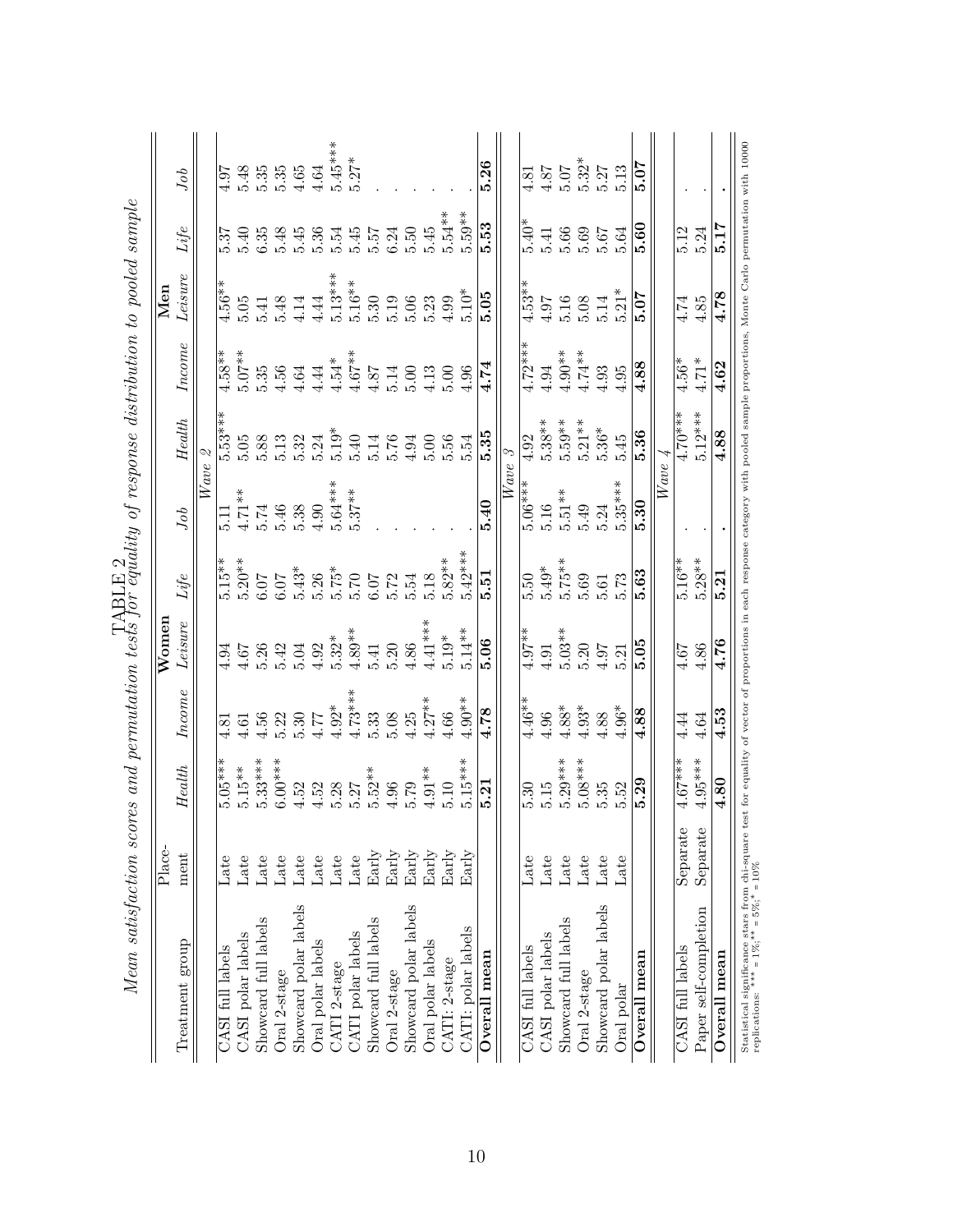|                     |        | Women  |                           |        | Men    |                 |
|---------------------|--------|--------|---------------------------|--------|--------|-----------------|
| Satisfaction domain | Wave 2 | Wave 3 | <i>Wave</i> $\frac{1}{4}$ | Wave 2 | Wave 3 | Wave $\sqrt{4}$ |
| Health              | 0.086  | 0.049  | 0.000                     | 0.843  | 0.046  | 0.003           |
|                     | 0.000  | 0.089  | 0.329                     | 0.047  | 0.027  | 0.008           |
| Income              | 0.131  | 0.457  | 0.232                     | 0.474  | 0.063  | 0.089           |
|                     | 0.037  | 0.182  | 0.310                     | 0.029  | 0.889  | 0.884           |
| Leisure             | 0.860  | 0.200  | 0.193                     | 0.778  | 0.398  | 0.525           |
|                     | 0.024  | 0.269  | 0.207                     | 0.022  | 0.105  | 0.716           |
| Life overall        | 0.027  | 0.245  | 0.016                     | 0.063  | 0.355  | 0.448           |
|                     | 0.000  | 0.139  | 0.291                     | 0.063  | 0.190  | 0.677           |
| Job.                | 0.617  | 0.150  |                           | 0.489  | 0.016  | $\cdot$         |
|                     | 0.000  | 0.052  |                           | 0.063  | 0.373  | $\cdot$         |

TABLE 3 Permutation test P−values for joint hypothesis of no treatment effects

All p-values from Monte Carlo permutation with 10,000 replications. Bold: p-value for chi-square test statistic for equality of vector of response proportions with pooled sample proportions; Italic: p-value for ANOVA F-statistic.

A possible interpretation of the weaker effect at wave 3 is linked to the rotation of treatment groups betweeen waves 2 and 3. Since almost every wave 3 respondent had responded via a different mode or question design a year earlier, the recollection of that response may have nullified the effect of treatment at wave  $3$  – which would be consistent with Pudney's (2008, 2011) findings of dynamic contamination of responses to a different subjective wellbeing question in the BHPS. If that explanation is accepted, then it casts doubt on the validity of observed measures of change in wellbeing in panel data.

#### Specific design aspects

The experimental treatment groups differ in a number of dimensions, and tests of the impact of specific aspects of design (rather than combinations of aspects) are more informative. Table 4 reports the results of extending simple ANOVA comparisons to the health, income, leisure and life satisfaction domains, using a seemingly unrelated regressions approach allowing unrestricted correlation between the four satisfaction scores. The analysis is restricted to wave 2 (the analogous estimates for wave 3 show little impact) and focuses on two interview mode contrasts (CASI v. F2F and CATI v. F2F) and two question design constrasts (polar-point v. full labeling of the response scale and 2-stage v. 1-stage question design). The analysis is applied within subsamples which have approximately the same composition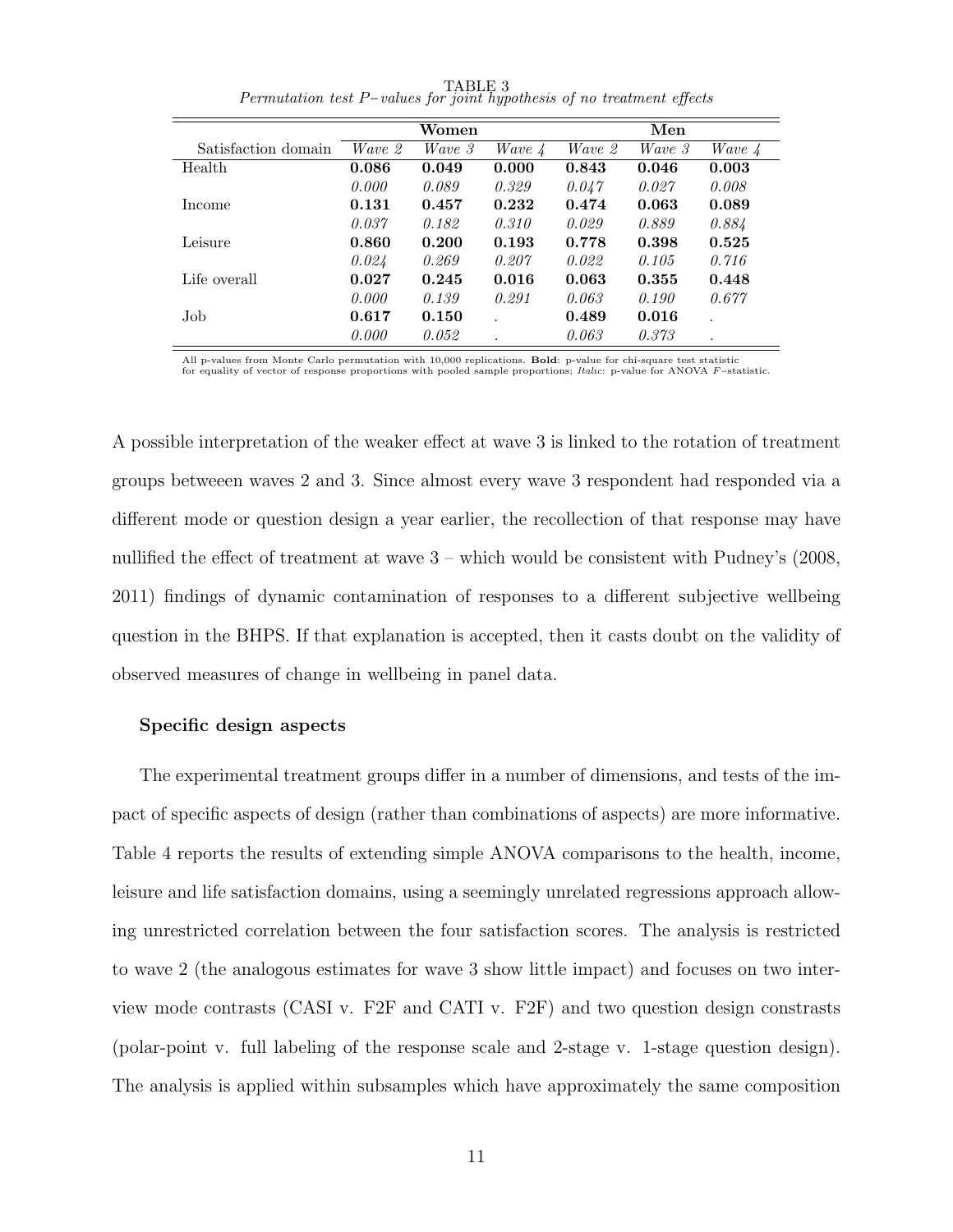in terms of all other experimental aspects for the two groups being compared, so that there should be negligible compositional bias in the comparisons reported. For comparison, we also include analogous single-equation results for the smaller group of employed respondents who are asked a separate job satisfaction question. For each panel of Table 4, the first four rows show the mean effects on domain-specific satisfaction scores; the fifth row gives a joint P-value for the joint hypothesis that all four mean effects are zero. The clearest evidence from these joint tests is for CASI rather than F2F interviewing and for 2-stage rather than 1-stage question design, but both results apply only to female respondents. Evidence on job satisfaction shows the same pattern.

| Satisfaction                                      | Interview mode    |                  | Response scale design   |                                         |
|---------------------------------------------------|-------------------|------------------|-------------------------|-----------------------------------------|
| domain                                            | $CASI^{\ddagger}$ | $CATI^{\dagger}$ | $Polar-point^{\otimes}$ | 2-Stage <sup><math>\bullet</math></sup> |
|                                                   |                   | Women            |                         |                                         |
| Health                                            | $-0.225$          | 0.109            | $-0.044$                | 0.132                                   |
|                                                   | (0.222)           | (0.170)          | (0.222)                 | (0.122)                                 |
| Income                                            | 0.069             | 0.008            | $-0.438**$              | 0.152                                   |
|                                                   | (0.221)           | (0.174)          | (0.219)                 | (0.125)                                 |
| Leisure                                           | $-0.340$          | 0.173            | $-0.328$                | $0.374***$                              |
|                                                   | (0.223)           | (0.185)          | (0.223)                 | (0.133)                                 |
| Overall                                           | $-0.627***$       | 0.123            | $-0.253$                | $0.255***$                              |
|                                                   | (0.164)           | (0.135)          | (0.168)                 | (0.097)                                 |
| Joint $P$ -value <sup><math>\diamond</math></sup> | 0.0003            | 0.8020           | 0.2386                  | 0.0244                                  |
| $\it n$                                           | 227               | 727              | 227                     | 727                                     |
| $Job^*$                                           | $-0.654***$       | 0.334            | $-0.385$                | $0.319**$                               |
|                                                   | (0.267)           | (0.210)          | (0.272)                 | (0.149)                                 |
|                                                   |                   | $\overline{Men}$ |                         |                                         |
| Health                                            | 0.008             | 0.112            | $-0.401*$               | $-0.036$                                |
|                                                   | (0.219)           | (0.176)          | (0.216)                 | (0.126)                                 |
| Income                                            | $-0.158$          | 0.174            | 0.147                   | 0.031                                   |
|                                                   | (0.237)           | (0.188)          | (0.236)                 | (0.134)                                 |
| Leisure                                           | $-0.191$          | 0.047            | $-0.093$                | $\,0.031\,$                             |
|                                                   | (0.268)           | (0.205)          | (0.267)                 | (0.147)                                 |
| Overall                                           | $-0.334*$         | $-0.088$         | $-0.172$                | 0.124                                   |
|                                                   | (0.187)           | (0.153)          | (0.188)                 | (0.109)                                 |
| Joint P-value                                     | 0.4009            | 0.5873           | 0.0696                  | 0.7078                                  |
| $\boldsymbol{n}$                                  | 177               | 603              | 177                     | 603                                     |
| $\overline{\mathrm{Job}^6}$                       | 0.211             | $0.401*$         | $-0.005$                | $0.261*$                                |
|                                                   | (0.318)           | (0.224)          | (0.313)                 | (0.157)                                 |

TABLE 4 IP wave 2: Impacts on mean responses of specific design aspects

Standard errors in parentheses. Significance: \*\*\* = 1%; \*\* = 5%; \* = 10%.

<sup>‡</sup> Comparison with F2F interview + showcard: based on treatment groups 1-3, 5, 9, 11.<br><sup>†</sup> Comparison with F2F oral (no showcard): based on treatment groups 4, 6-8, 10, 12-14.

 $\degree$  Comparison with fully-labeled scale: based on treatment groups 1-3, 5, 9, 11.<br>  $\degree$  Comparison with 1-stage question design: based on treatment groups 4, 6-8, 10, 12-14.

SURE generalisation of the ANOVA test allowing for responses correlated across domains.

♠ Single-equation ANOVA test for subset of employed/self-employed individuals.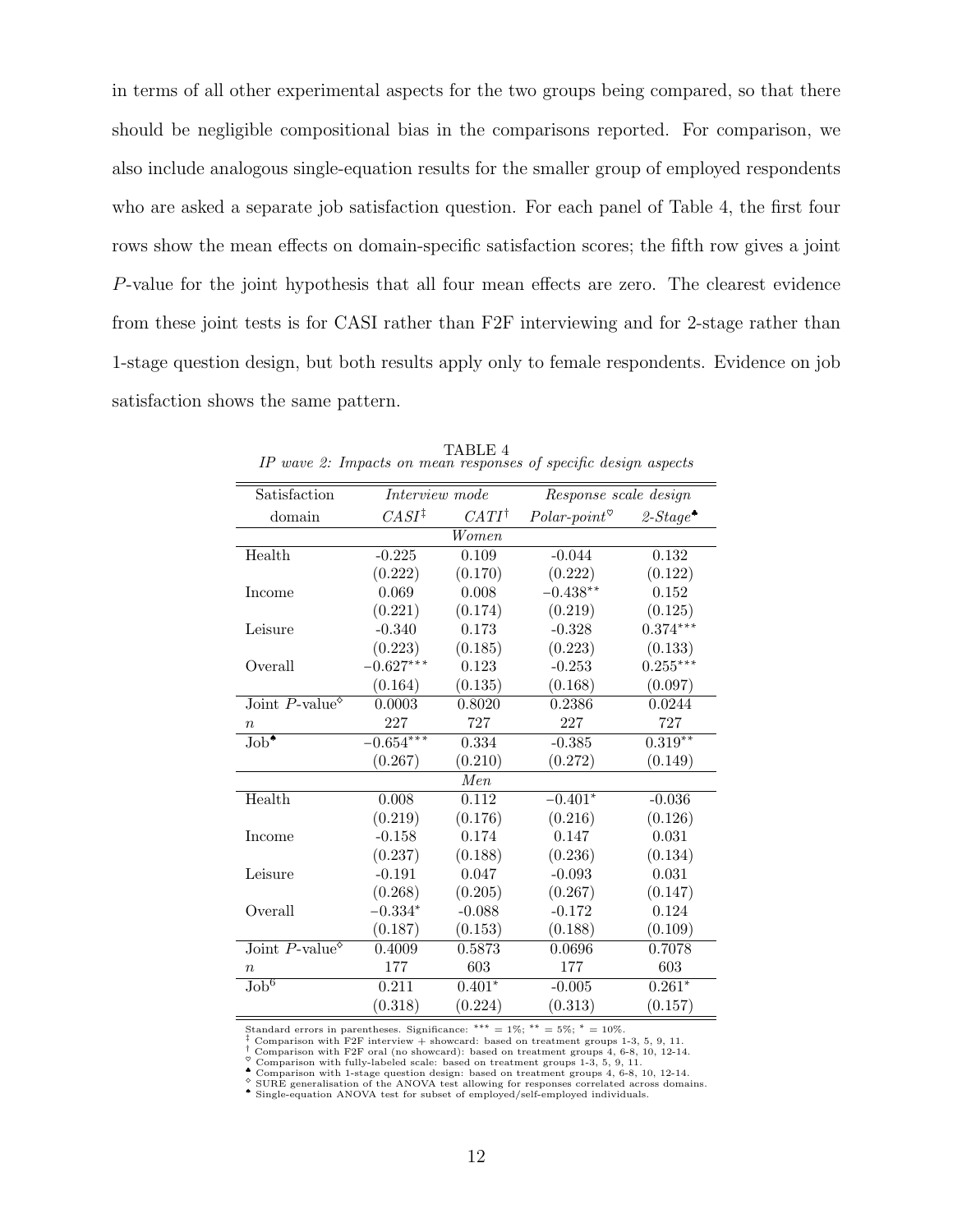We find no evidence that early or late positioning of questions within the questionnaire causes any significant shifts in the response distribution. This is in contrast to the large questionnaire context effects found in some other survey applications (Schuman and Presser 1981, Tourangeau 1999) and the evidence of respondent fatigue which may affect responses late in the interview (Herzog and Bachman 1981, Helgeson and Ursic 1994). Note that we do not investigate the ordering of individual questions within the satisfaction module – something that has been found to influence respondents' interpretation of satisfaction questions (Schwarz et al 1991, Tourangeau et al 1991). We now expand on the effects of response scale and interview mode on response distributions with reference to visual evidence.

#### 2-stage versus 1-stage questions

There has been some debate about the use of two-stage branching (or unfolding) question structures. Some authors find these designs yield better reliability (Krosnick and Berent  $1993$ <sup>4</sup>, while others found that some respondents have difficulty interpreting the question appropriately without access to the full range of allowed responses (Hunter 2005, p.10-11). Comparing the 2-stage design with 1-stage alternatives in Table 2, we find higher mean scores for the 2-stage design in 16 out of 18 cases for women and 12 out of 18 for men. Table 3 shows that these differences are statistically significant for women (leisure and life overall) but not men. Figure 1 shows the empirical response distributions and suggest that the main effect of the 2-stage design is to move responses from the  $Y = 5$  category to  $Y = 6, 7$ , thus raising the mean score. There is little evidence of any difference between the 1-stage and 2-stage designs at wave 3.

<sup>4</sup>Note that differences in question structure were confounded with labeling differences in the Krosnick-Berent study of test-retest reliability. We would also argue that test-retest reliability should be seen as a measure of consistency over time rather than 'reliability'.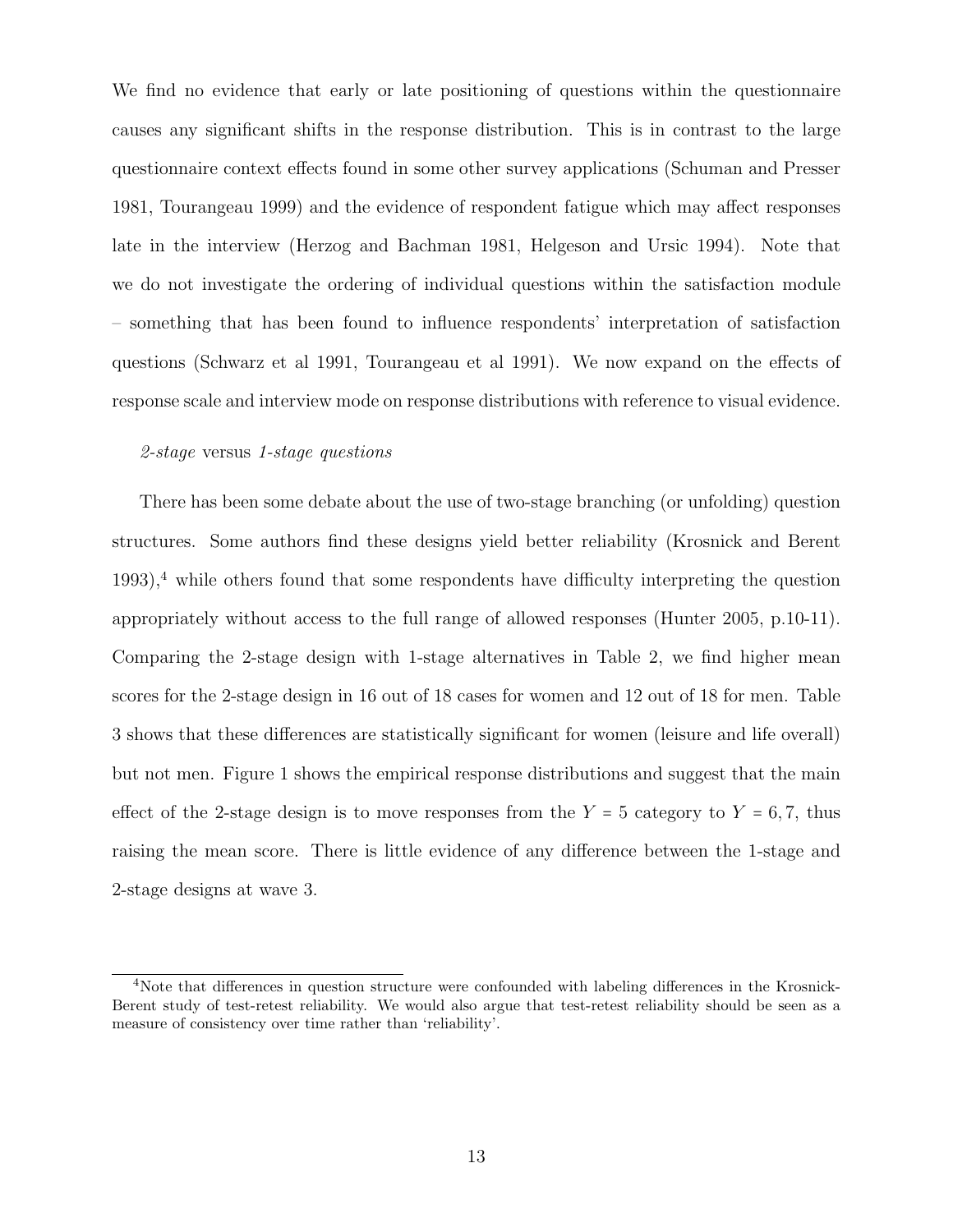

Figure 1 Wave 2 sample distributions for life satisfaction: 2-stage vs. 1-stage question designs

#### Polar-point versus full labels

Unlike Weng (2004) and Conti and Pudney (2011), there is only weak evidence of an impact of polar point rather than full labeling of the response scale (Table 3). Its impact on mean scores is negative in most cases (Table 4), resulting from a shift from responses at  $Y = 6$  to  $Y = 5$  (Figure 2). This effect is surprising, given our expectation that exclusive labeling of extreme points would attract responses to those extremes.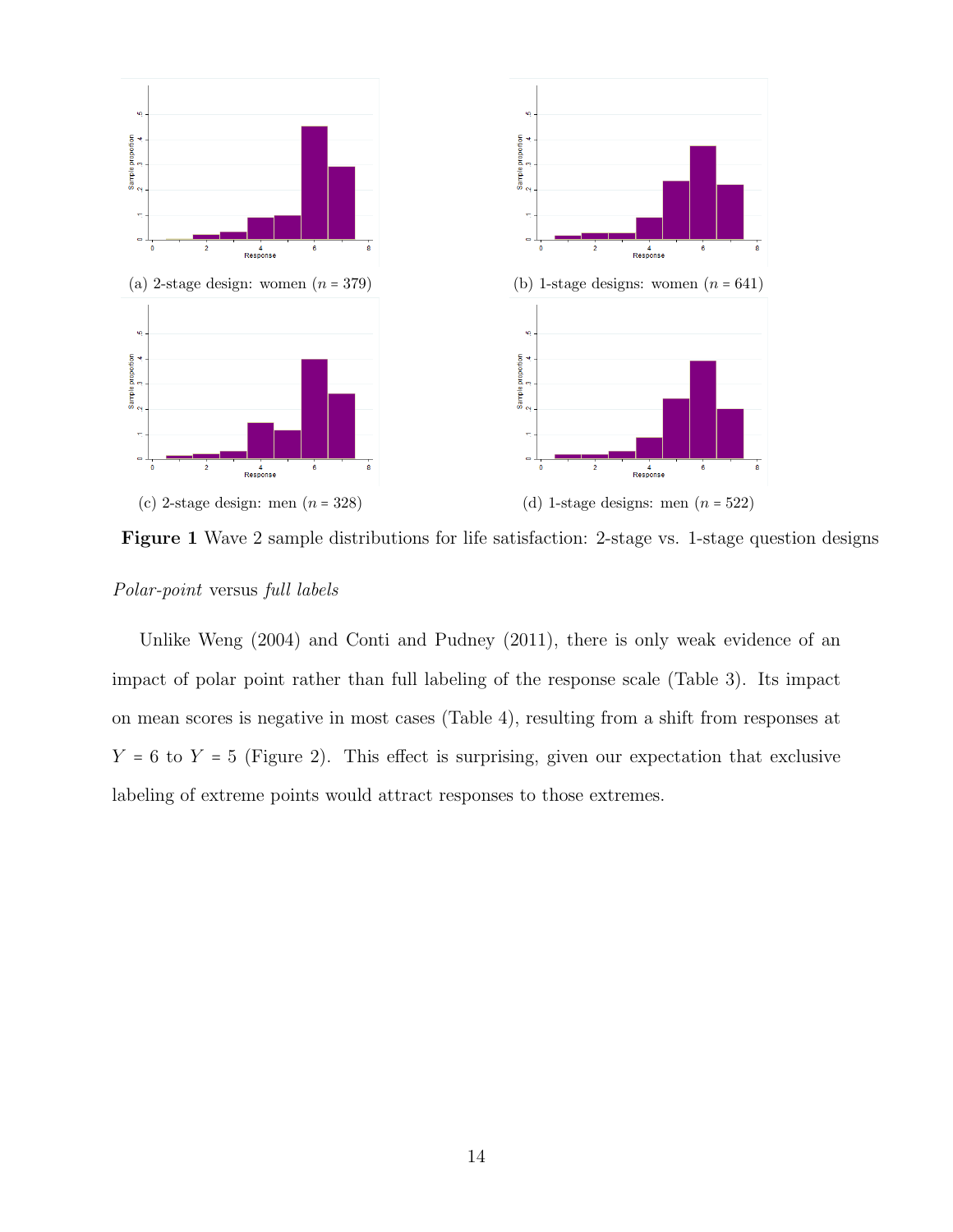

Figure 2 Wave 2 sample distributions for life satisfaction: Polar-point vs. other question designs CASI versus F2F

At waves 2 and 3, Table 2 suggested a definite pattern for CASI compared to other more public interview modes: looking across all five satisfaction domains and both forms of CASI, 18 of the 20 mean scores are below the overall average for women and 14 of 20 are below average for men. Figure 3 compares the distributions for CASI responses to the life satisfaction question with other one-stage F2F designs at wave 2. The distributions are dominated by a mode at  $Y = 6$ , which is a general feature of categorical responses to satisfaction questions, possibly reflecting an aversion to extremes, as suggested by Studer (2012). The comparison of CASI with other designs suggests a shift of mass from  $Y = 6$  and 7 to  $Y \leq 4$ : overall, CASI increases the sample proportion of  $Y \leq 4$  from 16% to 23% and reduces the sample proportion of  $Y \ge 6$  from 61% to 52%.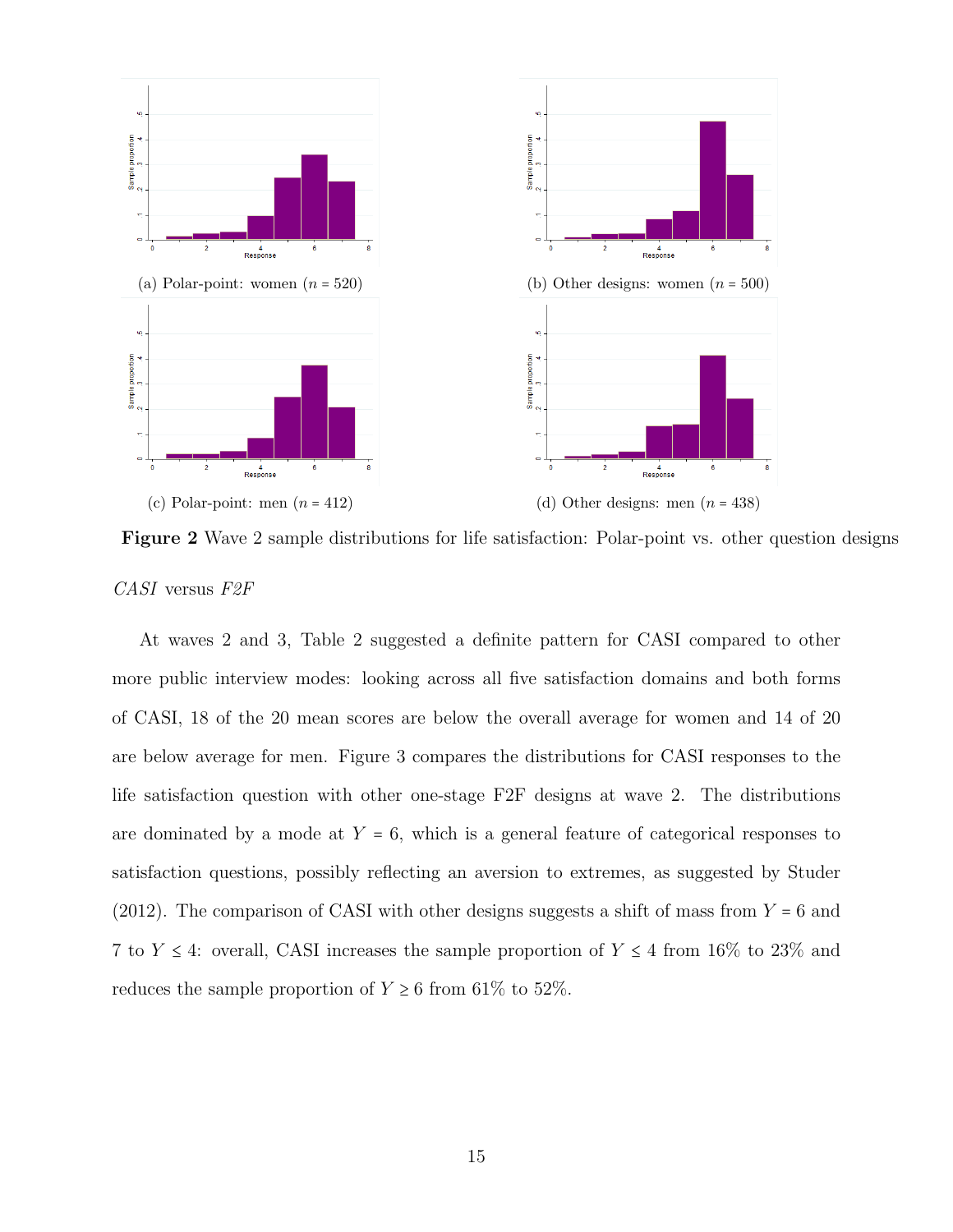

Figure 3 Wave 2 sample distributions for life satisfaction: CASI vs. 1-stage F2F

It is not a simple matter to interpret these mode effects, since they involve differences in several dimensions, including the format of visual display of the response scale (Jenkins and Dillman 1997), the degree of respondent privacy and presence of an outsider (the interviewer). Privacy and the social desirability of alternative responses are especially important for sensitive issues (Hochstim 1967, De Leeuw 1992, Aquilino 1997) and a further important factor may be a desire by some individuals to maintain a bargaining position within the family, rendering some satisfaction questions sensitive in oral interviews where other family members may be within earshot (Conti and Pudney 2011). <sup>5</sup>

<sup>5</sup>For example, Appendix Table A1, detailing context-specific permutation tests for the effects of certain design aspects, shows strong evidence of an impact of CASI against the F2F mode for the health and leisure domains (men) and income (women) in both the full and polar-labeled contexts in wave 3. We argue this represents a privacy effect, with men reluctant to express public dissatisfaction with their health or leisure and women reluctant to voice concerns about income. In all of these cases, CASI delivers a significantly lower mean satisfaction score.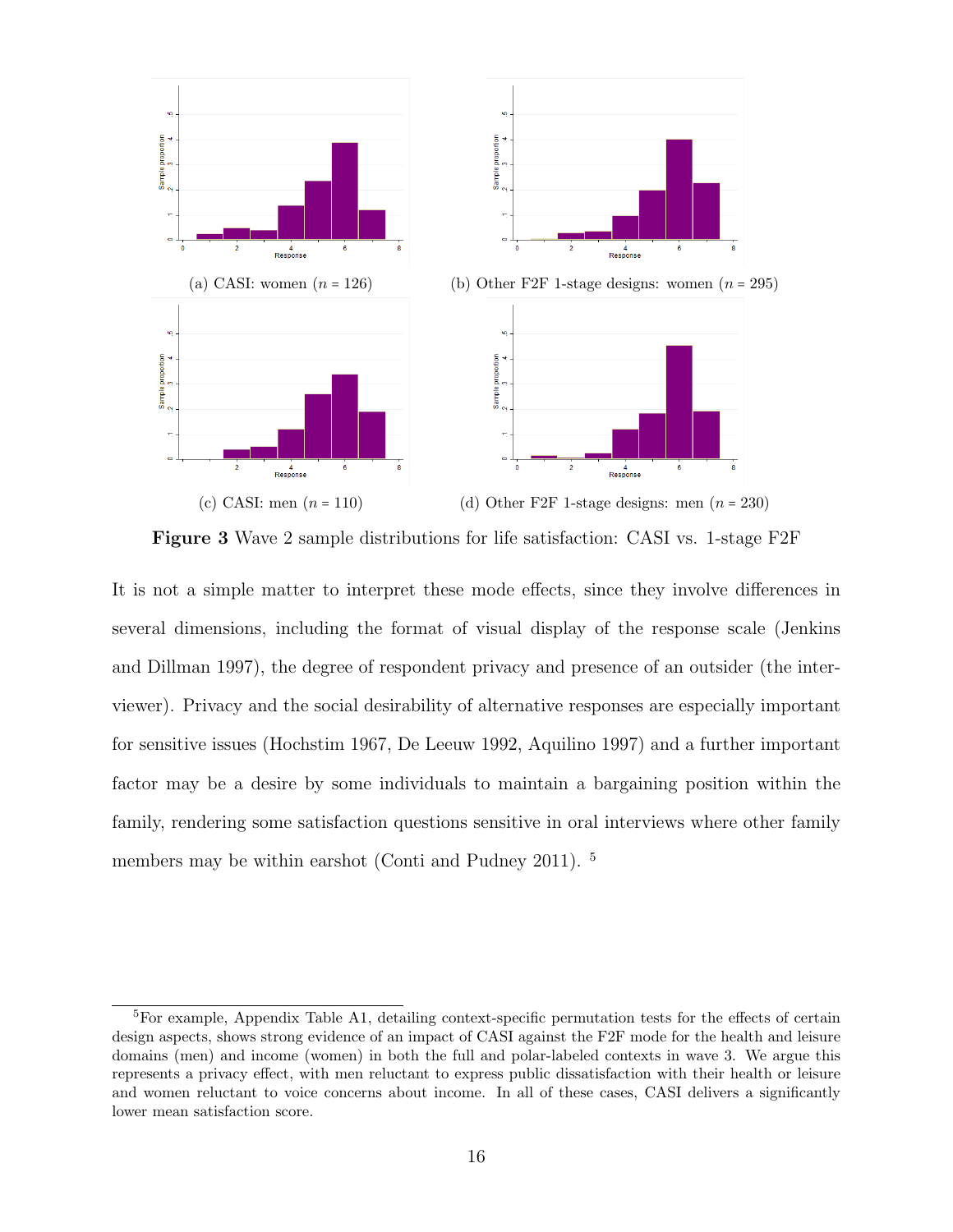#### Comparing private modes: CASI versus Paper self-completion

At wave 4, there is a significant effect for CASI rather than PSC, especially for satisfaction with health among male respondents, for whom CASI produces a much smaller mean response  $(4.70)$  than PSC  $(5.12)$ . Figure 4 shows the wave 4 response distributions for satisfaction with health, by gender and interview mode. Compared with PSC, CASI has the effect of transferring probability mass to categories  $Y = 1$  and 2, from  $Y = 6$  in particular. This reduces the mean score, but also changes the mass of the lower tail, which has implications for the common applied practice of using binary indicators of low satisfaction. The impact on the response distribution is surprising because CASI and PSC are both private modes designed to do essentially the same thing: shield the respondent from social pressures during interview. Assuming they both achieve that aim, the remaining difference between them must presumably relate to the way in which the response scale is conveyed on the computer screen or paper questionnaire and then interpreted by the respondent. However, both use the same fully-labeled response scale. In CASI they are displayed vertically from  $1 =$  completely dissatisfied at the top of the screen to  $7 =$  completely dissatisfied at the bottom, whereas the paper questionnaire displays them hozontally from 1 at the left to 7 at the right. The significant differences we find are consistent with the warning from Christian et al (2009) that the visual design of response scales can have a significant influence on responses. It is likely to become a particular issue in future multi-mode surveys which have difficulty in avoiding endogenous selection from the set of interview modes, each of which has a distinct 'look'.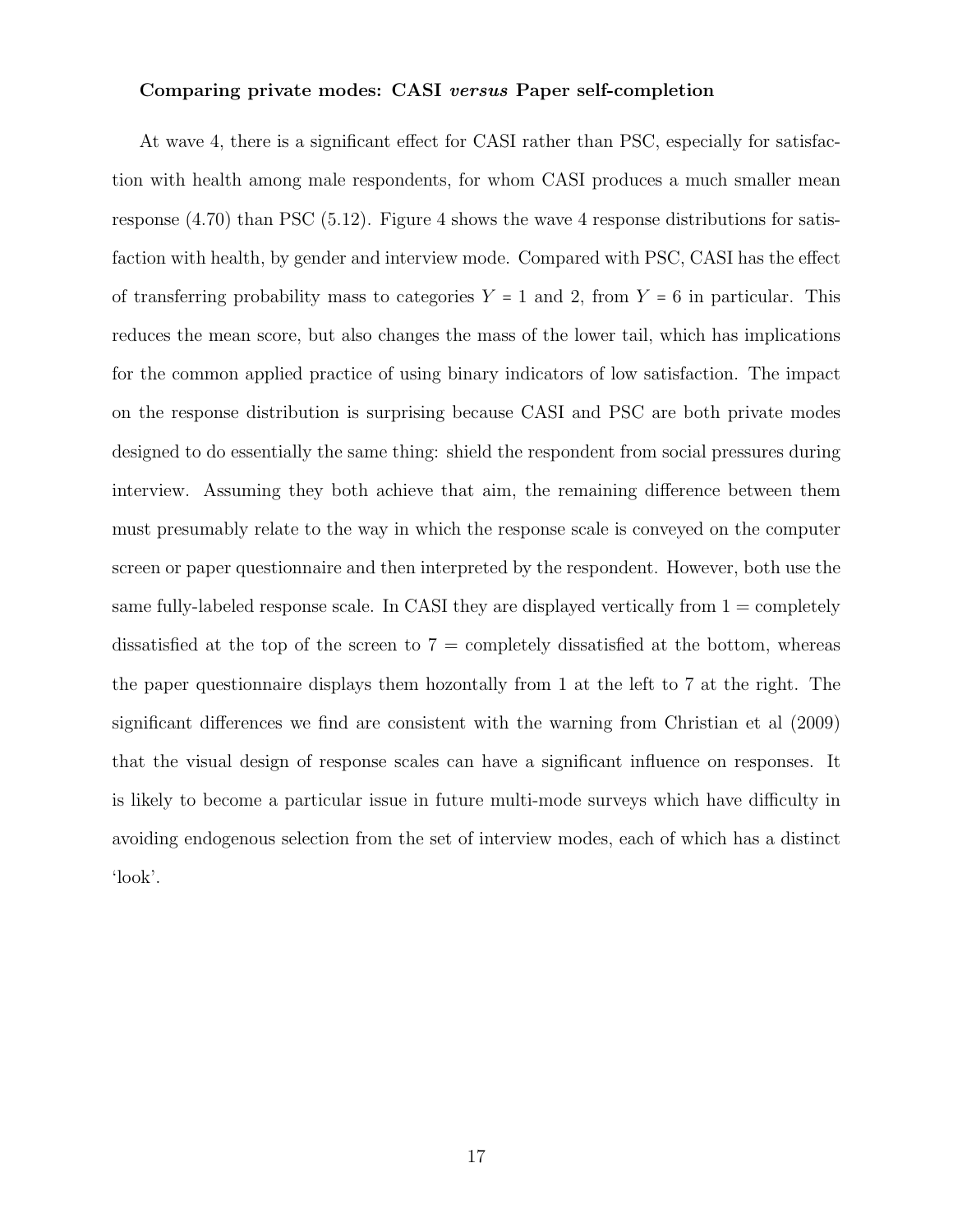

Figure 4 Wave 4 sample distributions for satisfaction with health: CASI vs. PSC Repeated measures within wave 3

Some respondents at wave 3 received the health, income, leisure and life satisfaction questions in two different forms within the same interview. This was an error in programming the CAPI script, rather than a deliberate experiment, but it offers a direct opportunity to assess the effects of different treatments on the same set of people. This allows us to compare responses to different designs more efficiently than through random assignment to single treatments. However, if the fact of repetition changes behaviour directly, or if there are significant question order or respondent fatigue effects, the results will be confounded to some extent.

Four groups received repeated questions. Group I received the 2-stage question, delivered orally early in the interview and then the single-stage question with fully-labeled showcard about 20 minutes later on average. Group II received the single-stage question orally, with verbal descriptions of the two extreme points, then later the same question using a polarlabeled showcard. Groups III and IV had the same treatments as I and II in reverse order.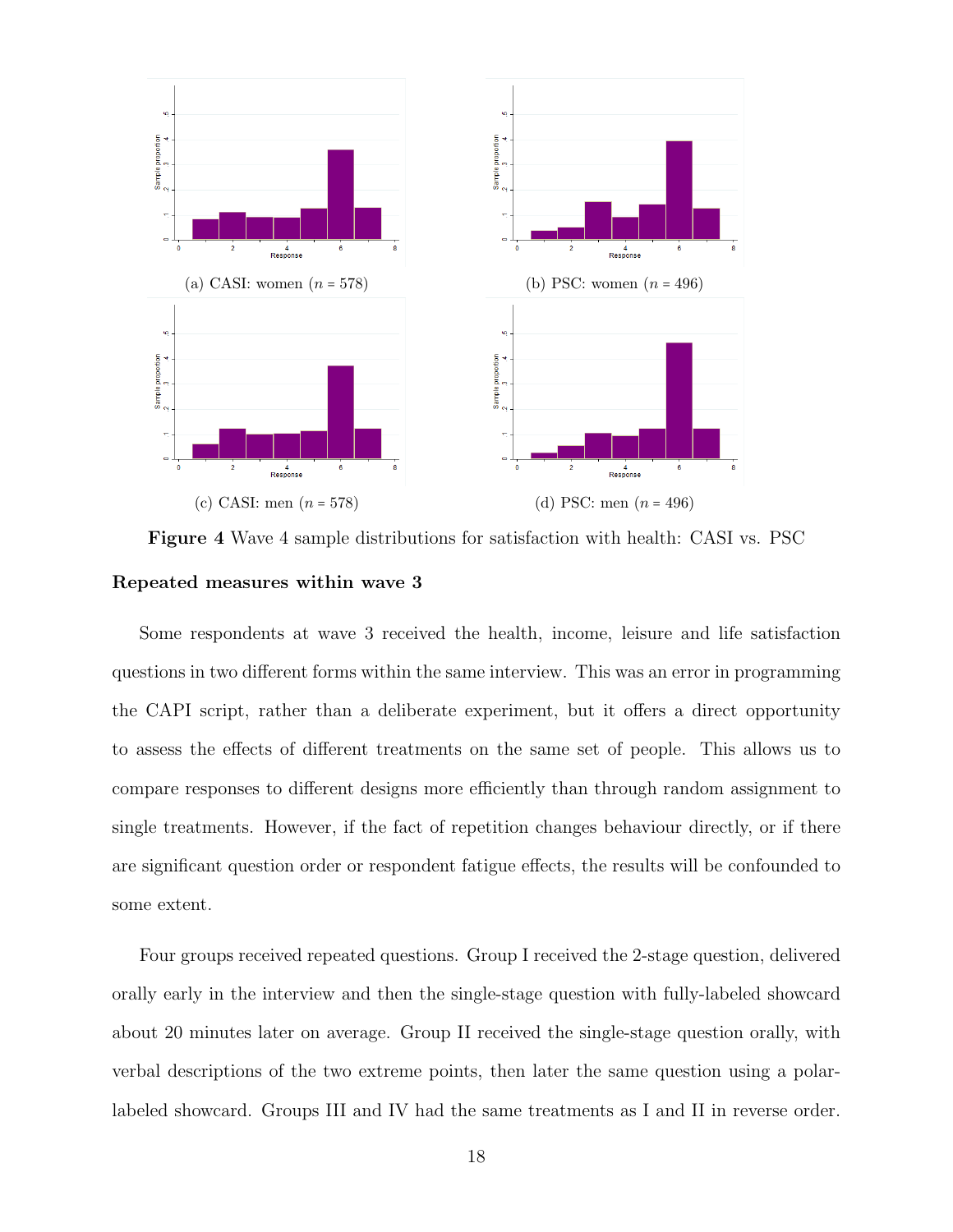The top panel of Table 5 gives correlations between early and late scores and estimates of the mean differences. The test-retest correlations are in the range 0.57-0.86, which is rather higher than the range of correlations for life satisfaction quoted by Andrews and Whithey (1976), Kammann and Flett (1983) and Krueger and Schkade (2008), who used longer retest intervals but unchanged question design. If we make classical measurement error assumptions, the correlation between early and late measures gives the usual measure of test-retest reliability as the share of measurement error in total variance: implying a range of values of 0.16-0.75 for the noise/signal ratio (of the measurement error variance to the variance of the 'true' variable).

We investigate differences in the early and late mean scores and in the proportion of high scores ( $Y \ge 6$  or  $Y = 7$ ). For respondent i, the satisfaction score at time  $t = 0$  (early) or 1 (late) is  $Y_{igt}$ , where  $g = \text{group I}, \text{ II}, \text{ III}$  or IV. At time t, members of groups I and II receive treatment sequences  $a, b$  and  $b, a$  respectively, while members of groups III and IV receive sequences c, d and d, c, where  $a, b, c, d$  denote the oral 2-stage question, fully-labeled showcard, oral polar-labeled question and polar-labeled showcard respectively. Assume additive effects:

$$
Y_{igt} = \mu_0 + (\mu_a - \mu_b)\xi_{igt}^a + (\mu_c - \mu_d)\xi_{igt}^c + \mu_R(1 - t) + \varepsilon_{igt}
$$
 (1)

where  $\xi_{igt}^a, \xi_{igt}^c$  are indicators of receiving treatments a and c respectively, and the  $\varepsilon_{it}^g$  are mutually independent zero mean measurement errors. The coefficient  $(\mu_a - \mu_b)$  is the effect of using a 2-stage question structure rather than a showcard,  $(\mu_c-\mu_d)$  is the effect of delivering the polar-labeled response question orally rather than by showcard, and  $\mu_R$  is the effect of repetition. We estimate the coefficients by least squares random effects regression; the results are presented in the last panel of Table 5. We see significant effects for health satisfaction only, where use of the oral 2-stage question raises reported satisfaction relative to fullylabeled showcards, and question repetition has a positive effect of a similar magnitude.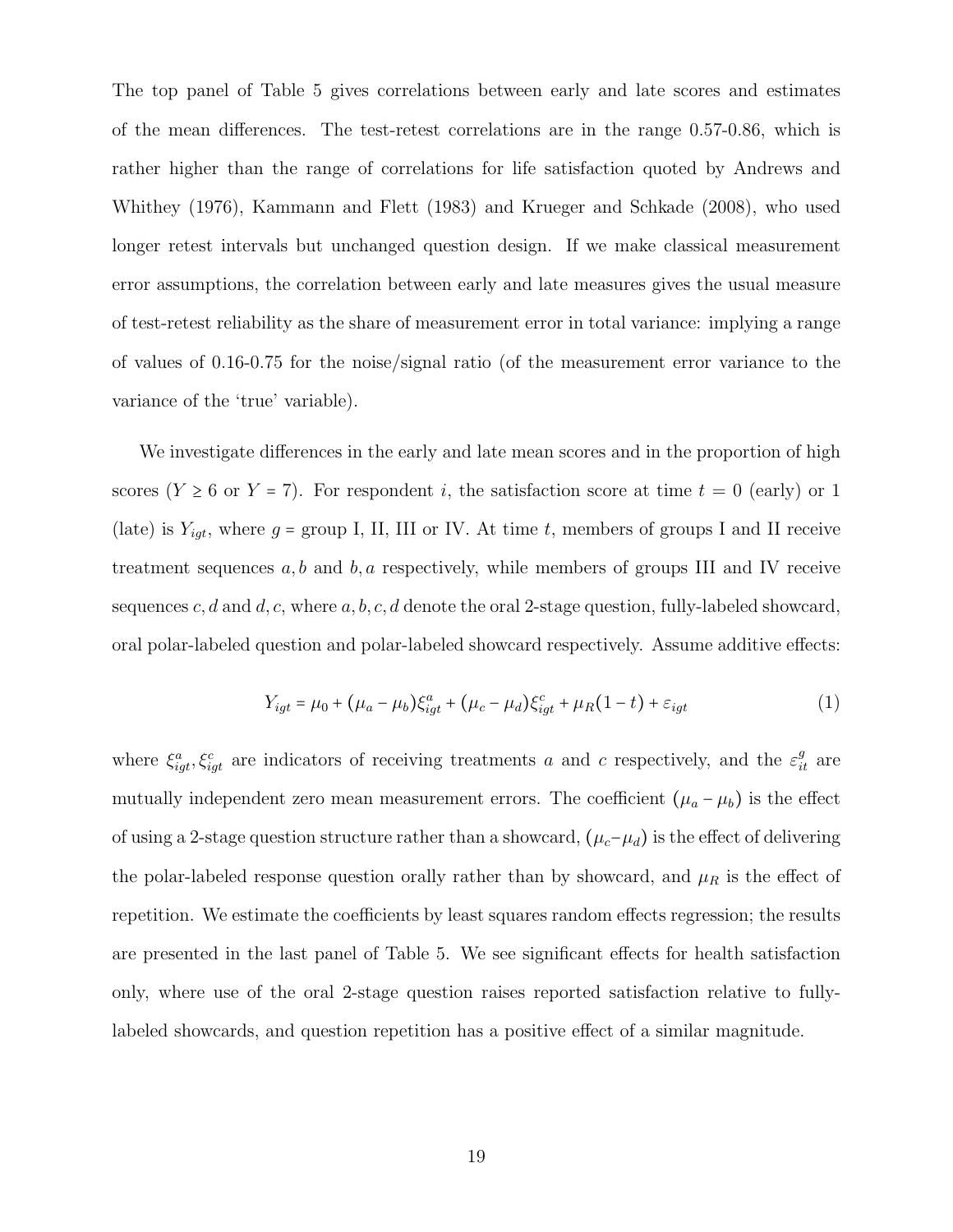|                                                                         |          |          | Satisfaction domain |          |
|-------------------------------------------------------------------------|----------|----------|---------------------|----------|
| <i>Treatment sequence</i>                                               | Health.  | Income   | Leisure             | Life     |
| Test-retest Pearson correlation coefficients                            |          |          |                     |          |
| Oral 2-stage question $\rightarrow$ Fully labeled showcard <sup>‡</sup> | 0.665    | 0.707    | 0.672               | 0.571    |
| Fully labeled showcard $\rightarrow$ Oral 2-stage question <sup>†</sup> | 0.770    | 0.737    | 0.745               | 0.591    |
| Polar labeled oral $\rightarrow$ Polar labeled showcard <sup>†</sup>    | 0.743    | 0.786    | 0.686               | 0.723    |
| Polar labeled showcard $\rightarrow$ Polar labeled oral <sup>*</sup>    | 0.708    | 0.860    | 0.817               | 0.749    |
| Mean scores: random effects regression                                  |          |          |                     |          |
| Oral 2-stage question v. Fully labeled showcard: $(\mu_a - \mu_b)$      | $0.147*$ | $-0.003$ | 0.118               | 0.031    |
|                                                                         | (0.076)  | (0.077)  | $(-0.085)$          | (0.064)  |
| Polar labeled oral v. Polar labeled showcard: $(\mu_c - \mu_d)$         | 0.082    | 0.056    | $-0.120$            | $-0.049$ |
|                                                                         | (0.103)  | (0.096)  | (0.108)             | (0.083)  |
| Repetition effect: $\mu_R$                                              | $0.143*$ | 0.056    | $-0.006$            | 0.012    |
|                                                                         | (0.077)  | (0.078)  | (0.087)             | (0.064)  |
| Sample size $n =$                                                       | 512      | 503      | 511                 | 512      |

| $Repeated\ measures\ in\ IP\ wave\ S$ |  |  |
|---------------------------------------|--|--|
|                                       |  |  |

 $\ddagger$  n = 124;  $\dagger$  n = 117;  $\triangleq$  n = 153. Test statistics based on robust standard errors.

### 4 Survey design and satisfaction models

The demand for data is a derived demand – we are interested in data only because of the research results that can be produced from them. Much of the survey methods literature ignores this fundamental point and restricts consideration of the impact of design features to the statistical reliability of relatively simple summary measures computed from the data. Instead, most applied researchers are interested in the statistical relationships between variables, using models which represent complex conditional distributions in the data. In the research literature on wellbeing, this type of modeling takes the form of relationships between satisfaction as a dependent variable and a set of covariates describing the individual's characteristics and circumstances in some detail (see Van Praag and Ferrer-i-Carbonell 2004, and Clark et al 2008 for surveys). Typical analysis methods include fixed-effects regression and random-effects ordered probit. We apply these modeling approaches and investigate the impact of experimental variations in survey design on the estimates.

It is no simple matter to assess the impact of a set of experimental design variations on these complex analyses. With 15 treatment groups and models involving 20 or more coefficients for both genders over five satisfaction domains, there are at least 3,000 experimental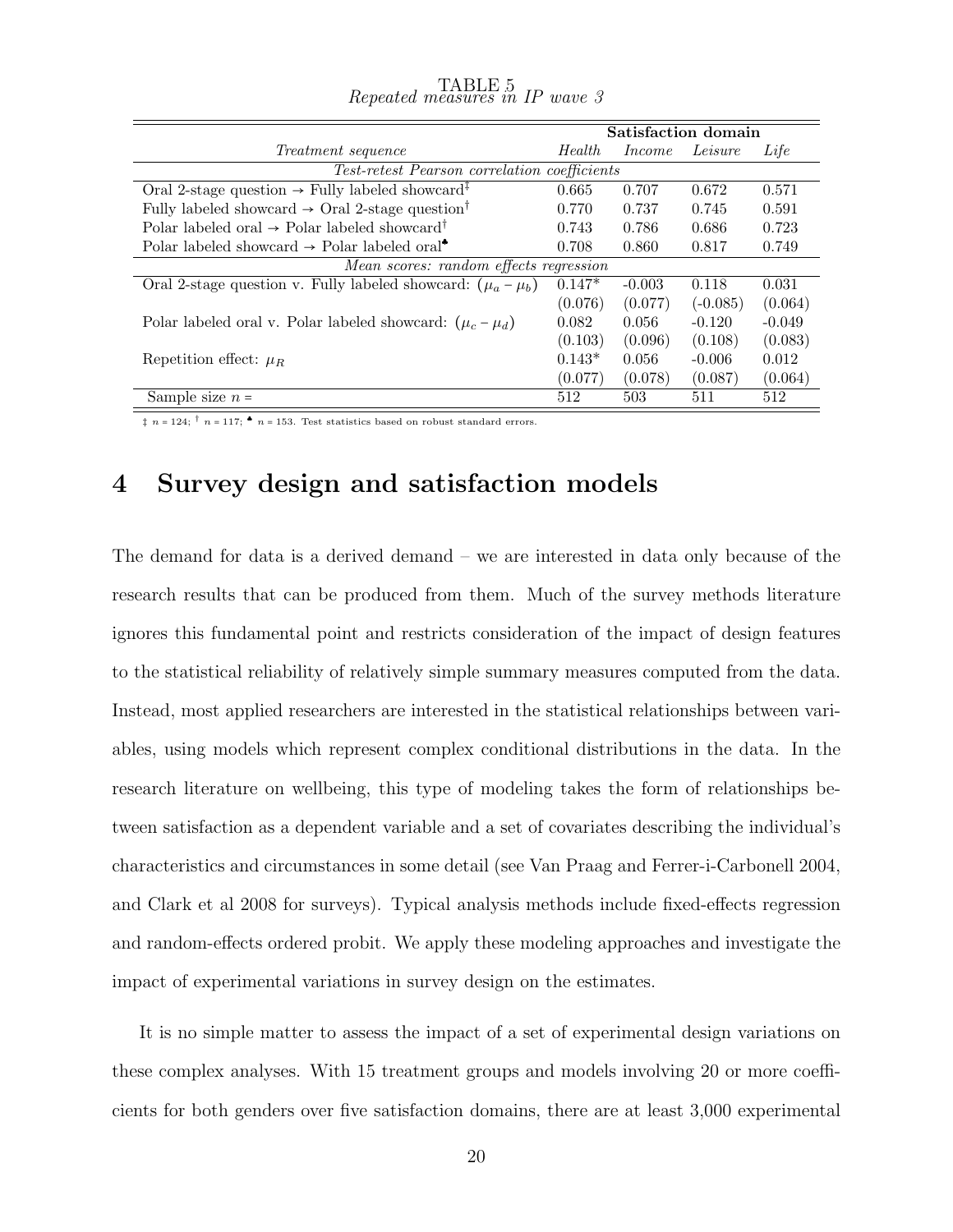effects to be estimated in the most general approach. We resolve this 'curse of dimensionality' by focusing on the answers to specific research questions rather than model parameters. In this section, we consider two issues: first, the possible gender difference in pecuniary influences on wellbeing; and, second, the magnitude of the compensating income variation which would be required to offset the wellbeing effects of a persistent health condition. In both cases, we investigate the effect of using F2F interviewing rather than other more private modes.

Two single-equation model specifications are used, both based on the following latent regression:

$$
Y_{it}^* = \boldsymbol{x}_{it}\boldsymbol{\beta} + \boldsymbol{x}_{it}^* \zeta_{it}\boldsymbol{\gamma} + u_i + \varepsilon_{it}
$$
\n(2)

Here  $Y_{it}^*$  is the (latent) satisfaction score,  $x_i$  is the full vector of covariates,  $x_i^*$  is the subset of covariates of particular interest for a particular research question and  $\zeta_i$  is a dummy indicating cases featuring a specific design aspect of interest.  $u_i$  and  $\varepsilon_{it}$  are unobservables. Let  $T_{it}$  be a vector of indicators describing the design treatment experienced by individual i at time t; the observed score  $Y_{it}$  is then related to  $Y_{it}^*$  and  $T_{it}$  in alternative ways by the two models:

(i) Fixed-effects (FE) regression:  $Y_{it} = Y_{it}^* + T_{it} \alpha$  and  $u_i$  is eliminated by removing withingroup means.

(ii) Generalised random-effects ordered (GREO) probit:  $Y_{it} = r$  iff  $A_{it}^{r+1} \ge Y_{it}^* > A_{it}^r$  where the threshold parameters are linear functions of design aspects:  $A_{it}^r = T_{it} \alpha^r$ .

#### Gender and the income-wellbeing relation

A common finding in the literature on job satisfaction is that the pecuniary aspects of a job are less important to women than to men (see, for example, Booth and van Ours 2008). This was called into question by Conti and Pudney (2011), whose results suggested that responses from women interviewed F2F were subject to bias and that the gender difference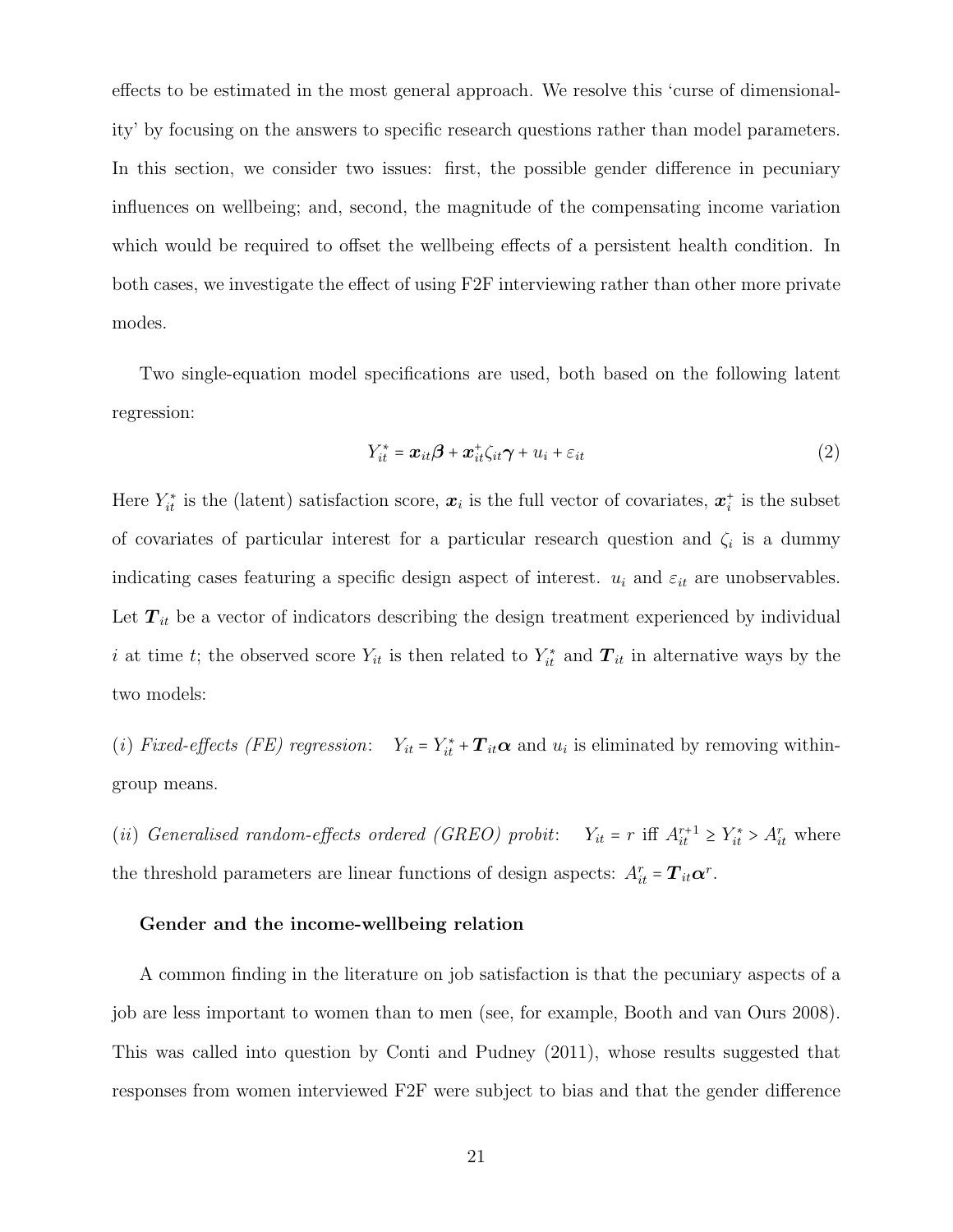largely disappeared when data from a more private PSC questionnaire were used instead. Table 6 explores this for satisfaction with income (waves 2-4), job (waves 1-4) and health (also waves 2-4) satisfaction.

|                                      |             | Satisfaction                            |             | Job          |             | Satisfaction |
|--------------------------------------|-------------|-----------------------------------------|-------------|--------------|-------------|--------------|
|                                      |             | with income                             |             | satisfaction |             | with health  |
| Coefficient                          | <b>GREO</b> | <b>FE</b>                               | <b>GREO</b> | FE           | <b>GREO</b> | <b>FE</b>    |
|                                      | probit      | regression                              | probit      | regression   | probit      | regression   |
|                                      |             | $Coefficients$ <sup>‡</sup>             |             |              |             |              |
| Female                               | $-0.283$    |                                         | 0.418       |              | $-0.614***$ |              |
|                                      | (0.250)     |                                         | (0.372)     |              | (0.231)     |              |
| Income                               | $0.629***$  | 0.162                                   | $0.198*$    | 0.070        | 0.003       | $-0.092$     |
|                                      | (0.062)     | (0.115)                                 | (0.119)     | (0.185)      | (0.058)     | (0.122)      |
| Female $\times$ Income               | 0.112       | 0.161                                   | $-0.117$    | 0.004        | $0.188**$   | 0.148        |
|                                      | (0.083)     | (0.157)                                 | (0.157)     | (0.232)      | (0.076)     | (0.165)      |
| Female $\times$ F2F                  | $0.859**$   | 0.699                                   | 0.129       | $-0.135$     | $1.105***$  | $1.018**$    |
|                                      | (0.380)     | (0.461)                                 | (0.417)     | (0.519)      | (0.364)     | (0.485)      |
| Income $\times$ F2F                  | 0.079       | 0.030                                   | $-0.076$    | $-0.241$     | $0.175***$  | 0.093        |
|                                      | (0.096)     | (0.115)                                 | (0.127)     | (0.154)      | (0.092)     | (0.121)      |
| Female $\times$ Income $\times$ F2F  | $-0.259**$  | $-0.181$                                | $-0.038$    | 0.064        | $-0.343***$ | $0.309*$     |
|                                      | (0.126)     | (0.152)                                 | (0.176)     | (0.218)      | (0.122)     | (0.160)      |
|                                      |             | Joint tests of design effects: P-values |             |              |             |              |
| Additive design effects <sup>†</sup> | 0.0000      | 0.0437                                  | 0.0000      | 0.0000       | 0.0000      | 0.0000       |
| F <sub>2F</sub> interactions         | 0.0687      | 0.1304                                  | 0.6545      | 0.2679       | 0.0194      | 0.1086       |

TABLE 6 Gender-income-design interactions in three satisfaction models

Standard errors in parentheses. Significance: <sup>∗</sup> = 10%; ∗∗ = 5%; ∗∗∗ = 1%. ‡ Income is log equivalised gross household income for the income and health satisfaction equations and log hourly earnings for job satisfaction. Other covariates included in the model are: age, age<sup>2</sup>, single/ widowed/divorced, no. children, non-white, wave dummies. Health satisfaction models only: Non-disabling and disabling health conditions.

<sup>†</sup> Design aspects in  $T_{it}$  are: CASI, CATI, Polar-labeled, 2-stage design, F2F.

In both the GREO and FE models, for all three satisfaction measures, the additive design variables are jointly significant at the 5% level. The FE regressions show no further design impacts and, indeed, no significant income effect or gender-income interaction at all. For the GREO models however, there is some evidence of a design interaction which could affect the empirical picture of gender differences in relation to money as a contributor to wellbeing, but only for income and health satisfaction.

In the GREO probit model for income satisfaction, the use of F2F rather than private interview modes seems to have two gender-specific effects: a large general increase in the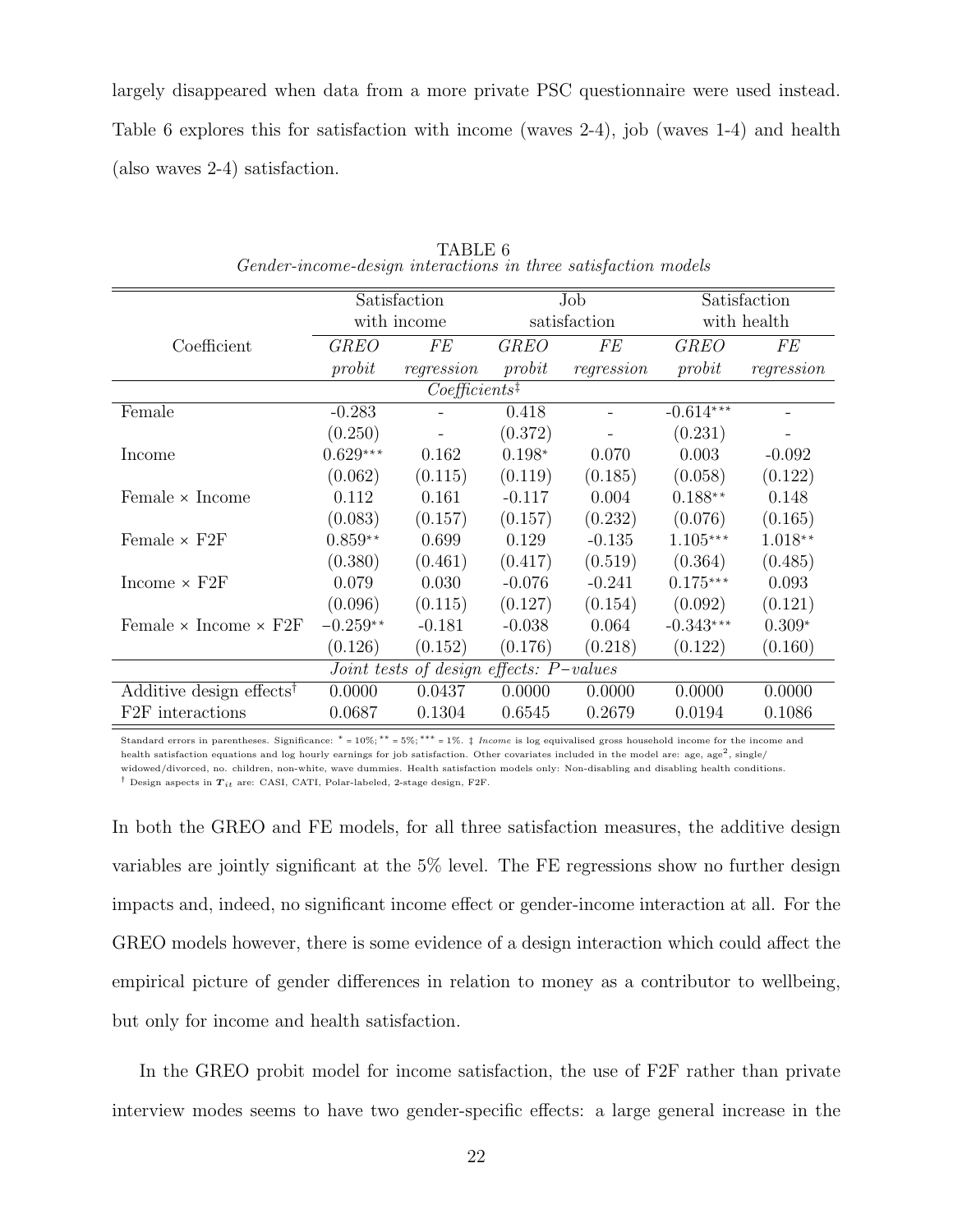levels of satisfaction reported by women; and a significant reduction in the female × income coefficient from 0.112 to -0.147. In other words, switching from private CASI to public F2F modes causes women significantly, on average, to downplay the importance of income in determining their income satisfaction. Both effects are individually significant at the 5% level, although jointly, the whole set of F2F-interactions are only significant at the 7% level. The same interpretation can be made from the health satisfaction model, where F2F mode reduces the female  $\times$  income coefficient from 0.188 to -0.155, with the whole set of F2Finteractions this time significant at the 2% level. These results are consistent with Conti and Pudney's (2011) findings for BHPS job satisfaction data, although the smaller sample sizes here reduce the statistical clarity somewhat.

#### Compensating variations for health conditions

Statistical models of wellbeing have often been used to estimate the income variation equivalent to events or resources like marriage, divorce, childbirth, unemployment and social capital (for example, Blanchflower and Oswald 2004, Di Tella and MacCulloch 2008 and Groot et al 2007). In health, the same approach has been used by Ferrer-i-Carbonell and van Praag (2002), Groot and Maassen van den Brink (2004, 2006), Mentzakis (2011), Zaidi and Burchardt (2005) and Morciano et al (2013) to estimate the personal costs of disease and disability. We have argued elsewhere (Hancock et al 2013) that this indirect method of contructing an estimate of the compensating variation (CV) as a by-product of a parametric model of wellbeing, is particularly sensitive to even minor misspecifications, often giving huge overestimates. Hancock et al (2013) argue for a more stable direct nonparametric approach, but indirect parametric estimation of the CV remains standard practice and so we examine the impact of survey design on it. We consider linear and quadratic models of overall life satisfaction, based on the latent regression (2), with the leading terms of the linear index specified as  $x_{it}\beta = \beta_1 H_{1it} + \beta_2 H_{2it} + \phi(M_{it}) + ...$ , where:  $H_{1it}$  is a binary indicator of the existence of a "long-standing health condition" that is not reported to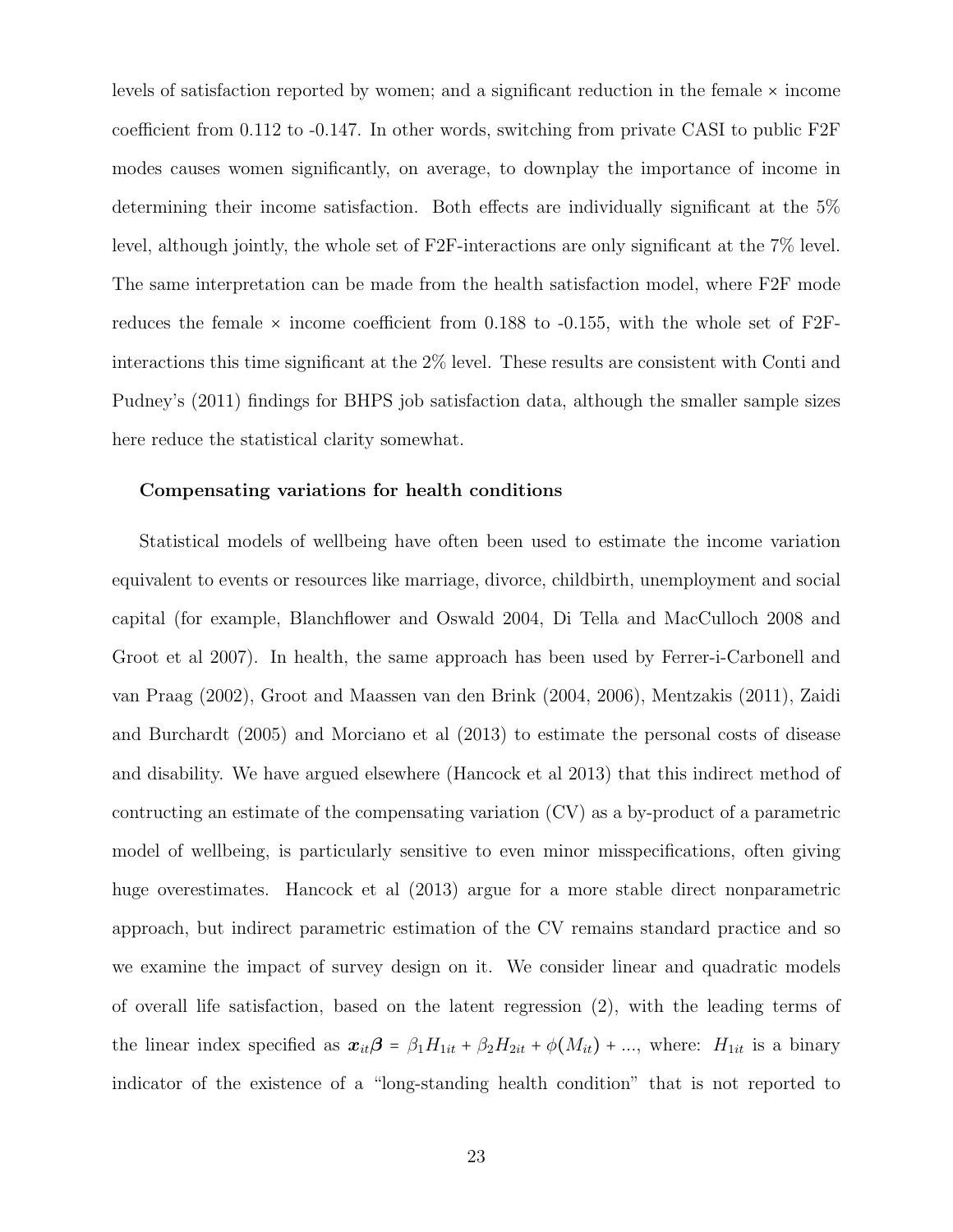cause any disability;  $H_{2it}$  indicates such a condition with associated disability;  $M_{it}$  is annual gross household income (in £'000) per equivalent adult; and  $\phi(M_{it}) = \beta_3 M_{it}$  or  $\beta_3 M_{it}$  +  $\beta_4 M_{it}^2$ . In these two cases, the CV for health state  $H_j(j = 1, 2)$  is  $-\beta_j/\beta_3$  (linear model) or  $-(B +$ √  $(B^2-4\beta_j\beta_4)/2\beta_4$  (quadratic model), where  $B=\beta_3+2\beta_4M_{it}.$ <sup>6</sup>

|                                                                                                   | Linear in income                                                  |          | Quadratic in income |           |  |
|---------------------------------------------------------------------------------------------------|-------------------------------------------------------------------|----------|---------------------|-----------|--|
|                                                                                                   | $Coefficients$ (standard errors) <sup><math>\ddagger</math></sup> |          |                     |           |  |
| Income $(\pounds'000 \text{ p.a. per equivalent adult})$                                          | $0.0078***$                                                       | (0.0016) | $0.0182***$         | (0.0031)  |  |
| Income <sup>2</sup>                                                                               |                                                                   |          | $-0.0001***$        | (0.00003) |  |
| Non-disabling health condition                                                                    | $-0.219***$                                                       | (0.068)  | $-0.222***$         | (0.068)   |  |
| Disabling health condition                                                                        | $-0.461**$                                                        | (0.058)  | $-0.453***$         | (0.058)   |  |
| Income $\times$ F2F                                                                               | $-0.0011$                                                         | (0.0027) | $-0.0027$           | (0.0064)  |  |
| Income <sup>2</sup> $\times$ F <sub>2F</sub>                                                      |                                                                   |          | 0.00002             | (0.00008) |  |
| Non-disabling condition $\times$ F2F                                                              | $-0.085$                                                          | (0.117)  | $-0.085$            | (0.117)   |  |
| Disabling condition $\times$ F2F                                                                  | $-0.110$                                                          | (0.092)  | $-0.119$            | (0.092)   |  |
| Joint tests of design effects: $P-values$                                                         |                                                                   |          |                     |           |  |
| Additive design effects <sup>†</sup>                                                              | 0.0000                                                            |          | 0.0000              |           |  |
| F <sub>2F</sub> interactions                                                                      | 0.5785                                                            |          |                     | 0.7451    |  |
| Estimated compensating variations (standard errors), £'000 p.a. per equivalent adult <sup>*</sup> |                                                                   |          |                     |           |  |
| Non-disabling condition (not $F2F$ )                                                              | $27.95***$                                                        | (10.58)  | $120.33***$         | (27.60)   |  |
| Non-disabling condition $(F2F)$                                                                   | $34.19**$                                                         | (14.95)  | 142.1               | (141.9)   |  |
| $P-$ value for difference                                                                         | 0.718                                                             |          | 0.878               |           |  |
| Disabling condition (not F2F)                                                                     | $58.80***$                                                        | (14.96)  | 85.66*              | (51.2)    |  |
| Disabling condition $(F2F)$                                                                       | $64.22***$                                                        | (21.73)  | 105.4               | (188.9)   |  |
| $P-$ value for difference                                                                         | 0.821                                                             |          | 0.917               |           |  |

TABLE 7 Compensating income variations in two satisfaction models

<sup>‡</sup> Other covariates included in the model are: age, age<sup>2</sup>, single/widowed/divorced, no. children, non-white, retired, wave dummies. <sup>†</sup> Design aspects in  $\xi_{it}$  are: CASI, CATI, Polar-labeled, 2-stage design, F2F. <sup>■</sup> income for the quadratic model.

Table 7 reports GREO probit estimates of the disability and income coefficients, and their interactions with the F2F interview mode. Again, additive design effects are highly significant, but here we are unable to detect any interaction between interview mode and health or income. Consistent with Hancock et al's (2013) findings, the implied CV estimates are extremely large, even for a non-disabling health condition: almost £28,000 for the linear

<sup>&</sup>lt;sup>6</sup>Log income is often used in applied work, giving a CV of the form  $M_{it} \exp{\{-\beta_j/\beta_3\}}$ . This tends to produce even less robust CV estimates than the linear of quadratic income models and we do not report the results here.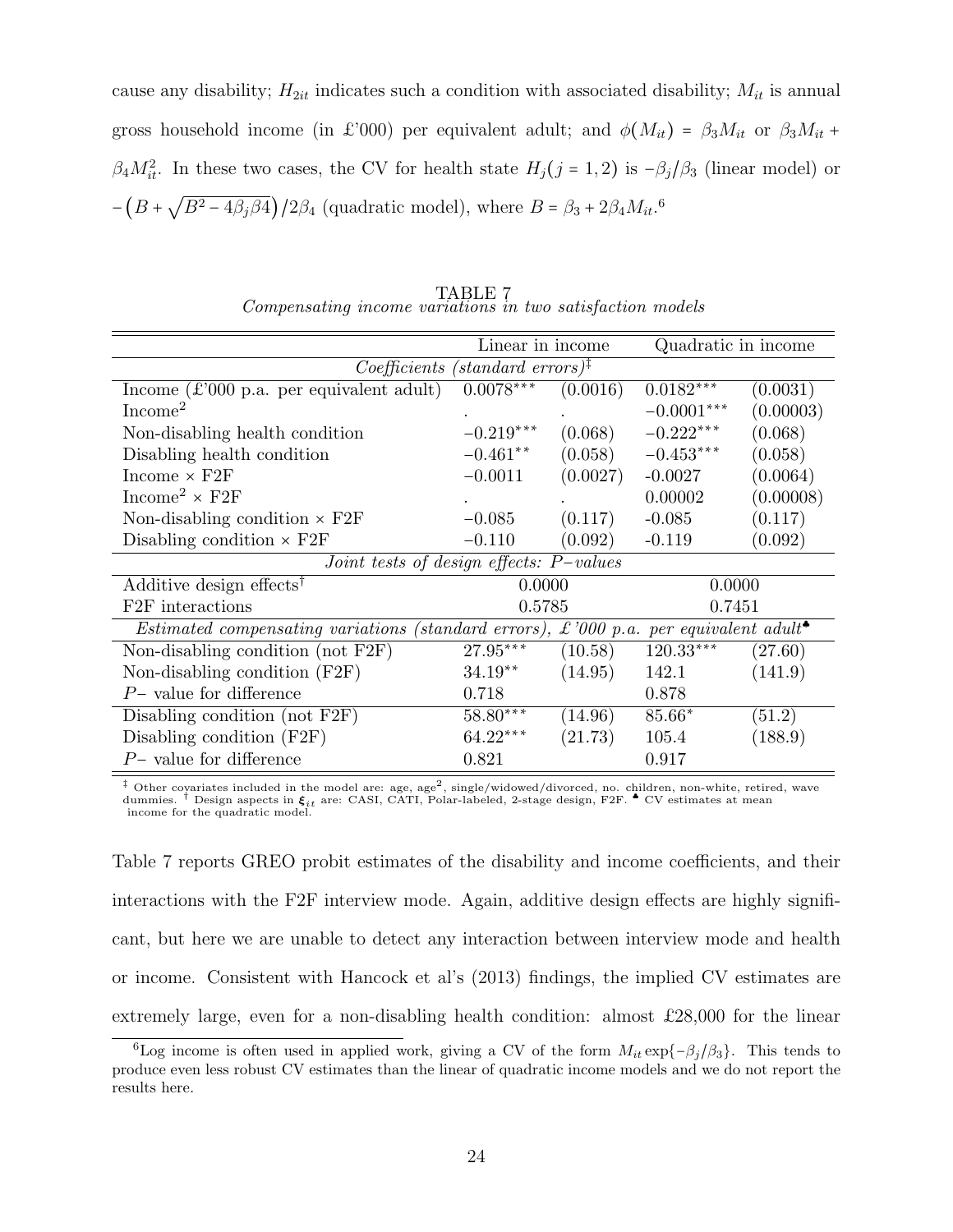model and – quite implausibly –  $\pounds120,000$  at mean income for the better-fitting quadratic model. The F2F interaction raises these large values still further, but the increase is not statistically significant.

### 5 Conclusions

There are three reasonably clear conclusions from our analysis of the wave 1-4 experiments in the UKHLS Innovation Panel, a couple of puzzling results, and some implications for the design of multi-wave experiments in large longitudinal surveys.

First, there is strong overall evidence that the choice of interview mode and question/response scale design has a detectable influence on the distribution of responses to questions on subjective health and wellbeing. This is particularly true for computer-assisted self-interviewing (CASI) relative to other interview modes and there is some, weaker, evidence of an influence for the way the response scale is designed.

Second, the evidence for an influence of design features – especially interview mode – is stronger for female respondents than for males. This is consistent with evidence from other sources, and suggests a greater degree of sensitivity to the social context of the interview for women than men on average.

Our third conclusion is more important for the purposes of econometric analysis. We have taken two research questions as examples to assess the practical importance of these design effects: (i) Is there a gender difference in the impact of pecuniary factors on expressed wellbeing?  $(ii)$  What income variation is equivalent in wellbeing terms to a persistent health condition? We find that the answer to question  $(i)$  is influenced by the use of face-toface (F2F) rather than more private modes of interview, with (after controlling for a wide range of other characteristics) women tending to give higher and less strongly income-related assessments of satisfaction with income only when F2F interviewing is used. For research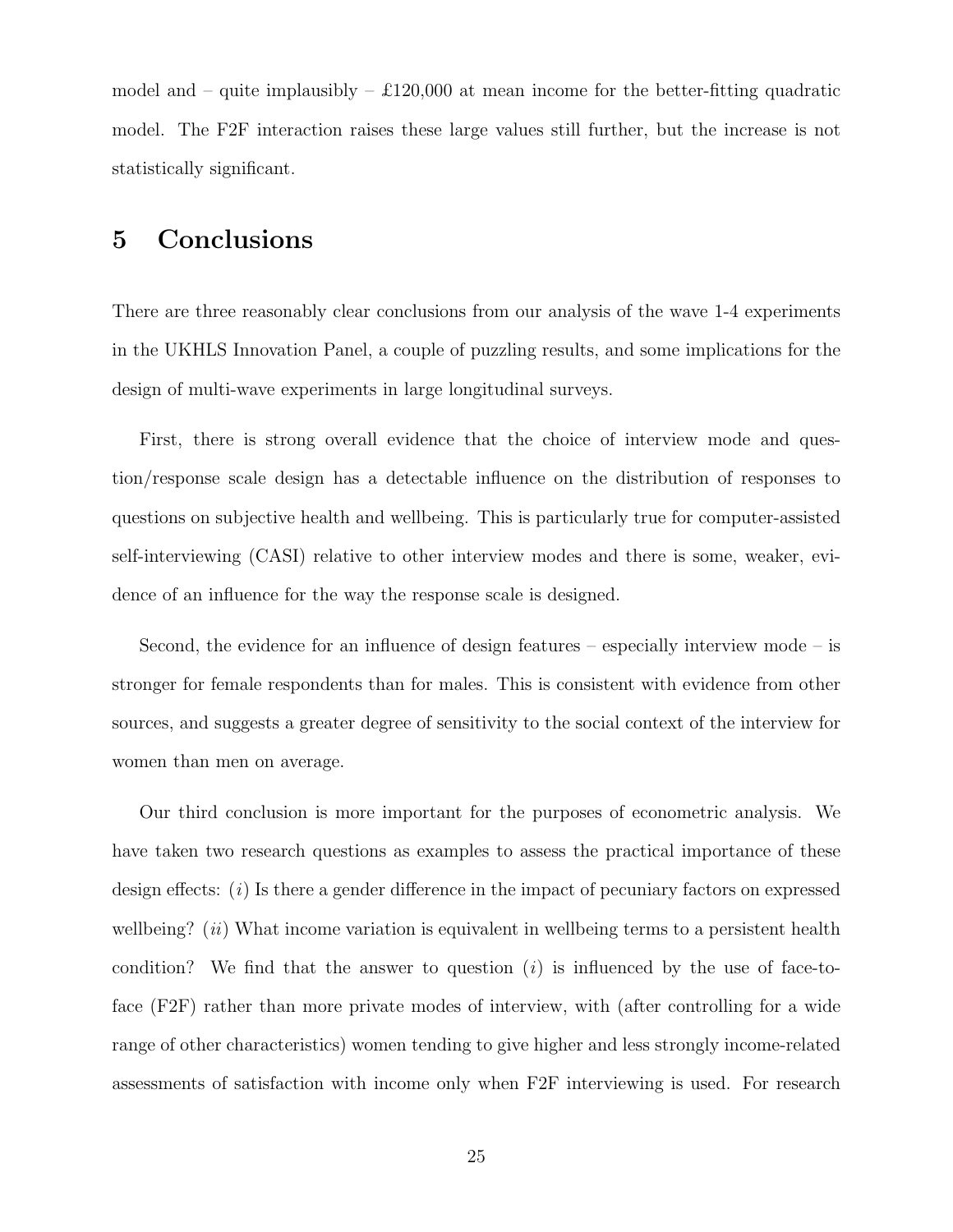question  $(ii)$ , we found no evidence for any effect of interview mode on the tradeoff between income and health, and therefore no impact on compensating income differentials. Despite the significant effects that we have found, on this evidence it seems fair to say that, with the possible exception of gender effects, the sort of conditional modelling used in economics seems more robust with respect to design differences than are simpler unconditional summary statistics.

But there are some puzzles accompanying these conclusions. At wave 3, which involved a more powerful comparison between fewer treatment groups, the evidence for design effects was actually weaker than at wave  $2 - a$  finding which could possibly be explained in part by the 'contamination' of current responses by recalled past responses, as found by Pudney (2008, 2011). A second puzzle is that, at wave 4 where the comparison was between two relatively private interview modes (CASI and paper self-completion questionnaire), there was a large significant mean difference between responses, with CASI producing lower ratings of wellbeing. Given the similarity of the degree of privacy of those two modes, visual differences in response scale (e.g. vertical rather than horizontal presentation) may be involved in the impact that CASI appears to have.

Finally, resources like the UKHLS Innovation Panel are (arguably) a good way of ensuring that experiments are relevant to the reality of large-scale surveys but there is a risk that the resulting multiplicity of experiments within a moderately-sized sample may reduce power and complicate the interpretation of experimental effects, unless the complex of experiments can be designed in an integrated way. The problem of designing multiple experiments spanning multiple waves of a panel survey has not been studied systematically and it is not clear that the UKHLS Innovation Panel used in this paper has yet found a good way of managing the process of experimental design. Although randomised, the multi-treatment experiments considered here were confined to three or four waves and are arguably less effective in revealing framing and mode effects than the longer-term (and unplanned) BHPS experiment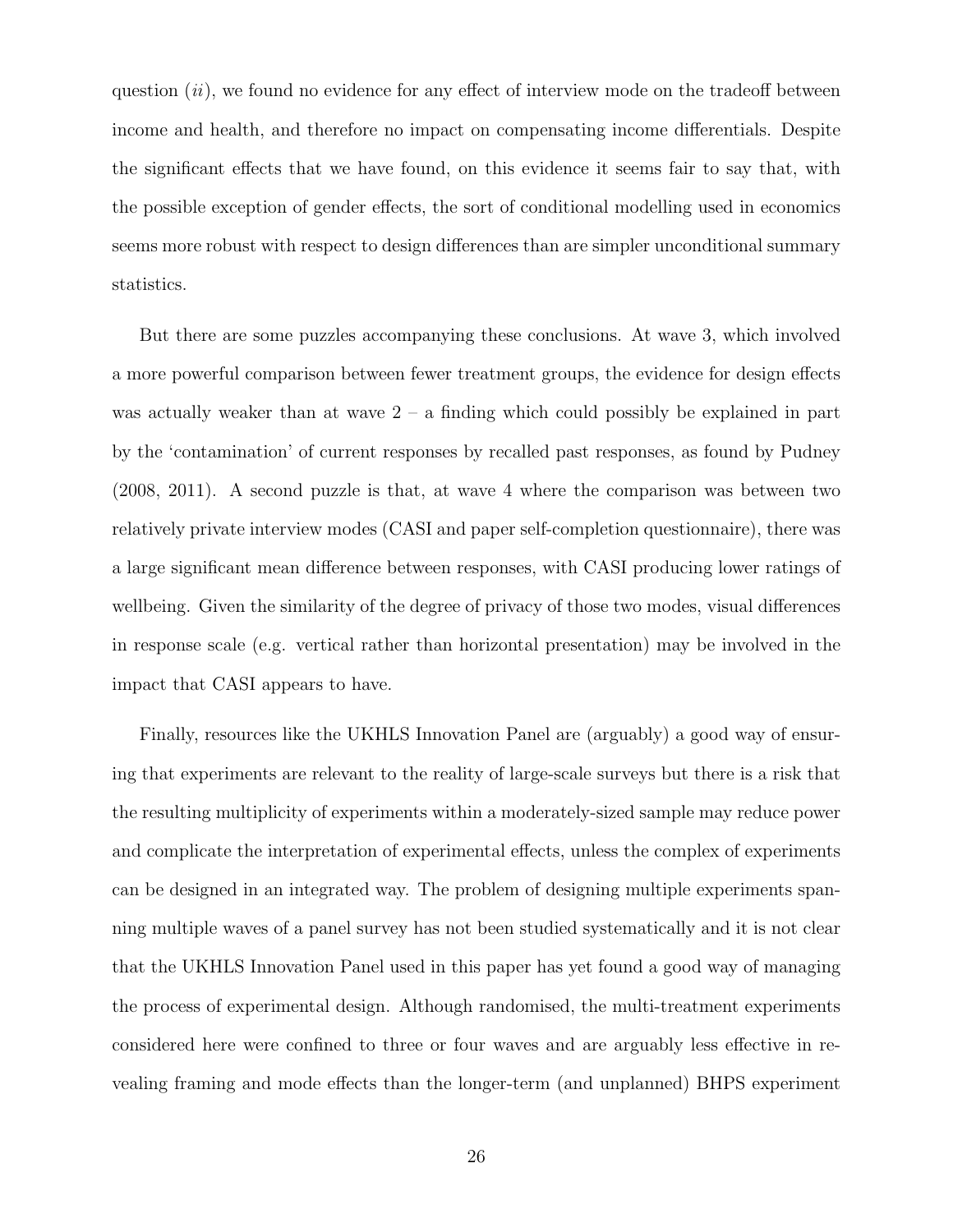exploited by Conti and Pudney (2011), which involved sustained question repetition with different interview modes.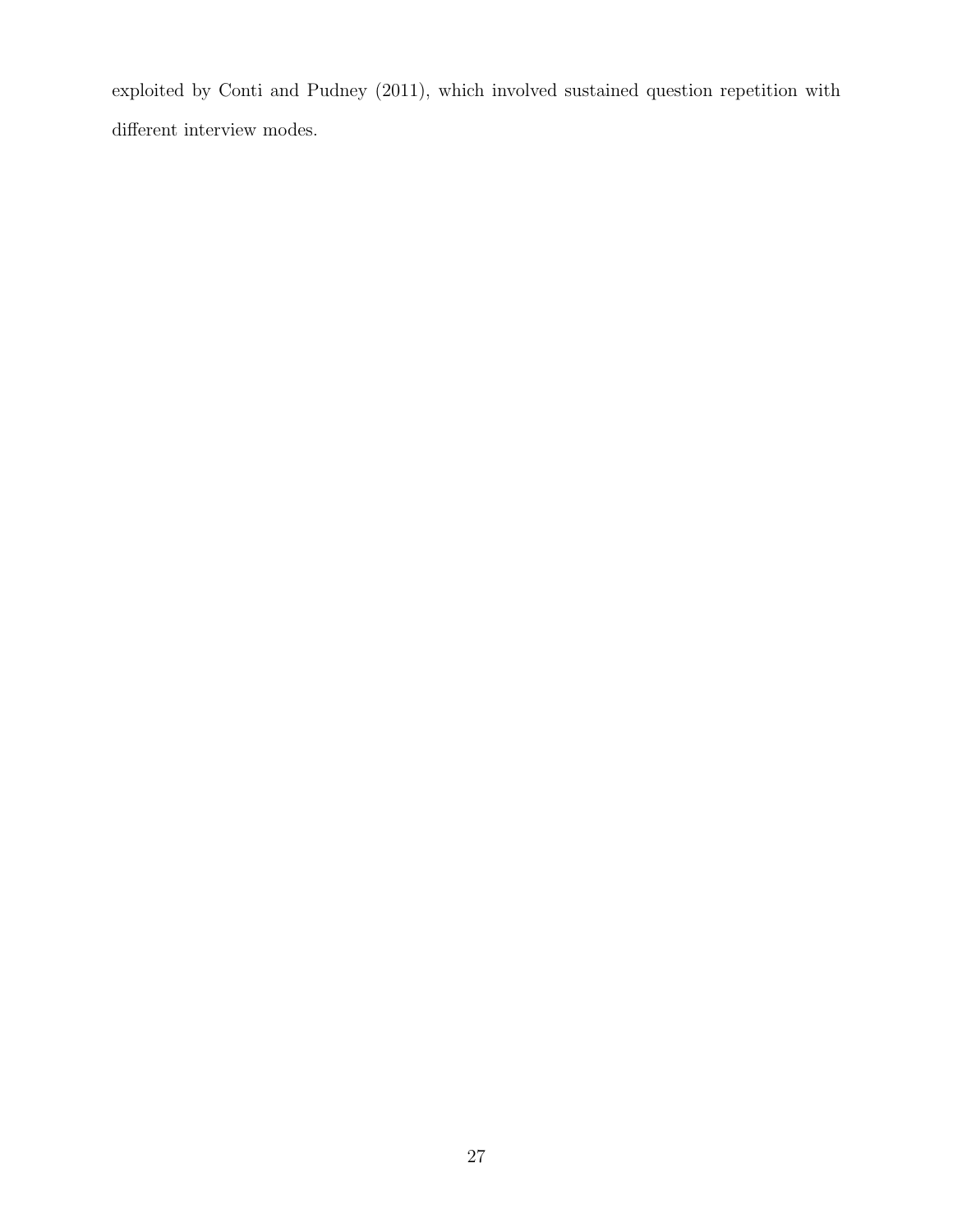#### References

- [1] Andrews F.M. and Withey, S.B. (1976). Social Indicators of Wellbeing: Americans' Perceptions of Life Quality. New York: Plenum Press.
- [2] Aquilino, W. S. (1997). Privacy effects on self-reported drug use: interactions with survey mode and respondent characteristics. In Harrison L. and Hughes A. (eds.) The Validity of Self-Reported Drug Use: Improving the Accuracy of Survey Estimates, 383-415, Rockville: National Institute on Drug Abuse, NIDA Research Monograph 167.
- [3] Blanchflower, D. G. and Oswald, A.J. (2004). Well-being over time in Britain and the USA, Journal of Public Economics 88, 1359-1386.
- [4] Booth, A.L. and van Ours, J.C. (2008). Job satisfaction and family happiness: the parttime work puzzle, *Economic Journal* 118, F77-F99.
- [5] Burton, J., Laurie, H. and Uhrig, S. C. N. (eds.) (2008). Understanding Society Some preliminary results from the wave 1 Innovation Panel. University of Essex: Understanding Society Working Paper no. 2008-03.
- [6] Cameron, D. (2010). Speech on wellbeing, London 25 November 2010 http://www.number10.gov.uk/news/pm-speech-on-well-being/ (accessed 8 October 2013).
- [7] Clark, A., Frijters, P. and Shields, M. (2008). Relative income, happiness and utility: an explanation for the Easterlin paradox and other puzzles, Journal of Economic Literature 46, 95-144.
- [8] Conti, G. and Pudney, S.E. (2011). Survey design and the analysis of satisfaction, Review of Economics and Statistics 93, 1087-1093.
- [9] Christian, L.M., Parsons, N.L. and Dillman, D.A. (2009). Designing scalar questions for web surveys, Sociological Methods and Research 37, 393-425.
- [10] De Leeuw, E. (1992). Data quality in mail, telephone and face to face surveys. Amsterdam: TT Publications.
- [11] Di Tella, R., and MacCulloch, R.J. (2008). Gross national happiness as an answer to the Easterlin paradox? Journal of Economic Development 86, 22-42.
- [12] Ferrer-i-Carbonell, A. and van Praag, B.M.S. (2002). The subjective costs of health losses due to chronic diseases. An alternative model for monetary appraisal, *Health Eco*nomics 11, 709-722.
- [13] Good, P. I. (2006). Resampling Methods: A Practical Guide to Data Analysis (3rd edition). Basel: Birkhäuser.
- [14] Groot, W. and Maassen van den Brink, H. (2004). A direct method for estimating the compensating income variation for severe headache and migraine *Social Science and* Medicine 58, 305-314.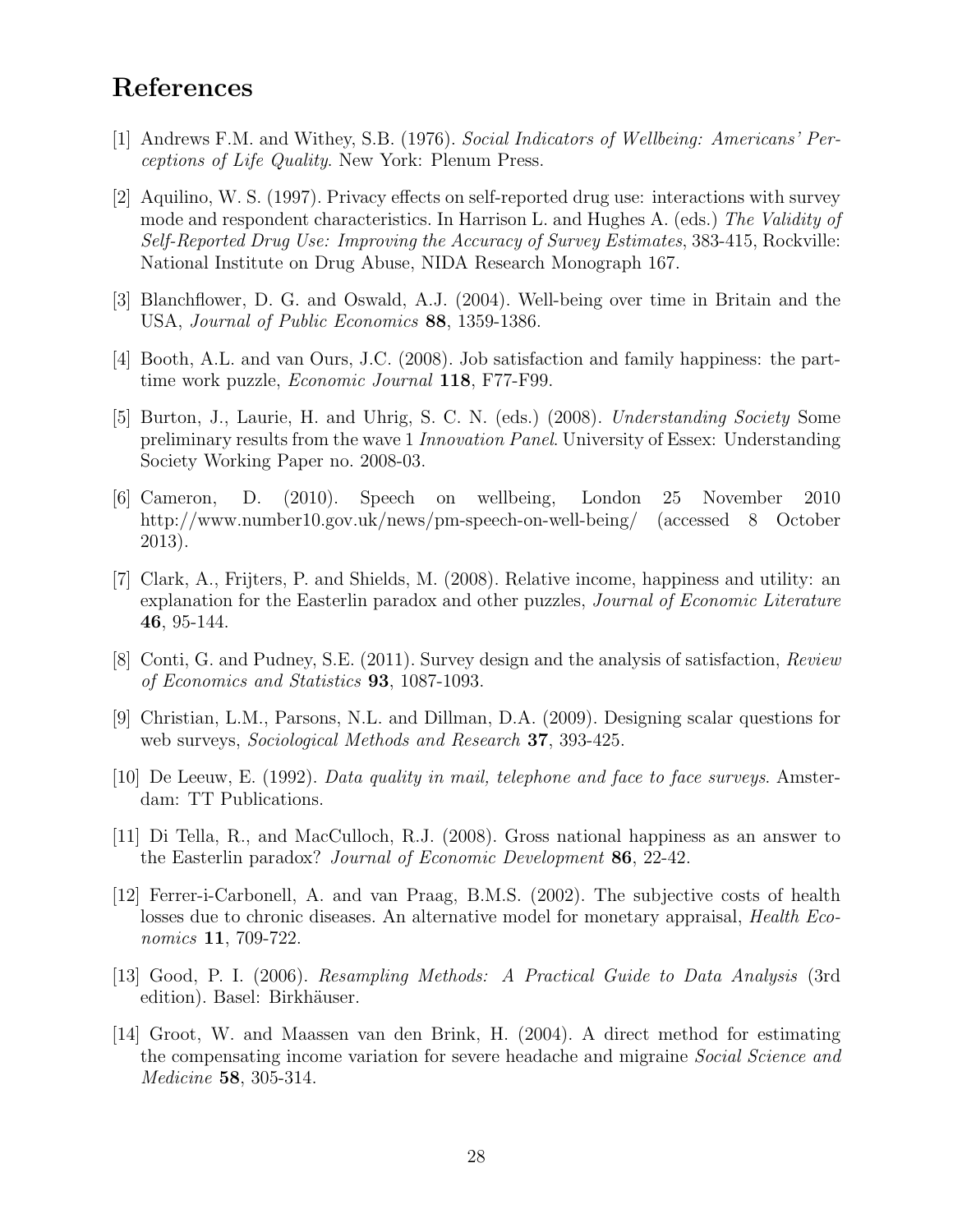- [15] Groot, W. and Maassen van den Brink., H. (2006). The compensating income variation of cardiovascular disease, Health Economics 15, 1143-1148.
- [16] Groot, W., Maassen van den Brink., H. and van Praag, B.M.S. (2007). The compensating income variation of social capital. University of Munich: CESIFO Working Paper no. 1889. Health Economics 11, 709-722.
- [17] Hancock, R.M., Morciano, M. and Pudney, S.E. (2013). Nonparametric estimation of a compensating variation: the cost of disability, University of Essex: ISER Working Paper 2013-26.
- [18] Heckman, J.J., Stixrud, J. and Urzua, S. (2006). The effects of cognitive and noncognitive abilities on labor market outcomes and social behavior. Journal of Labor Economics 24, 411-482.
- [19] Heckman, J.J., Moon, S.H., Pinto, R., Savelyev, P. and Yavitz, A. (2010). Analyzing social experiments as implemented: a reexamination of the evidence from the HighScope Perry preschool program, Quantitative Economics 1, 1-46.
- [20] Helgeson, J.G. and Ursic, M.L. (1994). The role of affective and cognitive decisionmaking processes during questionnaire completion, *Public Opinion Quarterly*, 11, 493-510.
- [21] Herzog, A.R. and Bachman, J.G. (1981). Effects of questionnaire length on response quality, Public Opinion Quarterly, 45, 549-559.
- [22] Hochstim, J. (1967). A critical comparison of three strategies of collecting data from households, Journal of the American Statistical Association, 62, 976-989.
- [23] Holford, A.J. and Pudney, S.E. (2013). The Understanding Society Innovation Panel: Notes on the construction of a gross annual household income variable for waves 1-4. Mimeo, University of Essex.
- [24] Hunter, J. (2005). Cognitive Test of the 2006 NRFU: Round 1. Washington DC: US Bureau of the Census, Study Series Report (Survey Methodology no.2005-07).
- [25] Jenkins, C.R. and Dillman, D.A. (1997). Towards a theory of self-administered questionnaire design. In Lyberg, L., Biemer, P., Collins, M., de Leeuw, E., Dippo, K., Schwarz, N. and Trewin, D. (eds.) Survey Measurement and Process Quality. New York: Wiley.
- [26] Kammann, N.R. and Flett, R. (1983). Affectometer 2: A scale to measure current level of general happiness. Australian Journal of Psychology, 35, 259-265.
- [27] Kapteyn, A., Smith, J.P. and Van Soest, A. (2013). Are Americans Really Less Happy with Their Incomes? Review of Income and Wealth 59, 44-65.
- [28] Kristensen, N. and N. Westergaard-Nielsen (2007). Reliability of job satisfaction measures, *Journal of Happiness Studies* 8, 273-292.
- [29] Krosnick, J.A., and Berent, M.K. (1993). Comparisons of party identification and policy preferences: the impact of survey question format, American Journal of Political Science, 37 (3), 941-964.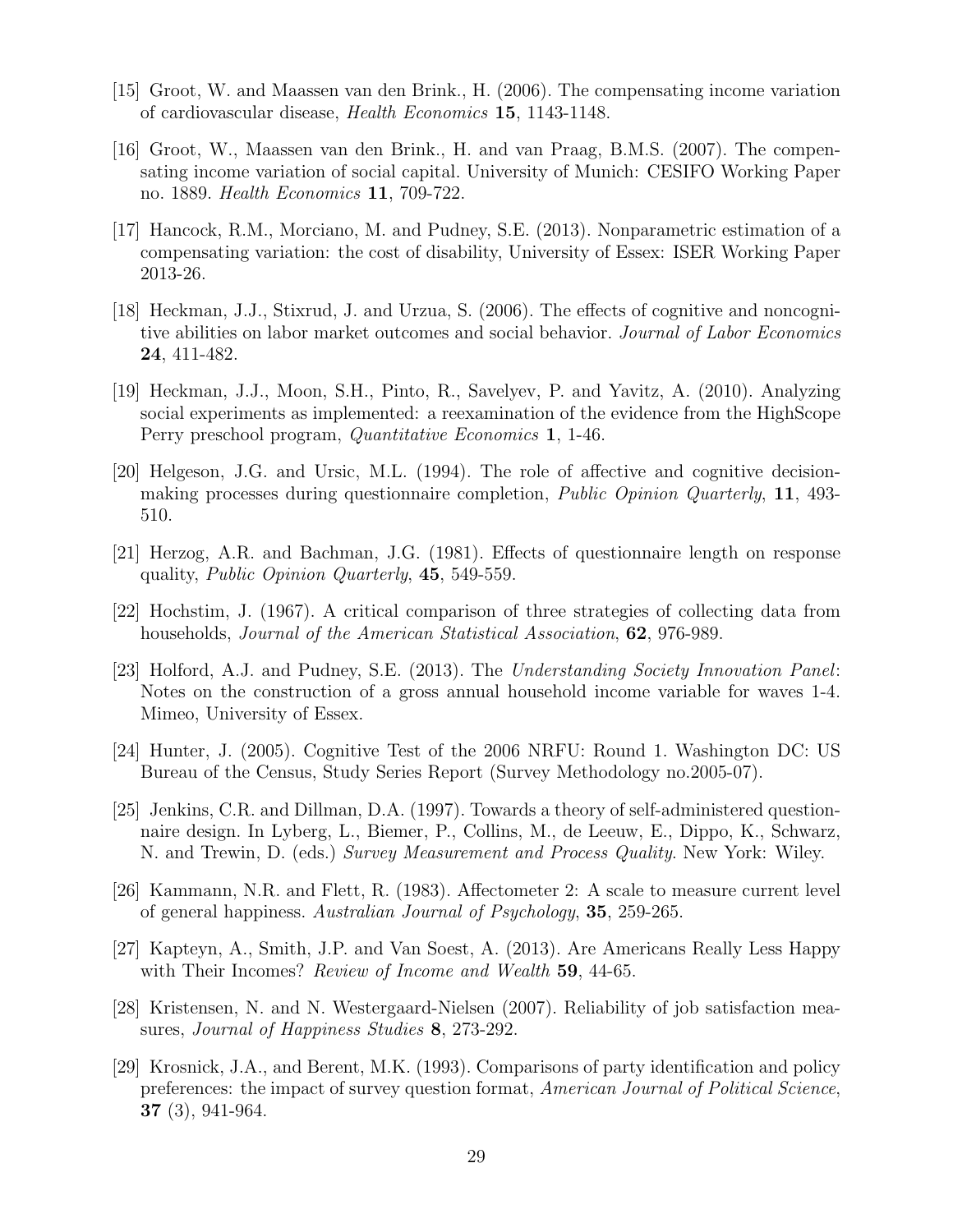- [30] Krueger, A.B. and D.A. Schkade (2008). The reliability of subjective well-being measures, Journal of Public Economics, **92**, 1833-1845.
- $[31]$  McFall, S., Burton, J., Jäckle, A., Lynn, P. and Uhrig, S.C.N. (2013). Understanding Society: The UK Household Longitudinal Study Innovation Panel, Waves 1-5, User Manual. University of Essex: Institute for Social and Economic Research (https://www.understandingsociety.ac.uk/documentation/innovation-panel, accessed 30 Sep 2013).
- [32] Mentzakis, E. (2011). Allowing for heterogeneity in monetary subjective wellbeing valuations, Health Economics 20, 331-347
- [33] Morciano, M., Hancock, R.M. and Pudney, S.E. (2013). Disability costs and equivalence scales in the older population in Great Britain, Review of Income and Wealth forthcoming.
- [34] Oswald, A.J. and Powdthavee, N. (2008). Does happiness adapt? A longitudinal study of disability with implications for economists and judges, Journal of Public Economics 92, 1061-1077.
- [35] Pudney, S.E. (2008). The dynamic consistency of responses to survey questions on wellbeing, *Journal of the Royal Statistical Society Series A* 171, 21-40.
- [36] Pudney, S.E. (2011). Perception and retrospection: the dynamic consistency of responses to survey questions on wellbeing, *JOurnal of Public Economics* **95**, 300-310.
- [37] Ralph, K., Palmer, K. and Olney, J. (2011). Subjective well-being: a qualitative investigation of subjective well-being questions. London: Office for National Statistics, research report.
- [38] Schuman, H. and Presser, S. (1981). Questions and Answers in Attitude Surveys: Experiments in Question Form, Wording and Context. New York: Academic Press.
- [39] Schhwarz, N., Strack, F. and Mai, H. (1991). Assimilation and contrast effects in partwhole question sequences: a conversational logic analysis, *Public Opinion Quarterly*,  $55$ , 3-23.
- [40] Stiglitz, J., Sen, A. and Fitoussi, J.-P. (2009). Report by the Commission on the Measurement of Economic Performance and Social Progress.
- [41] Stiglitz, J., and Fitoussi, J.-P. (2013). On the measurement of social progress and wellbeing: some further thoughts, *Global Policy* 4, 290-293.
- [42] Studer, R. (2012). Does it matter how happiness is measured? Evidence from a randomised controlled experiment, Journal of Economic and Social Measurement 37, 317- 336.
- [43] Tourangeau, R. (1999). Context effects on answers to attitude questions, in Sirken, M.G., Herrmann, D.J., Schechter,S., Schwarz,N., Tanur, J.M. and Tourangeau, R. (eds.) Cognition and Survey Research. New York: Wiley. data. Social Science and Medicine 57, 1621-1629.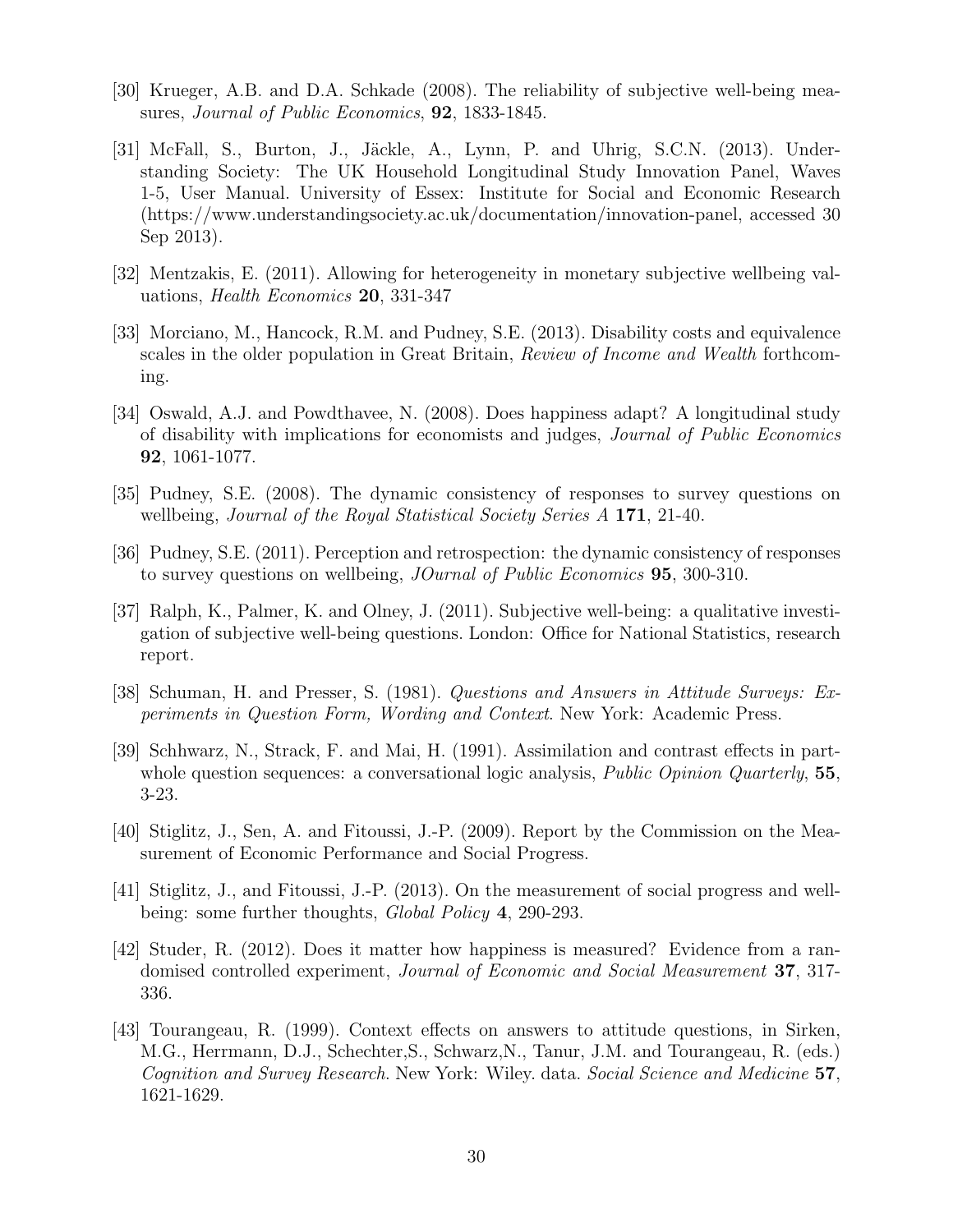- [44] Tourangeau, R., Rasinski, K.A., and Bradburn, N. (1991), Measuring happiness in surveys: a test of the subtraction hypothesis, *Public Opinion Quarterly*, **55**, 255-266.
- [45] Van Praag, B.M.S and Ferrer-i-Carbonell, A. (2004). Happiness Quantified. A Satisfaction Calculus Approach. Oxford: Oxford University Press.
- [46] Weng, L.-J. (2004). Impact of the number of response categories and anchor labels on coefficient alpha and test-retest reliability, Educational and Psychological Measurement 64, 956-972.
- [47] Zaidi, A. and Burchardt, T. (2005). Comparing incomes when needs differ: equivalization for the extra costs of disability in the UK. Review of Income and Wealth 51, 89-114.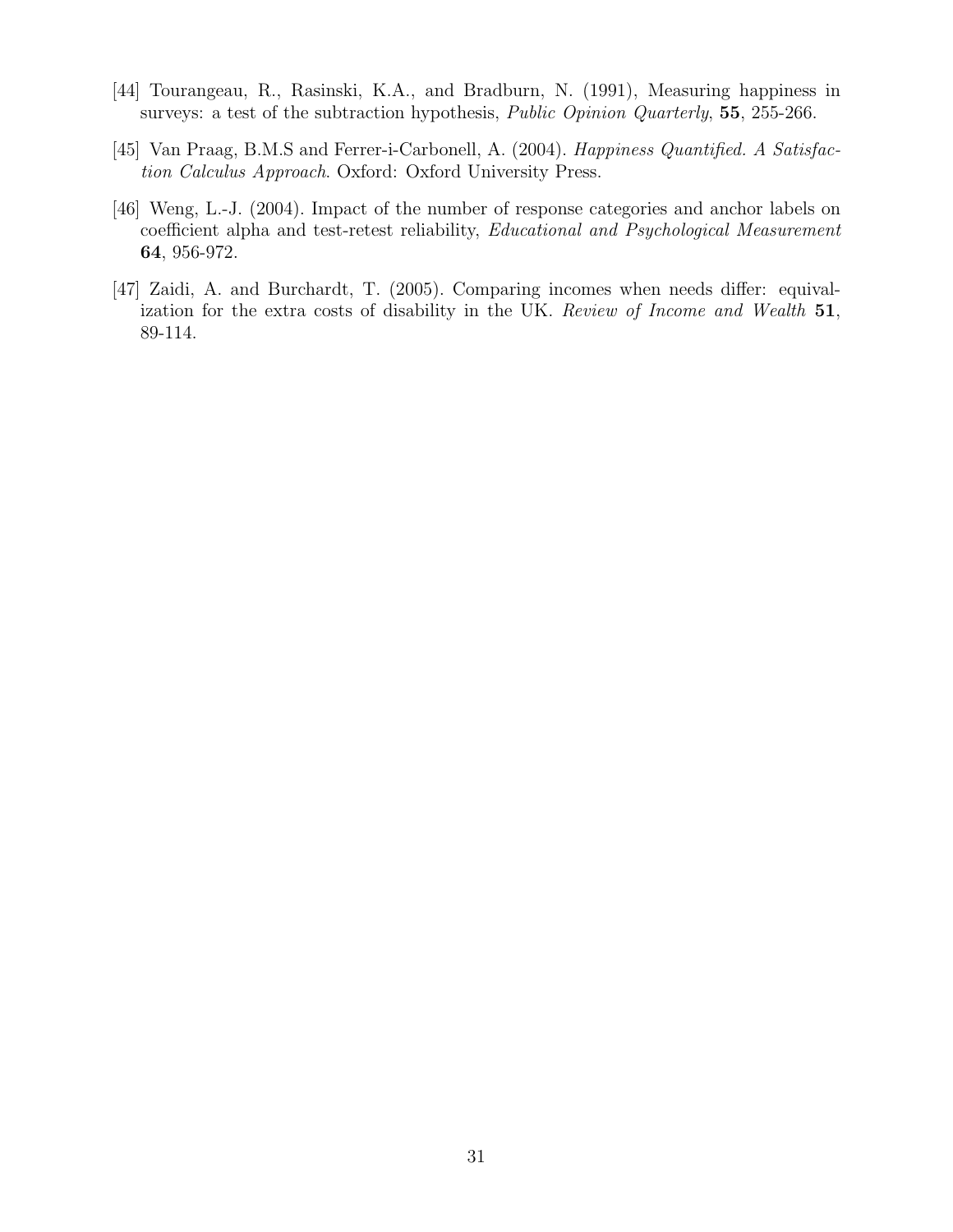|                                                                                                                                                                                                                                         |                        |                   |                               | Women     |           |           |                          |                                                  | Men              |                                |                  |
|-----------------------------------------------------------------------------------------------------------------------------------------------------------------------------------------------------------------------------------------|------------------------|-------------------|-------------------------------|-----------|-----------|-----------|--------------------------|--------------------------------------------------|------------------|--------------------------------|------------------|
| Context                                                                                                                                                                                                                                 | Wave                   | Health            | Income                        | Leisure   | Life      | sop       | Health                   | ncom                                             | Leisure          | Life                           | oo               |
|                                                                                                                                                                                                                                         |                        |                   |                               |           | Late      | versus    | early questions          |                                                  |                  |                                |                  |
| Showcard full labels                                                                                                                                                                                                                    | $\mathbf{\mathcal{C}}$ | 0.075             | 0.292                         | 0.712     | 0.752     |           | 0.256                    | 0.613                                            | 0.836            | 0.078                          |                  |
|                                                                                                                                                                                                                                         |                        | 0.744             | $0.074\,$                     | $0.787\,$ | $1.000\,$ |           | $0.128$                  | 0.339                                            | $0.851\,$        | $0.01\text{\AA}$               |                  |
| Oral 2-stage                                                                                                                                                                                                                            | N                      | 0.001             | 0.685                         | 0.933     | 0.603     |           | 0.650                    | 0.653                                            | 0.804            | 0.700                          |                  |
|                                                                                                                                                                                                                                         |                        | $0.028\,$         | $0.77\%$                      | 0.620     | 0.216     |           | 0.245                    | $0.285\,$                                        | $0.611\,$        | 0.079                          |                  |
| Showcard polar                                                                                                                                                                                                                          | $\sim$                 | 0.156             | 0.664                         | 0.848     | 0.169     |           | 0.937                    | 0.621                                            | 0.554            | 0.959                          |                  |
|                                                                                                                                                                                                                                         |                        | $0.019\,$         | $0.940\,$                     | 0.757     | 0.809     |           | $0.465\,$                | $0.570\,$                                        | $0.149$          | 1.000                          |                  |
| Oral polar                                                                                                                                                                                                                              | N                      | 0.696             |                               | 0.648     | 0.894     |           | 0.937                    | 0.640                                            | 0.274            | 0.379                          |                  |
|                                                                                                                                                                                                                                         |                        | $0.416\,$         | $0.422$<br>$0.384$<br>$0.314$ | $0.375\,$ | 0.870     |           | 0.587                    | 0.557                                            | $0.170\,$        | 0.809                          |                  |
| CATI 2-stage                                                                                                                                                                                                                            | N                      | 0.339             |                               | 0.283     | 0.565     |           | 0.381                    | 0.281                                            | 0.046            | 0.999                          |                  |
|                                                                                                                                                                                                                                         |                        | $0.410\,$         |                               | $0.575\,$ | 0.701     |           | 0.086                    | 0.046                                            |                  | 000                            |                  |
| CATI polar labels                                                                                                                                                                                                                       | $\mathbf{\sim}$        | 0.122             | $0.234$ 0.007                 | 0.150     | 0.067     |           | 0.257                    | 0.658                                            | $0.573$<br>0.074 | 0.448                          |                  |
|                                                                                                                                                                                                                                         |                        | 0.492             | 0.397                         | 0.246     | 0.076     |           | $0.505\,$                | $0.163\,$                                        | $0.822\,$        | 0.497                          |                  |
|                                                                                                                                                                                                                                         |                        |                   |                               |           |           |           | Full labels versus polar | labels                                           |                  |                                |                  |
| CASI                                                                                                                                                                                                                                    | 2                      | 0.002             | 0.048                         | 0.624     | 0.261     | 0.062     | $\overline{0.030}$       | 0.640                                            | 0.845            | 0.503                          | 0.638            |
|                                                                                                                                                                                                                                         |                        | $0.732\,$         | $0.51\beta$                   | 0.394     | $0.845$   | $0.338\,$ | $0.098\,$                | $0.111$                                          | $0.184\,$        | $0.939\,$                      | $0.25\%$         |
| CASI                                                                                                                                                                                                                                    | ಌ                      | 0.524             | 0.062                         | 0.432     | 0.361     | 0.032     | 0.105                    | 0.015                                            | 0.218            | 0.306                          | 0.465            |
|                                                                                                                                                                                                                                         |                        | $0.53\mathrm{\%}$ | $0.038\,$                     | $0.800\,$ | 1.000     | $0.726\,$ | $0.075\,$                | $0.427$                                          | $0.131\,$        | $1.000\,$                      | $0.840\,$        |
| Showcard                                                                                                                                                                                                                                | N                      | 0.126             | 0.558                         | 0.023     | 0.139     | 0.214     | 0.158                    | 0.009                                            | 0.309            | 0.107                          | 0.212            |
|                                                                                                                                                                                                                                         |                        | 0.550             | $0.047$                       | $0.247\,$ | 0.002     | $0.293\,$ | $0.411$                  | 0.440                                            | 0.046            | 0.123                          | $0.176$          |
| $S$ howcard                                                                                                                                                                                                                             | ొ                      | 0.013             | 0.446                         | 0.122     | 0.035     | 0.015     | 0.018                    | 0.840                                            | 0.261            | 0.531                          | 0.471            |
|                                                                                                                                                                                                                                         |                        | 0.727             | 1.000                         | 0.749     | $0.310\,$ | 0.241     | 0.183                    | $0.906\,$                                        | $0.946$          | $0.958\,$                      | 0.450            |
|                                                                                                                                                                                                                                         |                        |                   |                               |           | Two-stage |           |                          | versus polar-labeled questions                   |                  |                                |                  |
| Oral                                                                                                                                                                                                                                    | N                      | 0.000             | 0.230                         | 0.485     | 0.370     | 0.119     | 0.211                    | 0.813                                            | 0.544            | 0.587                          | $\frac{62}{105}$ |
|                                                                                                                                                                                                                                         |                        | $0.022$           | $0.065\,$                     | 0.079     | 0.007     | 0.226     | 0.370                    |                                                  | 0.171            | $0.13\ensuremath{\mathcal{Z}}$ | $0.16\%$         |
| Oral                                                                                                                                                                                                                                    | ౧                      | 0.003             | 0.006                         | 0.543     | 0.649     | 0.030     | 0.492                    | $\begin{array}{c} 0.134 \\ \bf0.115 \end{array}$ | 0.012            | 0.160                          | 0.481            |
|                                                                                                                                                                                                                                         |                        | $0.026\,$         | $0.911\,$                     | 0.976     | $0.806\,$ | $0.56\%$  | $0.235\,$                | 0.325                                            | $0.579\,$        | $0.75\%$                       | $0.492$          |
| CATI                                                                                                                                                                                                                                    | N                      | 0.099             | 0.025                         | 0.030     | 0.055     | 0.001     | 0.129                    | 0.073                                            | 0.002            | 0.033                          | 0.013            |
|                                                                                                                                                                                                                                         |                        | 0.979             | 0.741                         | 0.032     | 0.121     | 0.001     | 0.340                    | 0.611                                            | 0.730            | 0.714                          | 0.296            |
| All p-values from Monte Carlo permutation with 10,000 replications. Bold: p-value for chi-square test statistic for equality of vector of response<br>proportions with pooled sample proportions; <i>Italic</i> : p-value for ANOVA F-s |                        |                   |                               |           |           |           |                          |                                                  |                  |                                |                  |

proportions with pooled sample proportions; Italic: p-value for ANOVA F −statistic

TABLE A1

Appendix A: Additional tables

Appendix A: Additional tables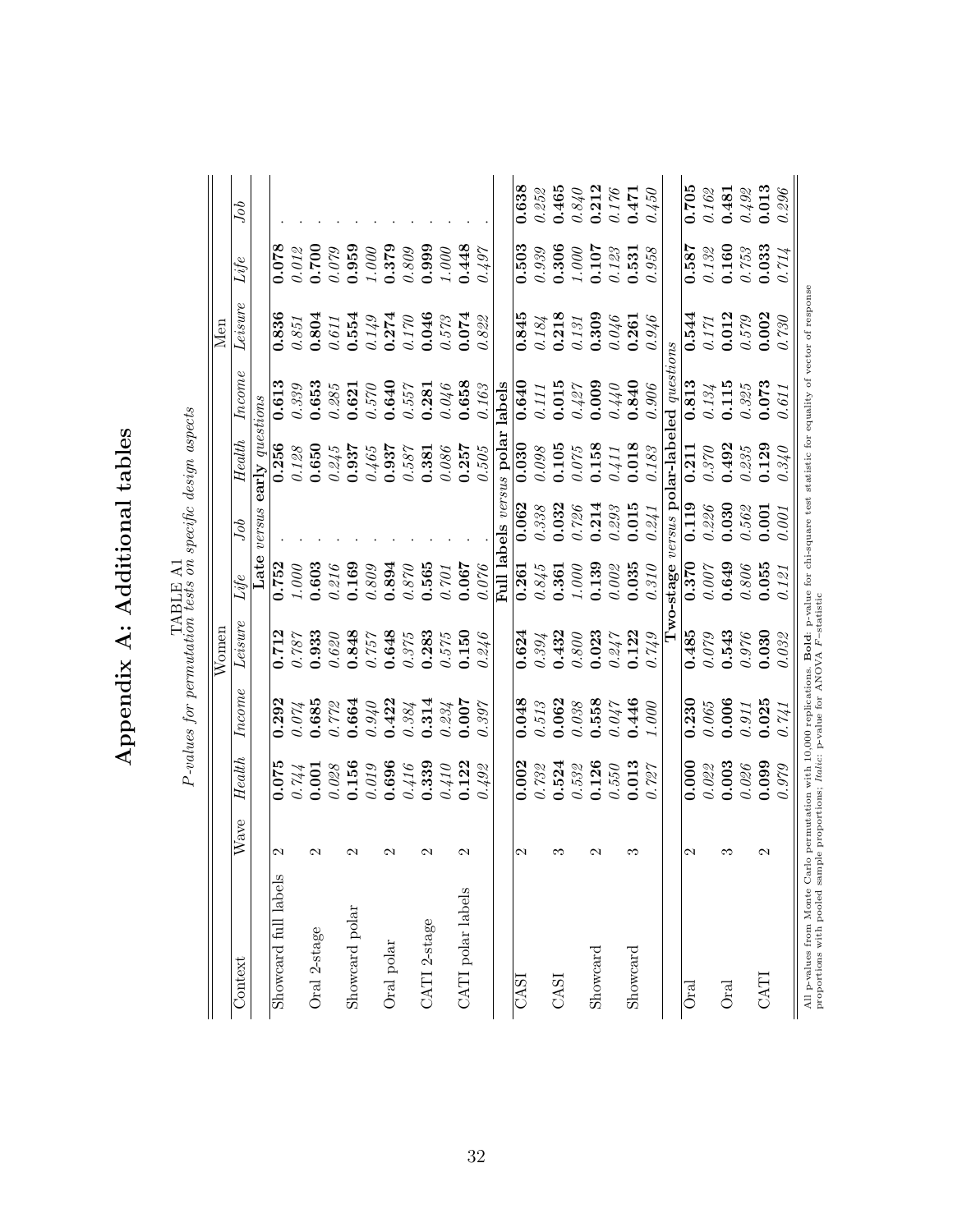|                   |      |                                                        |                  | Women            |                                 |                    |                            |           | Men                       |                                                           |                           |
|-------------------|------|--------------------------------------------------------|------------------|------------------|---------------------------------|--------------------|----------------------------|-----------|---------------------------|-----------------------------------------------------------|---------------------------|
| Context           | Wave | Health                                                 | Income           | Leisure          | Life                            | Job                | Health                     | Income    | Leisure                   | Life                                                      | Jоb                       |
|                   |      |                                                        |                  |                  |                                 |                    | $\texttt{CASI}$ versus PSC |           |                           |                                                           |                           |
| Full labels       |      | 0.000                                                  | 0.242            | 0.212            | 0.018                           |                    | 0.005                      | 0.110     | 0.554                     | 0.483                                                     |                           |
|                   |      | 0.011                                                  | $0.057$          | $0.071$          | $0.184\,$                       |                    | $0.000$                    | $0.190\,$ | 0.374                     | $0.251\,$                                                 |                           |
|                   |      |                                                        |                  |                  |                                 |                    | $CASI$ versus $F2F$        |           |                           |                                                           |                           |
| Full labels       |      | 0.616                                                  | 0.359            | 0.200            |                                 | 0.023              | 0.135                      | 0.408     | 0.052                     |                                                           | 0.759                     |
|                   |      | $\begin{array}{c} 1.000 \\ 0.104 \\ 0.554 \end{array}$ | $0.083$<br>0.037 | $0.816$<br>0.036 | $0.516$<br>0.146<br>0.369       | $0.07\!\mathbb{Z}$ | $0.006$<br>0.132<br>0.037  | $0.490$   | $0.027$<br>0.009          | $\begin{array}{c} 0.525\ 0.234\ 0.035\ 0.163 \end{array}$ |                           |
| Polar labels      |      |                                                        |                  |                  |                                 | 0.000              |                            | 0.008     |                           |                                                           | $0.344$<br>0.140<br>0.078 |
|                   |      |                                                        | $0.027$          | 0.669            | $0.358\,$                       | $0.285\,$          |                            | $0.357\,$ | 0.012                     |                                                           |                           |
|                   |      |                                                        |                  |                  | F2F with showcard versus $CATI$ |                    |                            |           |                           |                                                           |                           |
| 2-stage questions |      | 0.003                                                  | 0.502            | 0.945            |                                 | 0.798              | 0.145                      | 0.562     | 0.492                     | 0.081                                                     | 0.316                     |
|                   |      | $0.279$ 0.187                                          | $0.814$<br>0.671 | $0.895$<br>0.984 | $0.731$<br>$0.477$<br>$0.247$   | $0.594$<br>0.426   | $0.661\,$                  | $0.613\,$ | $0.400$<br>0.136<br>0.041 | $0.192$<br>0.956                                          | $\frac{0.762}{0.381}$     |
| Polar labels      |      |                                                        |                  |                  |                                 |                    | 0.864                      | 0.395     |                           |                                                           |                           |
|                   |      | 0.125                                                  | 0.038            | 0.328            | 0.074                           | $0.287$            | $0.108\,$                  | 0.214     |                           | 0.738                                                     | 0.009                     |
|                   |      |                                                        |                  |                  |                                 |                    |                            |           |                           |                                                           |                           |

 $\label{eq:1} \mbox{PABLE}$  <br> $P\mbox{-values}$  for permutation tests on specific design aspects  $P$ -values for permutation tests on specific design aspects TABLE A1 (continued)

All p-values from Monte Carlo permutation with 10,000 replications. **Bold**: p-value for chi-square test statistic for equality of vector of response proportions with pooled sample proportions; *Italic*: p-value for ANOVA All p-values from Monte Carlo permutation with 10,000 replications. Bold: p-value for chi-square test statistic for equality of vector of response proportions with pooled sample proportions; Italic: p-value for ANOVA F −statistic